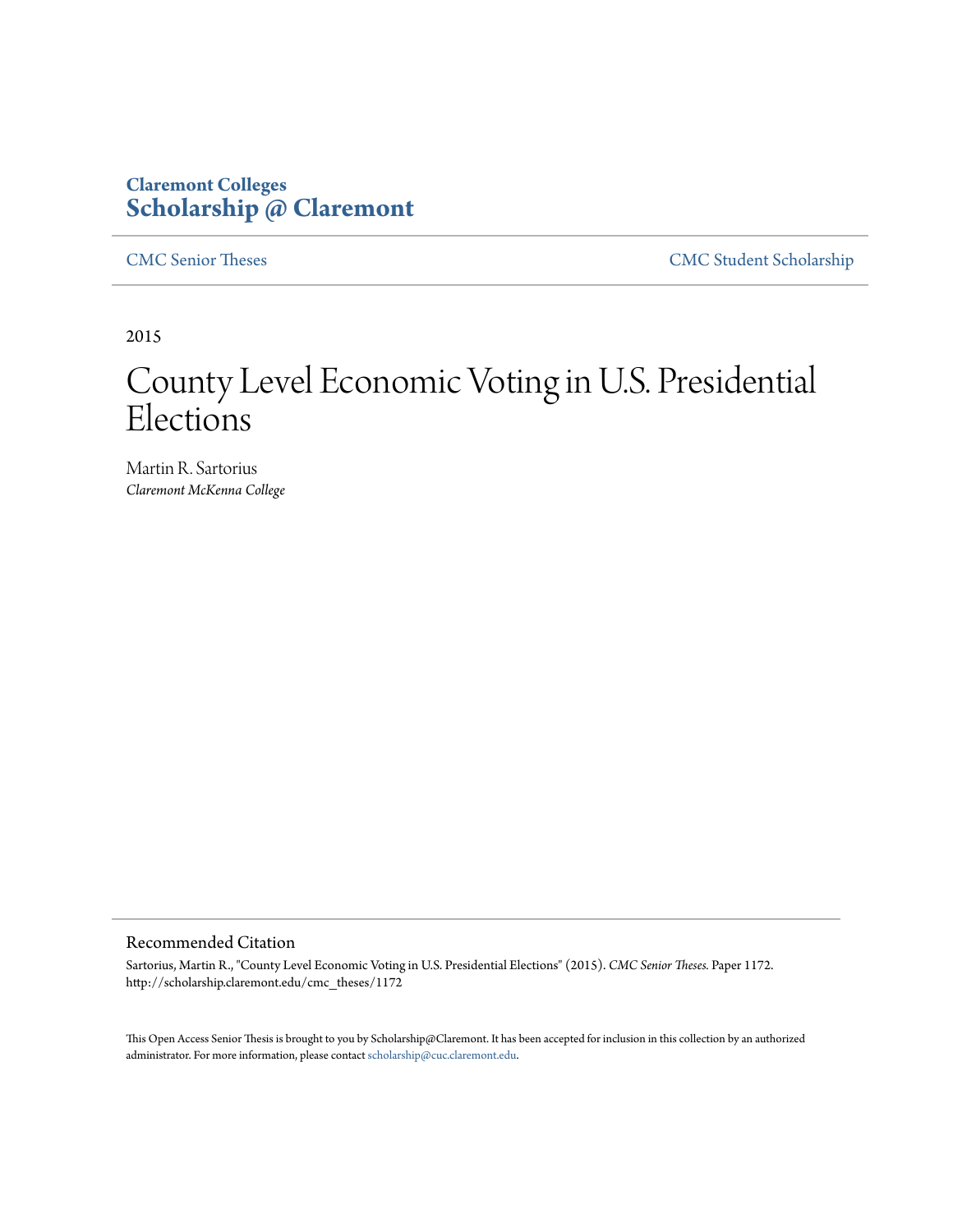### **Claremont McKenna College**

# **County Level Economic Voting in U.S. Presidential Elections**

Submitted to

Professor Manfred Keil

And

Professor John Pitney

And

Dean Nicholas Warner

By

Martin Richard Sartorius

For

Senior Thesis

Fall 2014 and Spring 2015

April 25, 2015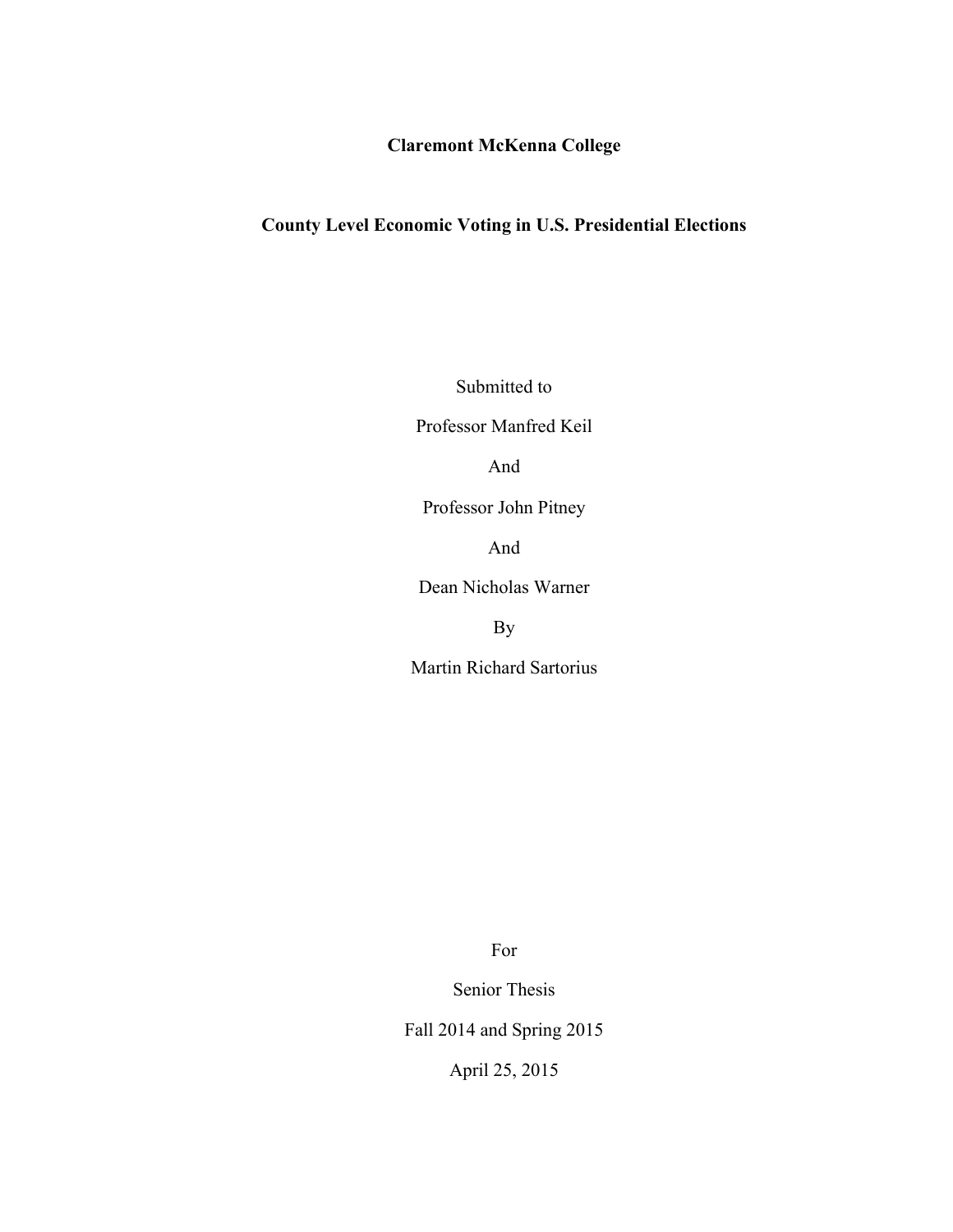# **TABLE OF CONTENTS**

| 3.1 BUILDING A COUNTY AND STATE FIXED EFFECTS MODEL  23        |  |
|----------------------------------------------------------------|--|
| 3.2 ENTITY FIXED EFFECTS REGRESSION MODEL: COUNTY LEVEL        |  |
|                                                                |  |
|                                                                |  |
|                                                                |  |
|                                                                |  |
|                                                                |  |
|                                                                |  |
|                                                                |  |
|                                                                |  |
| 4.4 1992-2000 ELECTIONS RESULTS WHILE CONTROLLING FOR OUTLIERS |  |
|                                                                |  |
|                                                                |  |
|                                                                |  |
|                                                                |  |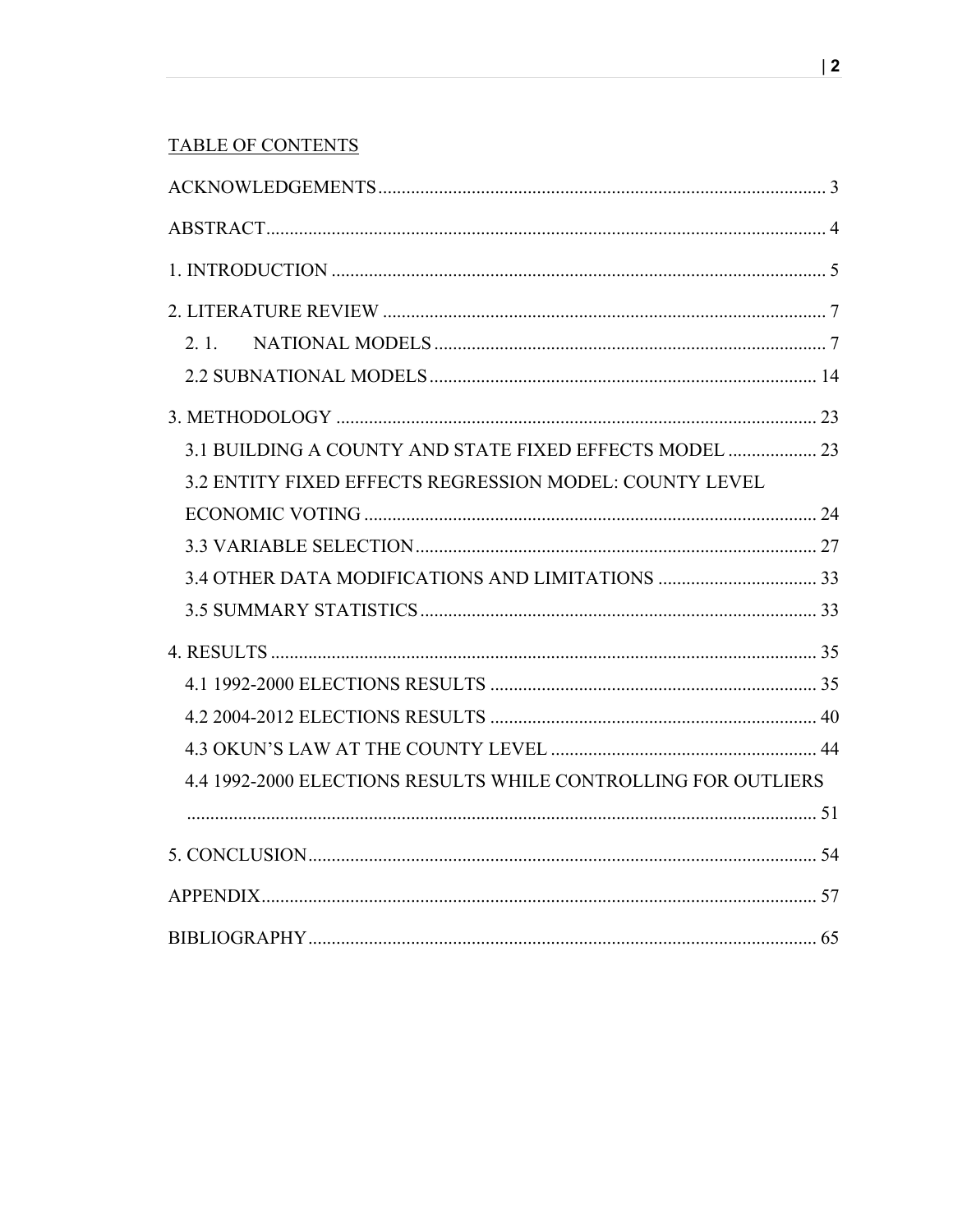#### **ACKNOWLEDGEMENTS**

I would first like to thank Brett Berger for his help in downloading presidential vote share data. Without his coding skills, I would have never been able to study presidential vote shares over such a long period of time.

I would also like to extend my thanks to various Claremont McKenna College professors who have played a role in the creation of this thesis: Professor Keil, Professor Pitney, Professor Shelton, and Professor Antecol.

Finally, I would like to thank my friends and family for all their support during my time at Claremont McKenna College. I would not be where I am today without all of you.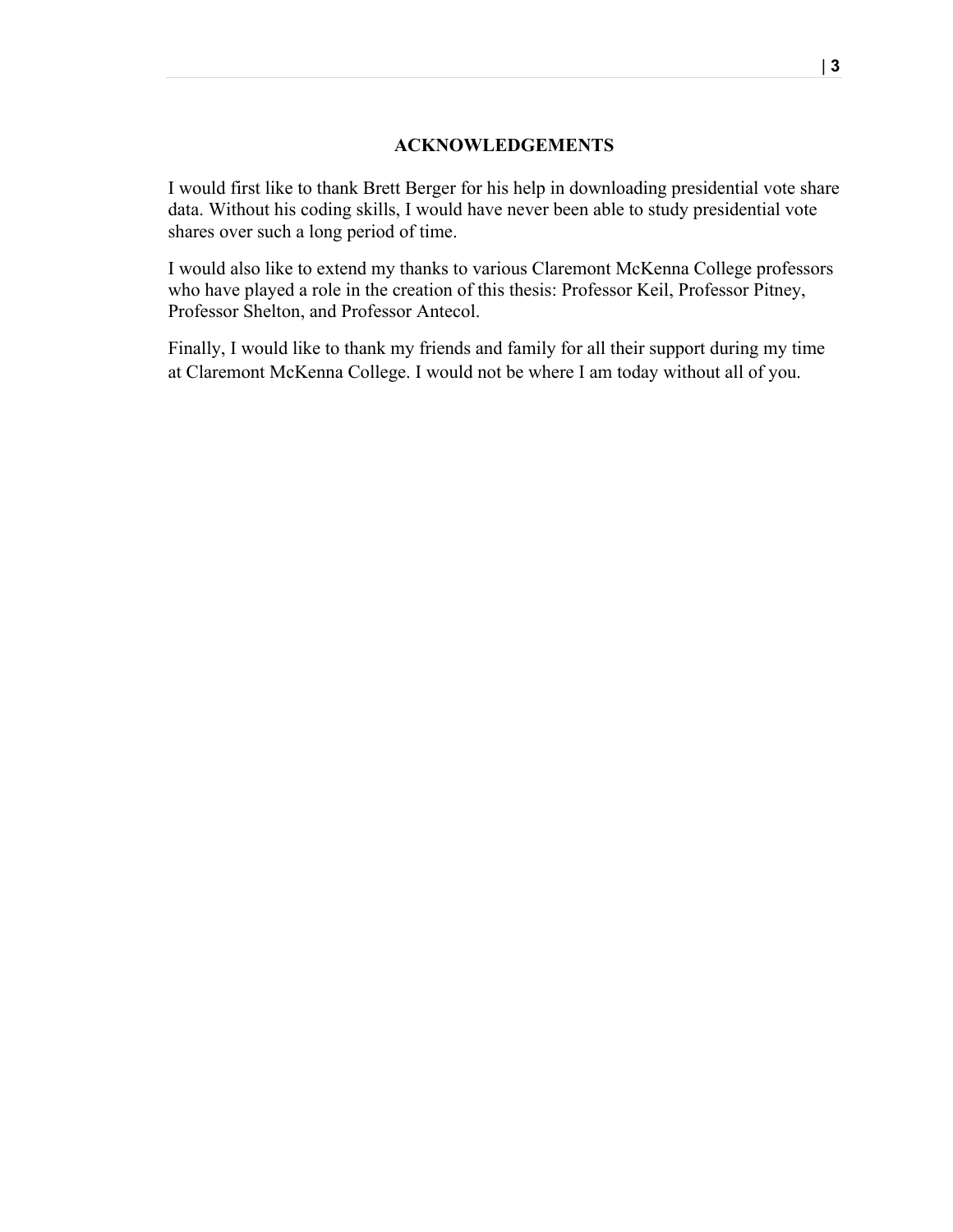#### **ABSTRACT**

This thesis seeks to understand the relationship between county level economic voting and county level economic voting by demographic group on county level vote shares for U.S. presidential elections. Using an entity and time fixed effects regression model, I study the effects that county level growth in real per capita personal income and unemployment rate change have on county level two-party vote share for the Democratic Party. Additionally, I observe the responsiveness of a county's voting behavior due to the demographic makeup of that specific county. I then compare my initial results to those of Eisenberg and Ketcham (2004) for the 1992-2000 presidential elections. I utilize the same models for the 2004-2012 elections to compare these results to those from the 1992- 2000 elections. Additionally, I rerun my model for the 1992-2000 presidential elections, after restricting my economic data to non-outliers, to study the effects that outliers in economic conditions have on my original results.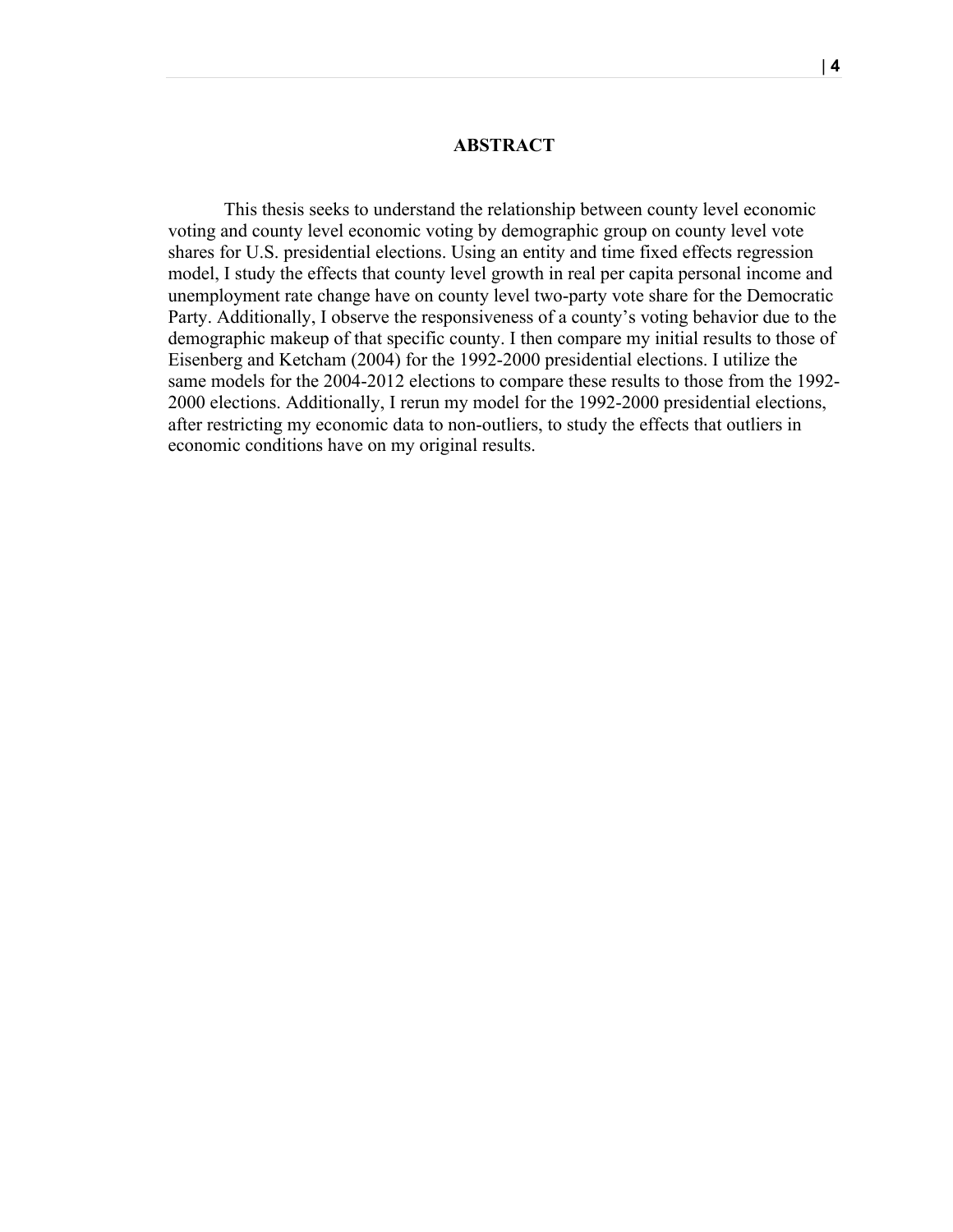# **1. INTRODUCTION**

"The economy, stupid." Looking back on the words of Bill Clinton's campaign strategist, James Carville, it seems as if truer words have never been spoken (Matalin, Mary, and James Carville, 461). US presidents know that the state of the economy will have a significant impact on their reelection chances, regardless of whether or not they actually have control over economic events. Economic research on presidential elections (including work by such individuals as Gerald Kramer, Ray Fair, Edward Tufte, and Nate Silver) have supported this notion by finding that voters see presidential elections as referenda on the incumbent party. If the incumbent party oversees a period of growth, it will be more likely to spend the next four years in the White House. On the other hand, if the incumbent party is in power during an economic downturn, voters will tend to favor an opposition candidate in the next election.

While it is well established in academic research that economics matters in presidential elections, little research, comparably, has been done on how local economic conditions affect presidential vote shares. This lacuna could be due to the lack of countylevel data readily available before the  $21<sup>st</sup>$  century, and because of the fact that presidential elections, in the end, depend on Electoral College votes at the national level (which makes counties seem redundant in the face of the wider state).

Nevertheless, studying voting behavior at the county level does provide some noteworthy insights. Major media outlets have increasingly focused on grassroots campaigning in presidential. This makes county level data all the more valuable for campaign strategists who might wonder what affects the vote share of a given local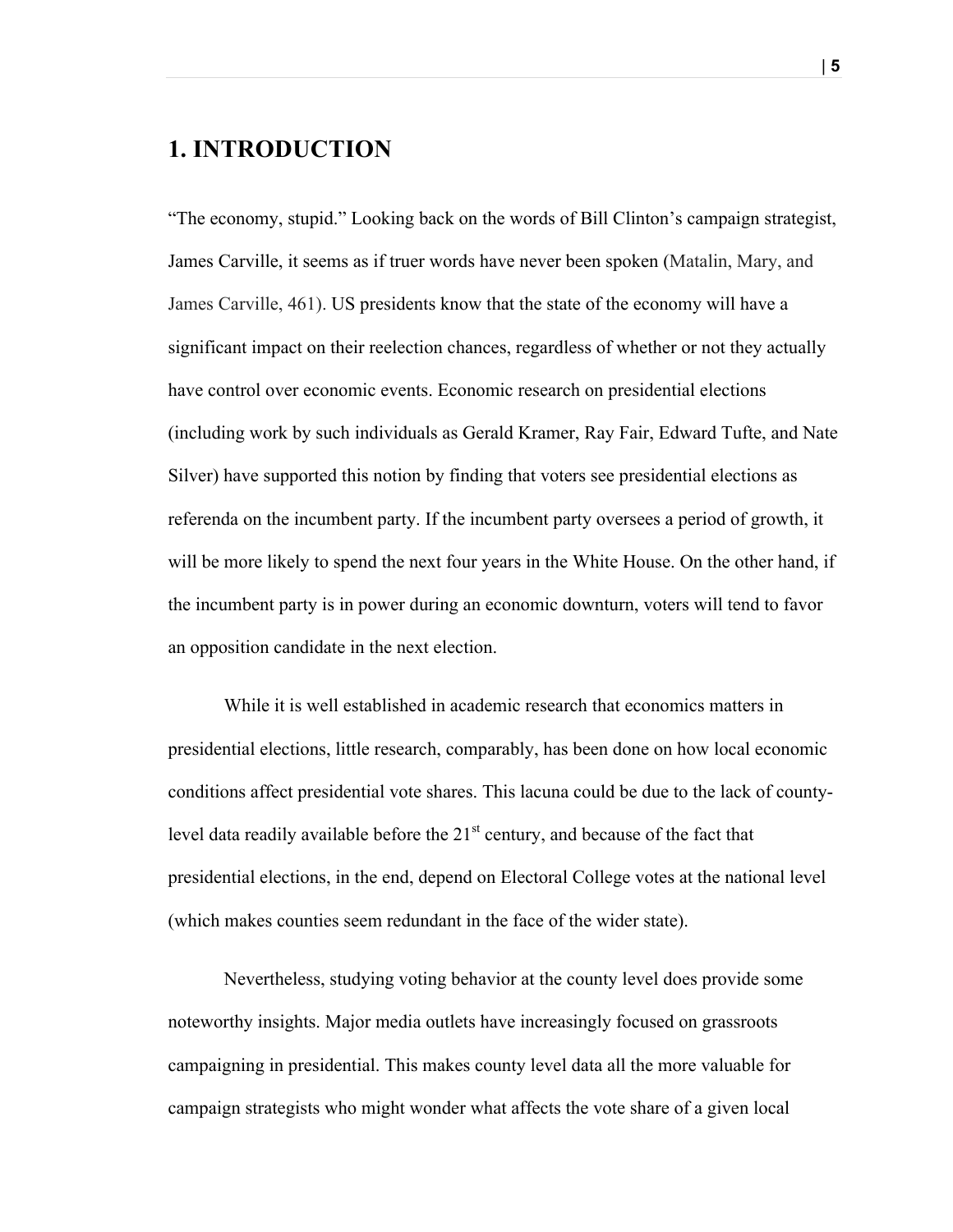region. Additionally, with such a wide variety of economic and demographic characteristics across the 3,144 counties and county equivalents in the US, looking at county voting behavior provides a case study to see how well national level prediction models fit at the county level. Simply put, does the local economy even matter to voters at the county level?

For the purpose of this thesis, I study county level economic voting and county level economic voting by demographic group using county and state-year fixed effects regression models. First, I review relevant literature covering economic voting models at the national and subnational (state and county) levels. Second, I explain my methodology, including my data sources, variable selection, and entity fixed effects regression model. Third, I compare my results to those of Eisenberg and Ketcham (2004) for the 1992-2000 elections. Then I run the same model for the 2004-2012 elections to see how the results of my model compare to the results of the 1992-2000 elections.<sup>1</sup> Finally, I run the model with 1992-2000 elections data after taking out outliers that make county level economic data run contrary to Okun's Law.

 $<sup>1</sup>$  The reason I choose to run the 2004-2012 elections is to compare the 1992-2000 results with another</sup> similar sample period.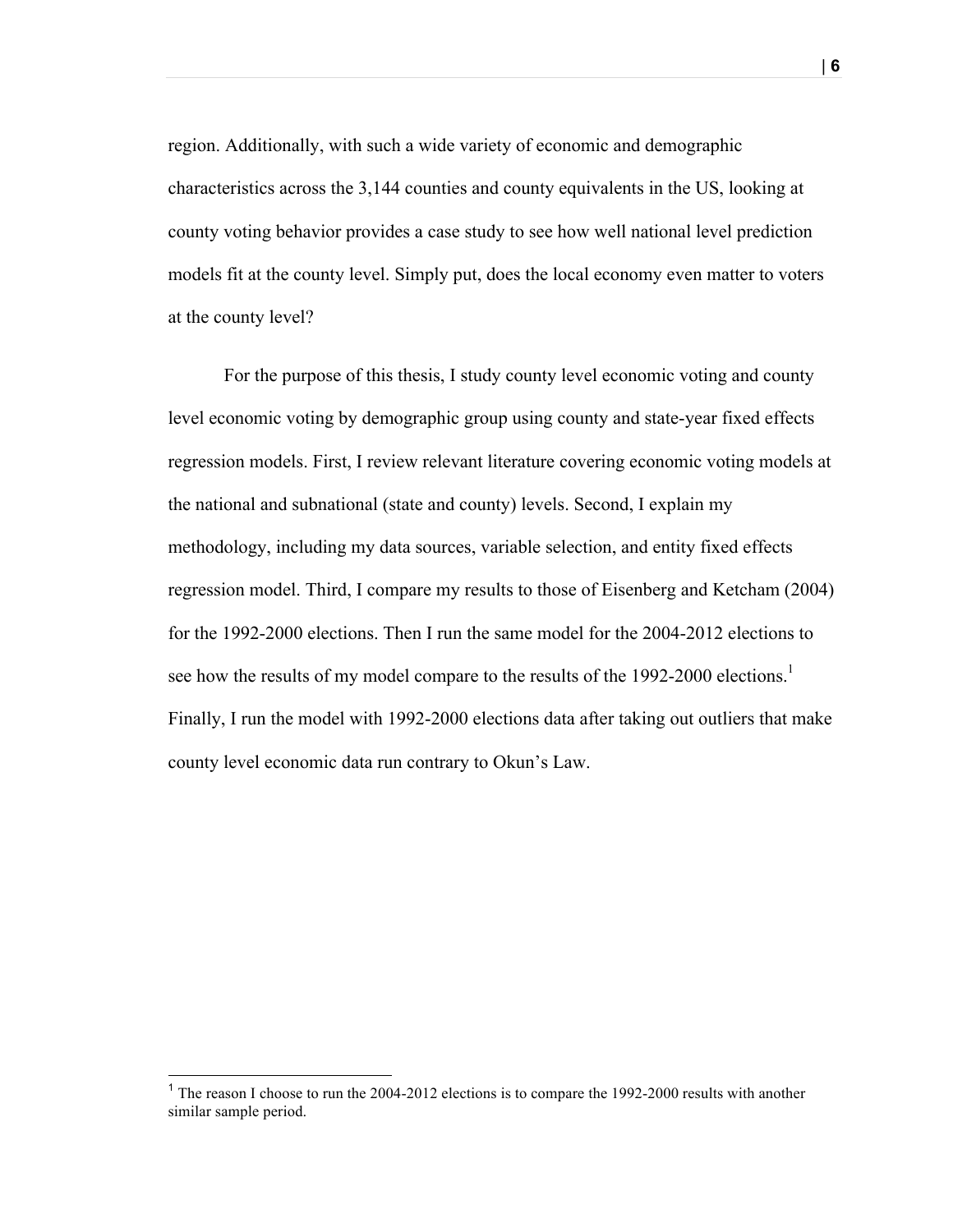### **2. LITERATURE REVIEW**

Economic conditions affect American presidential elections; however, most of the research on these effects has focused on the national level. Subnational (state and county) level research is quite sparse, especially at the county level. While national level research is not a perfect parallel for the economic effects on voting at the subnational level because of the sheer number of counties (more than 3,000) and the differences in economic conditions among counties, it does provide a noteworthy background. It also raises the question of whether national effects of economic conditions on voting behavior hold true at a local level. Therefore, after addressing some of the seminal research in this field at the national level, I will look over the literature at the subnational level.

### **2. 1. NATIONAL MODELS**

The first seminal paper on the topic of how economics affects voting behavior in presidential elections was Kramer (1971). Kramer's results demonstrated that, between 1896 and 1964, there was a positive correlation between increases in real per capita personal income and the incumbent candidate's party vote share. (Leighley, 2010; 375).

Kramer's (1971) model included growth of per capita personal income (both adjusted and not adjust for the cost-of-living index), unemployment, and inflation as economic independent variables. In his results, Kramer concluded that real per capita personal income was the most important of these variables. When per capita real personal income was held constant, changes in both the unemployment rate and inflation were not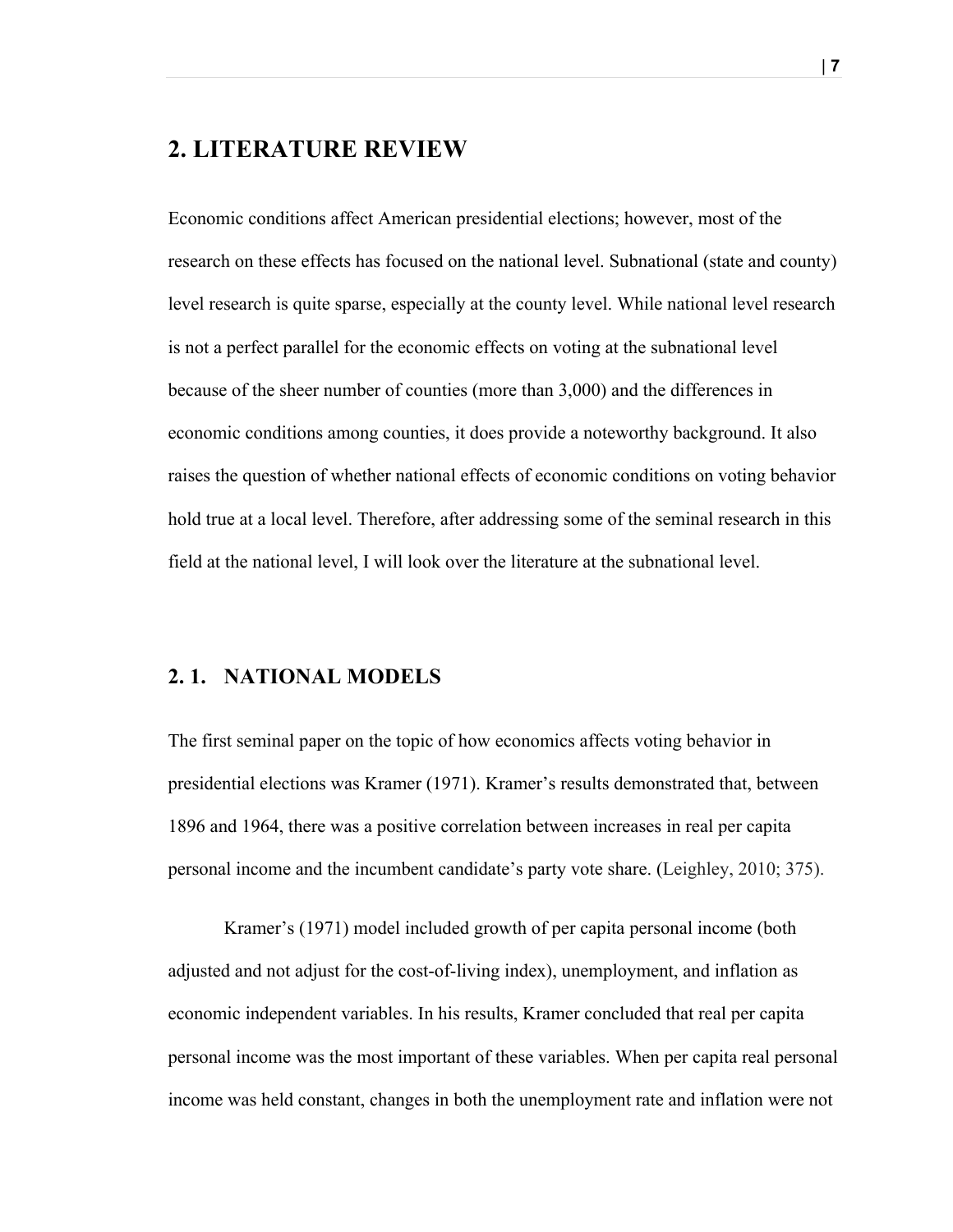statistically significant. Kramer's findings that election vote shares are significantly affected by economic changes during the incumbent's presidency strongly suggest that economic conditions matter in presidential elections (Kramer, 1971).

Fair's research on presidential elections has supported the findings of Kramer (1971). Fair has regularly updated his model for predicting presidential vote shares since Fair (1978), with his last major model adjustment occurring in Fair (1996) and latest iteration with updated data being published in Fair (2014). The main economic independent variables in Fair's newest model include growth rate of real per capita GDP, inflation, and good news quarters. All of Fair's economic variables are multiplied by a binary variable named *DemIncumbent*. This binary variable denotes whether or not the Democrats are the incumbent party for a certain election. The logic behind the inclusion of this variable is that voters will punish or reward the incumbent party for the economic performance of the nation during their term. Consequently, *DemIncumbent* equals 1 when the Democratic Party is the incumbent or  $-1$  if the incumbent is the Republican Party.<sup>2</sup> Fair's variables are irregular in their definition, so his results are not a perfect parallel to similar papers from other academics. Growth rate of real per capita GDP is represented in Fair's model by the "growth rate of real per capita GDP in the first three quarters of the on-term election year (annual rate)" (Fair, 2014). The inflation variable is the "absolute value of the growth rate of the GDP deflator in the first 15 quarters of the administration (annual rate)" (Fair, 2014). The good news quarters variable is calculated by the "number

 $2$  This binary variable is inspired from the findings of Kramer (1971) regarding the referendum effect observed in presidential elections.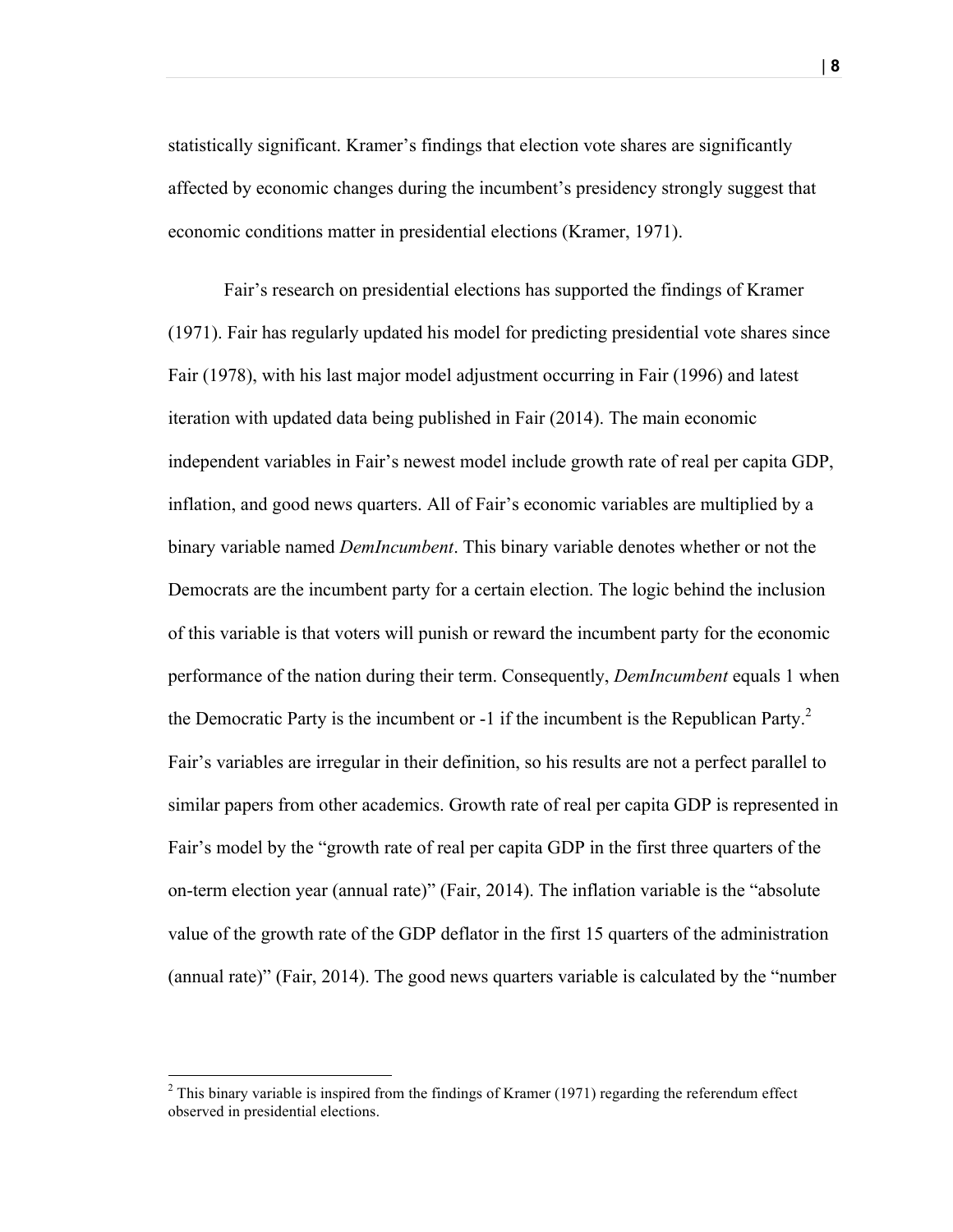of quarters in the first 15 quarters of the administration in which the growth rate of real per capita GDP is greater than 3.2 percent at an annual rate" (Fair, 2014).

| <b>Dependent Variable</b> | <b>Coefficient (Change in</b><br><b>Democrat Vote Share)</b> | t-stat  |
|---------------------------|--------------------------------------------------------------|---------|
| Growth*DemIncumbent       | 0.676                                                        | 7.37    |
| Inflation*DemIncumbent    | $-0.717$                                                     | $-3.56$ |
| GoodNews*DemIncumbent     | 0.958                                                        | 5.03    |

**Table 2.1-1: Ray Fair 2014 Presidential Vote Share Model (Fair, 2014)**

As seen in Table 2.1-1, Fair finds that all three of his economic variables are statistically significant. An increase in either growth rate or good news quarters shows a positive effect on national vote share for the Democratic candidate when the Democratic Party is the incumbent, while an increase in inflation results in a decrease in the same vote share. Taken together, Fair's results indicate that economics affects voting, which supports Kramer's findings (1971).

Alan Abramowitz created a presidential election prediction model that has successfully predicted the popular vote winner in every US presidential election since 1988 within two percentage points or less. Abramowitz's model, named "Time for Change," originally only had three independent variables - the net approval rating of the incumbent president in June of the election year (*NETAPP*), change in growth rate of real GDP in the second quarter of the election year (*Q2GDP*), and the presence or absence of a first-term incumbent in the presidential race (*TERM1INC*) – to predict the major party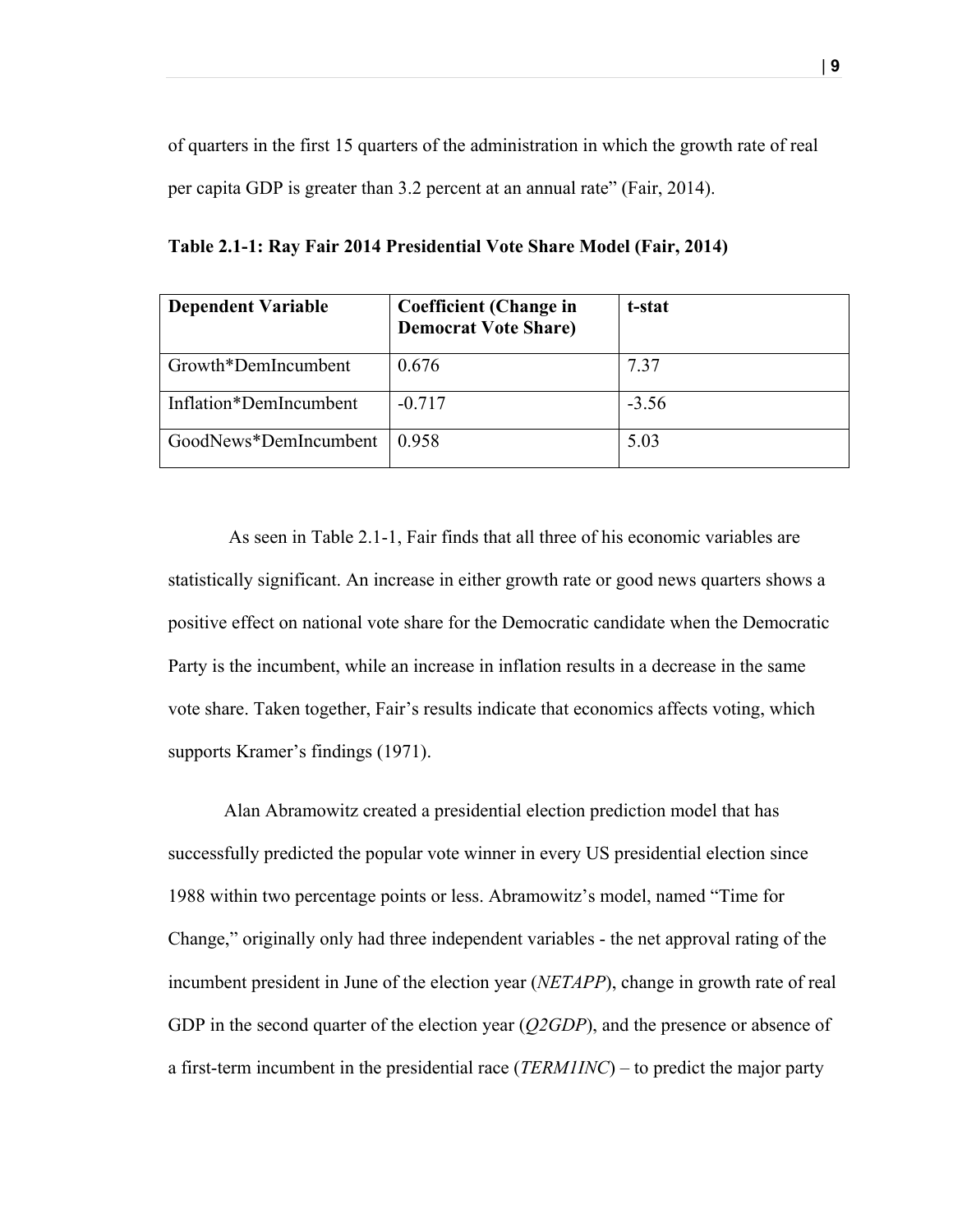vote for the party of the incumbent president. Importantly, all three independent variables carry statistically significant coefficients. Model 1 describes both models (Abramowitz, 2012).

#### **Abramowitz's Time for Change Prediction Models<sup>3</sup>**

$$
(\text{Pre-2012}) \, PV = 47.3 + (.107 * NETAPP) + (.541 * Q2GDP) + (4.4 * TERMIINC) \quad (2.1-1)
$$
\n
$$
(2012) \, PV = 46.9 + (.105 * NETAPP) + (.635 * Q2GDP) + (5.22 * TERMIINC) -
$$
\n
$$
(2.76 * POLARIZATION) \tag{2.1-2}
$$

For the 2012 election, Abramowitz added a fourth independent variable, polarization, to reflect what he saw as an increase in the polarization of the US political landscape. Looking back at the elections since 1996, Abramowitz noticed a trend in recent elections towards smaller victory margins and lower inter-election vote swings when compared with earlier elections in the  $20<sup>th</sup>$  century. As seen in model 2.1-2, the addition of the statistically significant polarization variable decreases the advantage of a first term incumbency by a little less than half (Abramowitz, 2012). When comparing the predictions of the adjusted model to the previous one in elections from 1996 onwards, Abramowitz found that the adjusted model improved the accuracy of the prediction by reducing the forecasted winning margin by half (Ripton, 2012). This result indicates that the electorate in recent elections has, in fact, become more polarized.

The adjusted model also shows a greater emphasis on the impact of the change in second-quarter GDP. Specifically, the coefficient grows by almost .1 percentage points,

 $3$  As of the writing of this thesis, Abramowitz has not published accompanying regression data (standard errors, R-squared, SER, etc.) for his latest Time for Change Prediction models.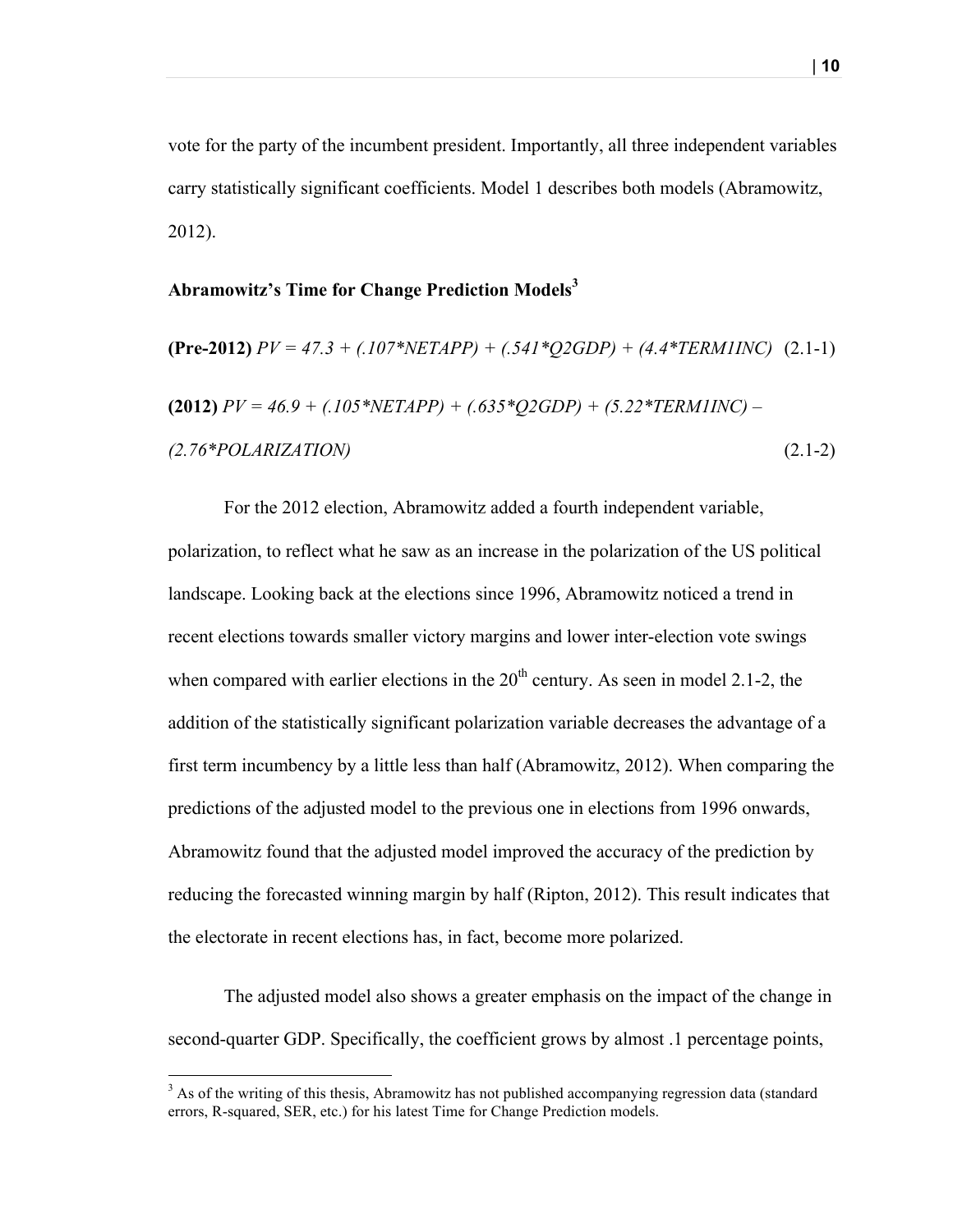while staying statistically significant. As seen below in Table 2.1-2, the percentage change in second quarter real GDP has a noteworthy impact on the predicted popular vote (Abramowitz, 2012). This supports the national-level academic literature outlined above, which contends that economics has a statistically significant effect on voting behavior.

**Table 2.1-2: Conditional forecast of Obama's share of the major party vote (Abramowitz)**

| % Change in $2^{nd}$ Quarter Real GDP   Predicted Obama Popular Vote $(\%)$ |      |
|-----------------------------------------------------------------------------|------|
| $-3$                                                                        | 47.7 |
| $-2$                                                                        | 48.3 |
|                                                                             | 48.9 |
|                                                                             | 49.6 |
| $+1$                                                                        | 50.2 |
| $\frac{+2}{+3}$                                                             | 50.8 |
|                                                                             | 51.5 |

There has been some notable research into other variables that might influence voting, such as the demographic makeup of the electorate, which is helpful to correct for any omitted-variable bias that may be present when studying economic conditions and voting at the county level. While demographics of at the national level might change only gradually, demographic makeup across counties can vary wildly. For example, as seen in my summary statistics in Appendix Figure A and B, the percentage of black non-Hispanics as part of the total county population can vary from 0% to 86.6%. This means that, at the county level, demographic makeup could potentially matter in the outcome of the county level vote share for a given presidential candidate. Since most of the research on voting across demographic groups has been done at the national level, it is useful to be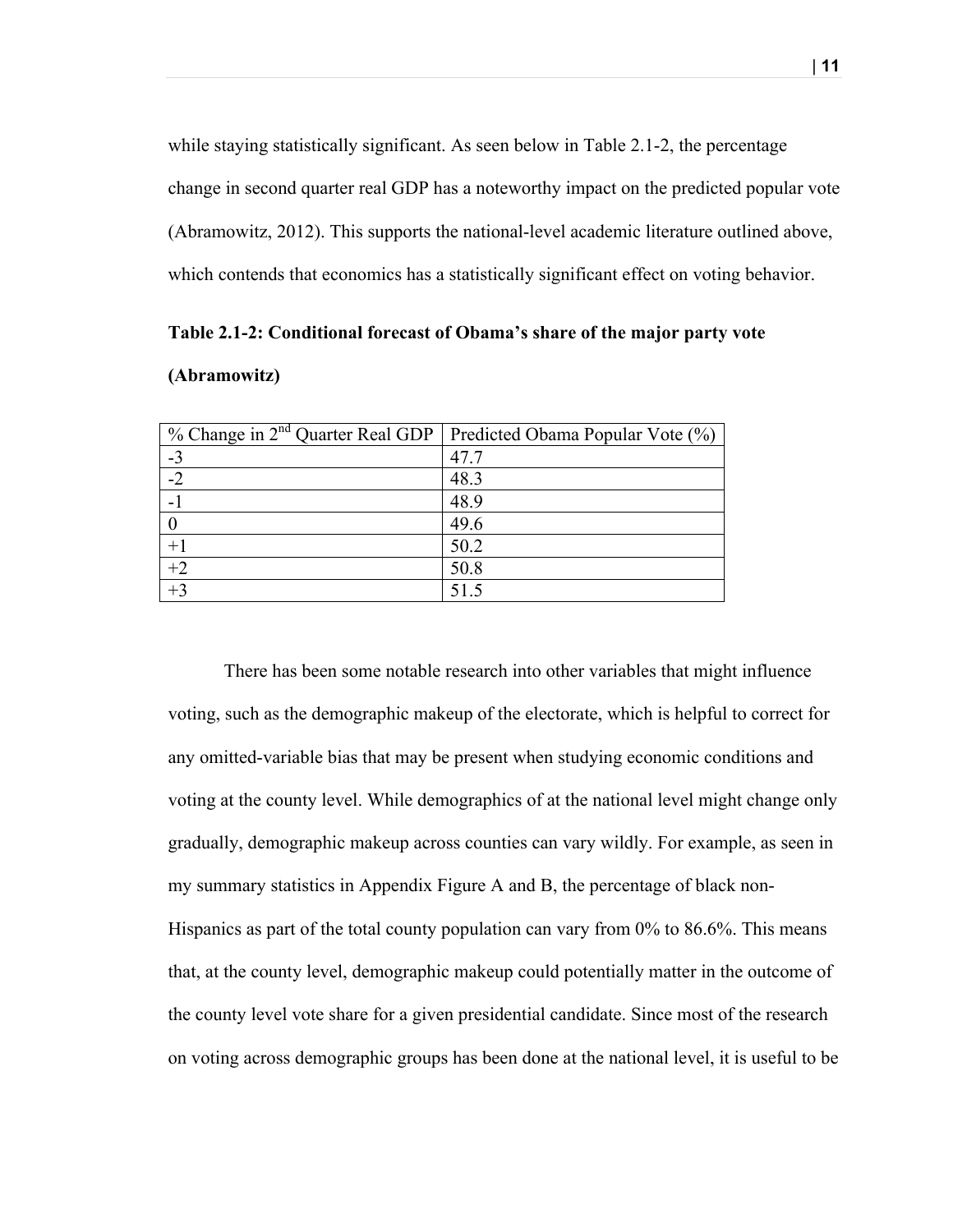aware of potential demographic-specific voting preferences when one studies economic voting at the county level.

The belief that different groups respond heterogeneously to economic conditions is well established. As Leighley (386) notes "group evaluations are either or both more personally relevant than national evaluations and more politically relevant than personal circumstance" (Leighley, 2010; 386). Seltzer and Hutto (2013) supported this idea, finding a racial difference in the perception of how the U.S. national economy was doing depending on who was the president at that time. Specifically, they observed a racial difference before the 2008 election, where whites were more likely than blacks to say that the national economy was doing, which switched once Obama was elected (Seltzer and Hutto, 2013).

Hibbs et. al. (1982) studied how certain groups heterogeneously evaluate the economic performance of a president. When investigating how different occupation/labor force groups judge presidential economic performance, they find that blue-collar workers "exhibit relatively greater sensitivity to sustained movements in unemployment and real income growth and relatively less sensitivity to the inflation rate than white-collar workers or retirees" (Hibbs et. al., 1982). These results link up with their findings that the support of Democratic presidents is more sensitive to changes in unemployment and real income, as blue-collar workers typically vote for the Democratic Party. Similarly, the support of Republican presidents is more sensitive to changes in inflation, which is consistent with the fact that a noteworthy amount of their support base made up of whitecollar workers and retirees. Hibbs states that these evaluations and subsequent party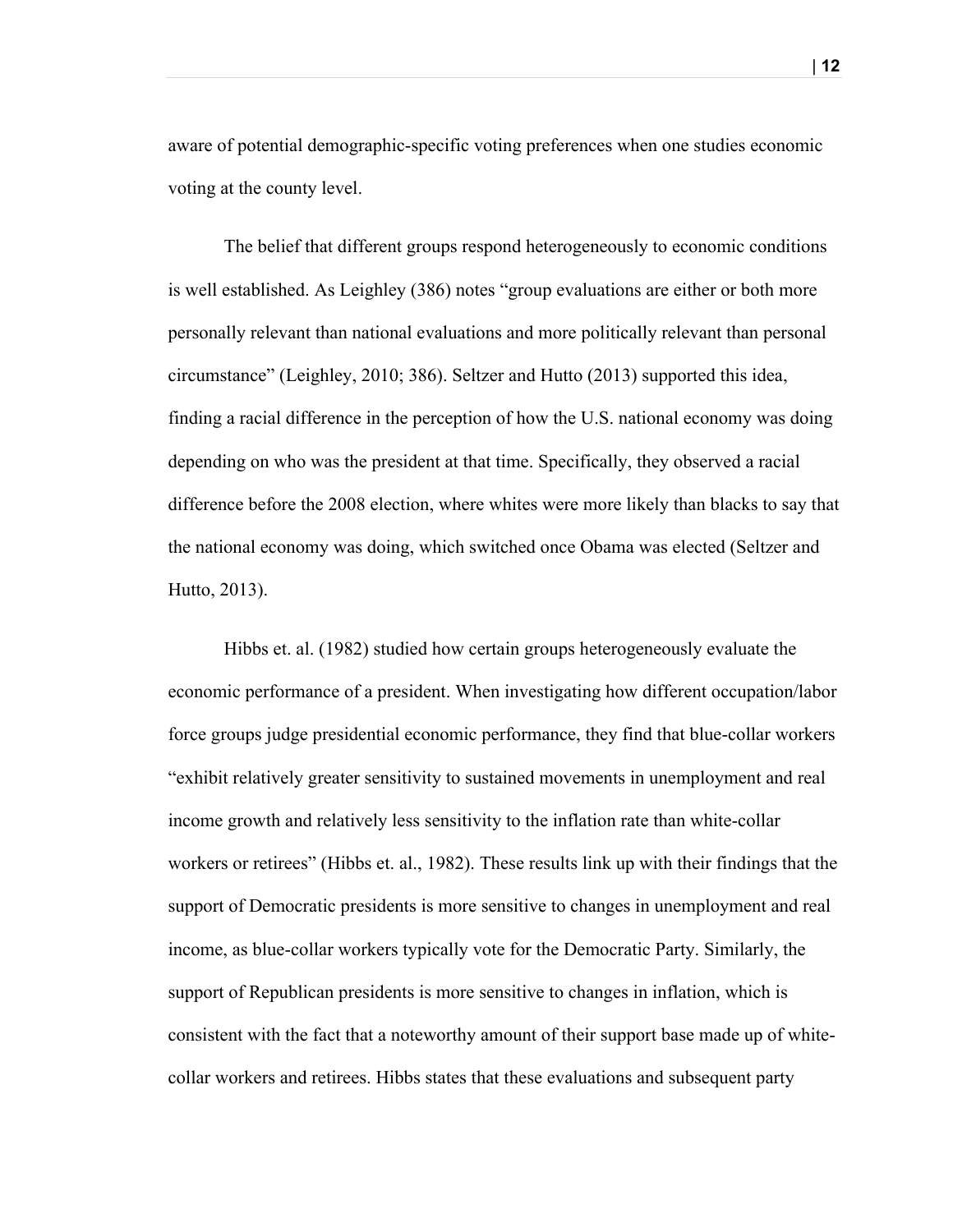alignments "are not simply formations of voters united by psychological affinities long removed from concrete events; rather, they also may be realistically viewed as cleavage formations reflecting diverging objective interests over major political and economic issues" (Hibbs et. al., 1982).

Ansolabehere et. al. (2014) also observed evidence that groups evaluate the economy heterogeneously. They discover that "individuals from groups that experience more unemployment report the national unemployment rate is higher" (Ansolabehere et. al., 2014; 381). Breaking this finding down into more specific groups, they note that ethnic minorities with lower educational attainment and individuals from states with higher unemployment rates perceive that there is a higher rate of national unemployment (Ansolabehere et. al., 2014; 381).

The national level literature reviewed above is by no means an exhaustive list of research on the topic of voting for presidential elections in the U.S. Nate Silver's book, *The Signal and the Noise: Why So Many Predictions Fail – But Some Don't*, is one notable piece of literature that has been making headlines due to the accuracy of Silver's prediction model for recent presidential elections (he accurately predicted the outcome of every state plus the District of Columbia in the 2012 election) (Branwen, 2012). Popularity functions are another noteworthy area of research, which study the economic effects on the approval rating of the current president.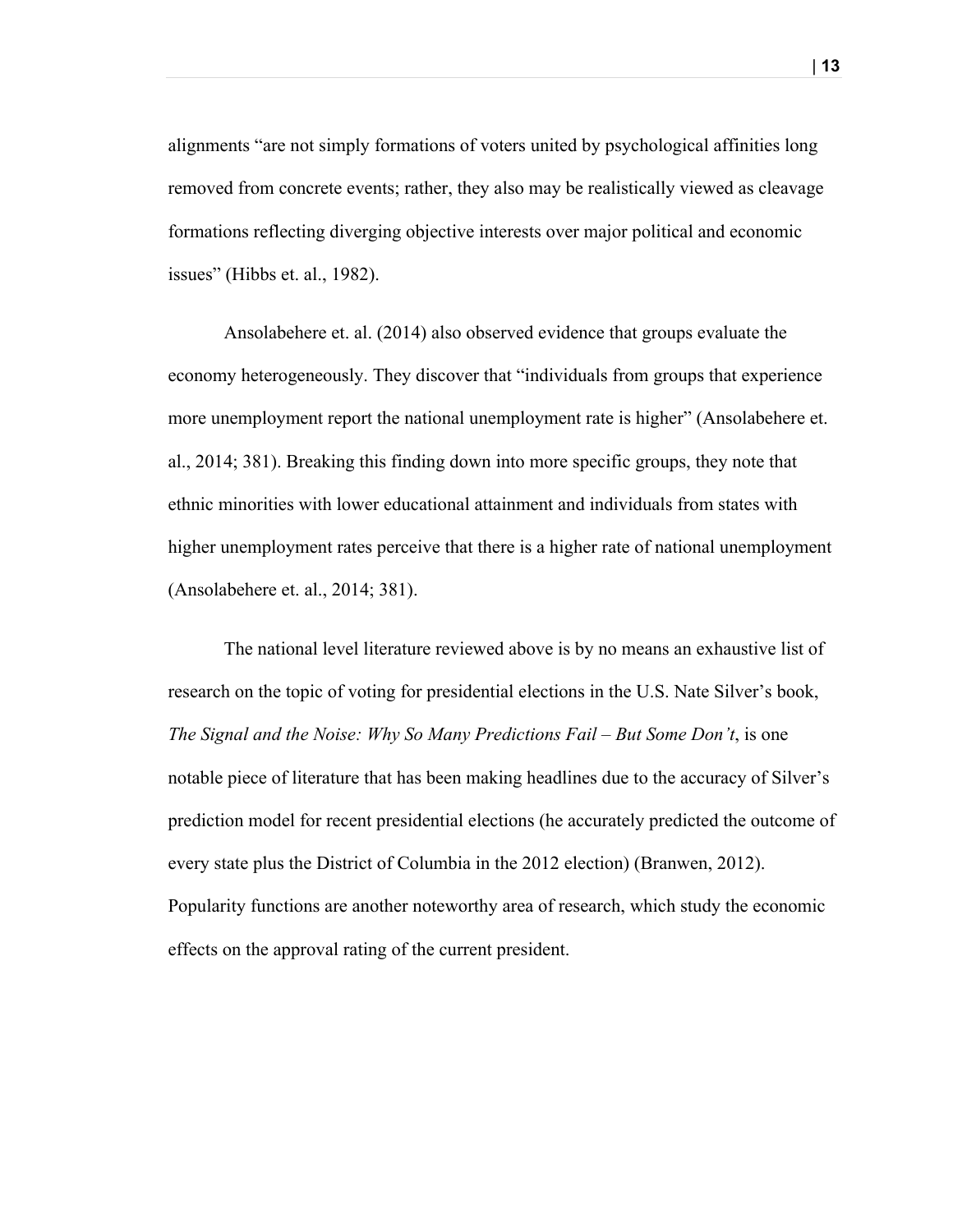#### **2.2 SUBNATIONAL MODELS**

The research on the economic effects on voting behavior at the subnational level, by comparison to the national level, is sparse. The question of this research is, essentially: do subnational level economic conditions have an effect on presidential election voting behavior? At the county level this question is especially intriguing as one can study the economic effects on voting in over 3,000 counties, each with its own economic and electoral story. Additionally, as is always the case with statistical research, more observations will give more accurate results, all other things being equal. Unfortunately, the amount of research done at the county level is quite limited; therefore, it is helpful to also review those papers that study the economic effects on voting at the state level as their models can be adapted to the county level.

Blackley and Shepard (1994) studied state-level economic effects on state presidential vote shares. They used a weighted least squares (WLS) model to predict the state vote shares in the 1992 election between George H.W. Bush and Bill Clinton. The state level economic variables in their model included the state level unemployment rate in September 1992 and state level growth rate in real per capita personal income for the one year period ending in the second quarter of 1992. The other variables incorporated in their model are: Bush's vote share in the 1988 election, change in voting population, binary variables for the home states of the president and vice president, and a further three binary variables for regions in the US. In their results, Blackley and Shepard found that the variables for state-level unemployment rates and per capita income have a statistically significant effect on the three-party vote share. As seen in Table 2.2-1, an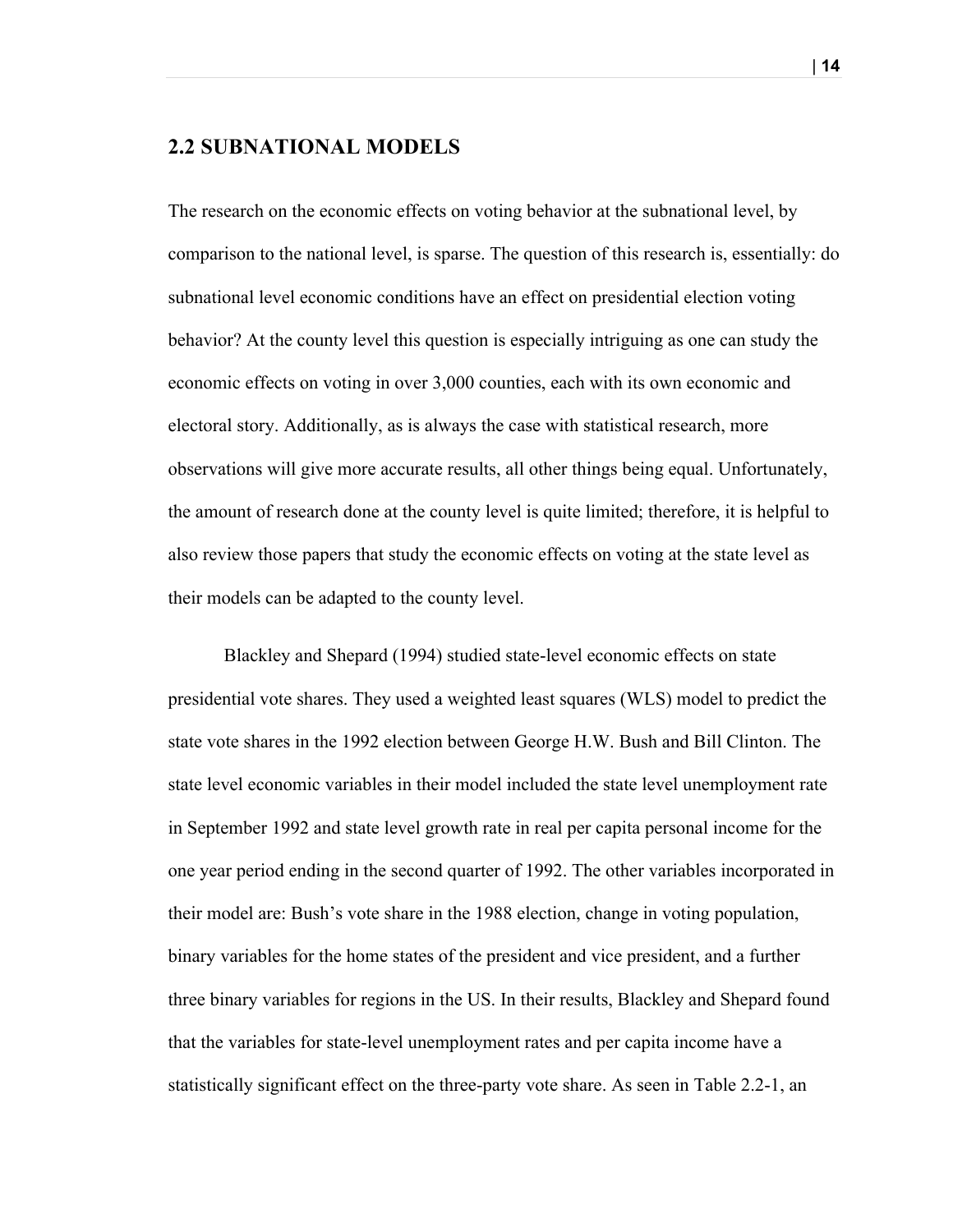increase in the unemployment rate increased the vote share for the Democratic Party candidate, Bill Clinton, by 1.1 percentage points. Additionally, an increase in the growth of real per capita personal income decreased the same vote share by .9 percentage points (Blackley and Shepard, 1994).

**Table 2.2-1: Vote-share coefficients for the 1992 Election – Blackley and Shephard (2004)**

| <b>Independent Variable</b>                              | <b>Clinton Vote-Share (WLS)</b> |
|----------------------------------------------------------|---------------------------------|
| Unemployment Rate $(92)$   1.126 <sup>**</sup> $(0.288)$ |                                 |
| Income $(91-92)$                                         | $-0.872*(0.432)$                |

 $^{**}$ (\*) coefficient is significantly different from the null value at the 0.1 (0.5) level for a one-tailed test

|        |  | Table 2.2-2: Vote-share coefficients for the 1992 Election – Abrams and Buskewitz |
|--------|--|-----------------------------------------------------------------------------------|
| (1995) |  |                                                                                   |

|         | <b>Independent Variable</b> | <b>Bush's Vote-Share (OLS)</b> | <b>Bush's Vote-Share</b> |
|---------|-----------------------------|--------------------------------|--------------------------|
| Model A | Unemployment Rate (92)      | $-0.76(3.2)$                   | $-0.72(5.1)$             |
|         | Income $(91-92)$            | $-0.02(0.2)$                   | 0.80(5.7)                |
| Model B | Unemployment Rate (92)      | $-0.62(2.8)$                   | $-0.33(1.5)$             |
|         | Income $(91-92)$            | 0.23(2.7)                      | 0.50(8.8)                |

t-statistics in parentheses

Abrams and Butkiewicz (1995) supported the findings of Blackley and Shephard (1994) as they found that economic conditions at the state level have a statistically significant effect on voting. Abrams and Butkiewicz also studied the 1992 election; however, there are some noteworthy differences in their methodology when compared to Blackley and Shephard (1994). While their model included state-level unemployment rates in September 1992, Abrams and Butkiewicz incorporated change in real per capita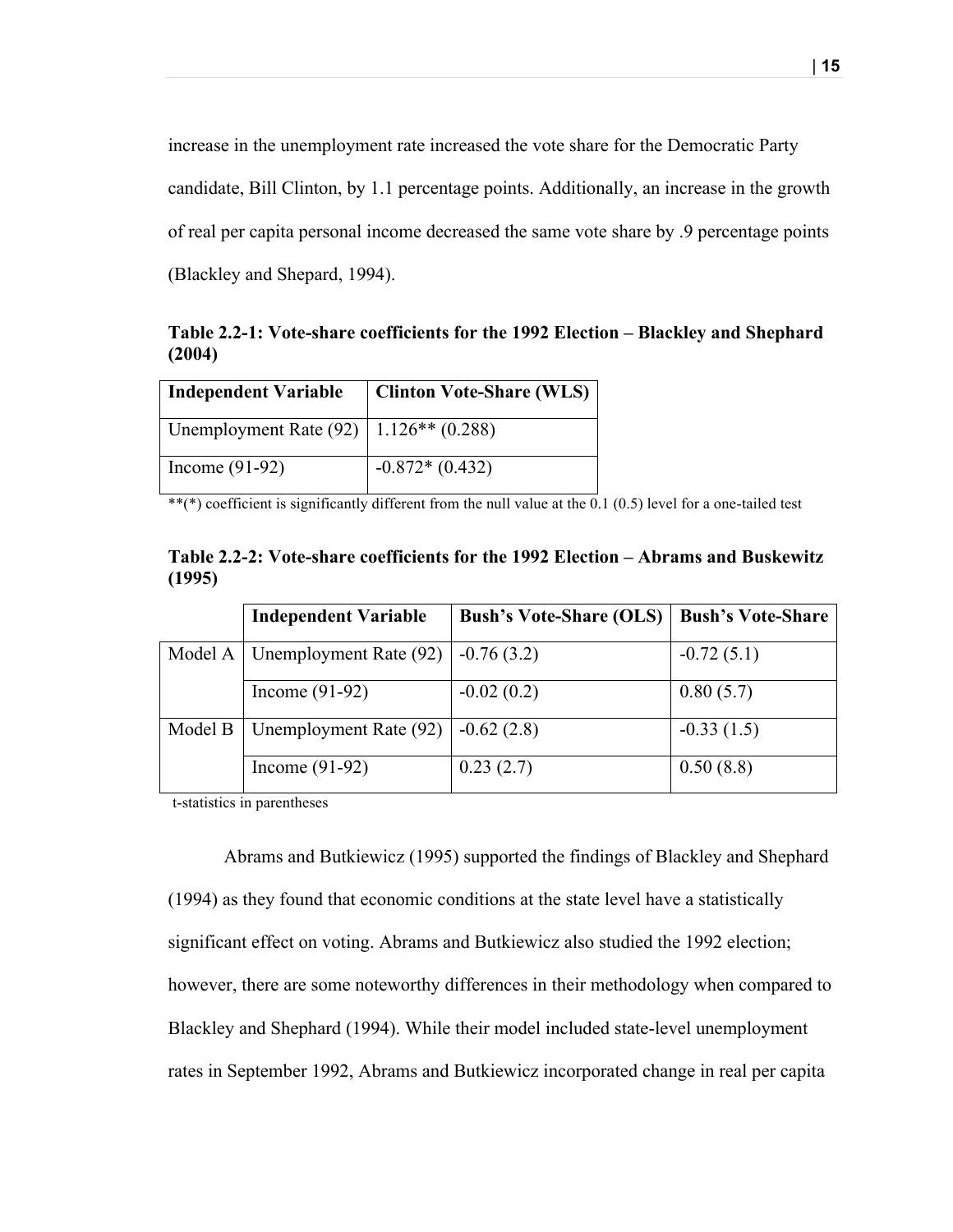personal income growth over the four-year period ending in the second quarter of 1992 *and* the one-year period used by Blackley and Shephard. Abrams and Butkiewicz's other independent variables include the previous vote share of Bush in 1988, the vote share of third-party candidate Ross Perot, a binary variable for Arkansas, and unexpected growth in the state's real per capita income. Additionally, Abrams and Butkiewicz used two models, OLS and WLS, to find the effects of their independent variables on the threeparty vote share in an effort to compare the results of each model. As seen in Table 2.2-2, they found that both the change in unemployment rate and real per capita income have statistically significant effects on Bush's vote share (Abrams and Butkiewicz, 1995). The coefficient signs for their WLS results are the same as Blackley and Shephard's, which supports the conclusion that an increase in unemployment rate will increase the vote share for a Democratic candidate while an increase in growth of real per capita personal income will decrease that same vote share.

Eisenberg and Ketcham (2004), the paper on which this thesis is based, compared the effects of economic conditions - between the county, state, and national levels - on vote shares at the county level. When contrasting the effects of economic conditions at the county level with those at the state and national levels, they found that the countylevel conditions, while significant, have the weakest effect on voting behavior of the three (Leighley, 2010; 388). While their main focus was on comparing these levels, Eisenberg and Ketcham also studied economic voting solely at the county level. Their two models, for economic voting and economic voting by demographic group, are seen below.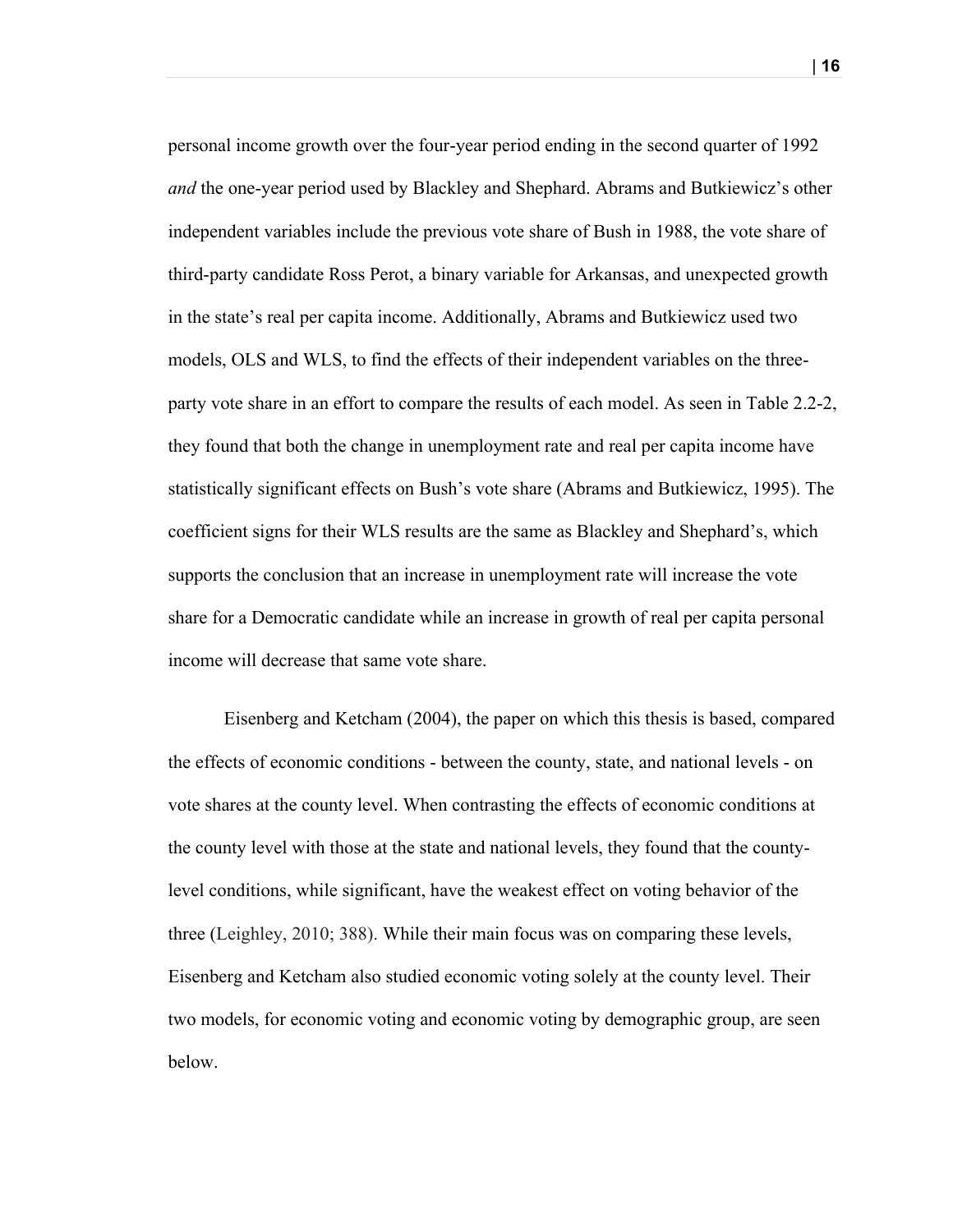**County Level Economic Voting with State\*Year Fixed effects (Eisenberg and Ketcham, 2004; 4)**

$$
Dem_{rt} = \alpha + \beta_1 g_{rt} I_t + \delta I_t + \varphi C_r + \gamma S_{rt} + \varepsilon_{rt}
$$
\n(2.2-1)

**County Level Economic Voting by Demographic Group (Eisenberg and Ketcham, 2004; 12)**

$$
Dem_{rt} = \alpha + \beta_1 g_{rt} I_t + \beta_2 g_{rt} I_t D_{rt} + \delta I_t + \varphi C_r + \gamma S_{rt} + \varepsilon_{rt}
$$
\n(2.2-2)

*Demrt* denotes the two-party presidential vote share for the Democratic Party. *grt* represents either the growth in per capita personal income or unemployment rate change.  $I_t$  denotes incumbency, 1 if the incumbent is a Democrat or  $-1$  if the incumbent is a Republican. *Drt* represents a certain demographic group (for the purposes of this thesis, I will look at the results of their models with blacks and males).  $C_r$  and  $S_{rt}$  are both vectors of dummy variables that control for county or state-year fixed effects. Specifically, the two variables estimate "economic voting from the observations in which voting or economic performance in a given county-year deviates from that which would be expected in that county on average and in that state-year on average" (Eisenberg and Ketcham, 2004; 4).

In their first set of results, as seen in Table 2.2-3, Eisenberg and Ketcham found that, when looking at the past year, only unemployment rate change had a statistically significant effect at the 10% level on the vote share of the Democratic presidential candidate.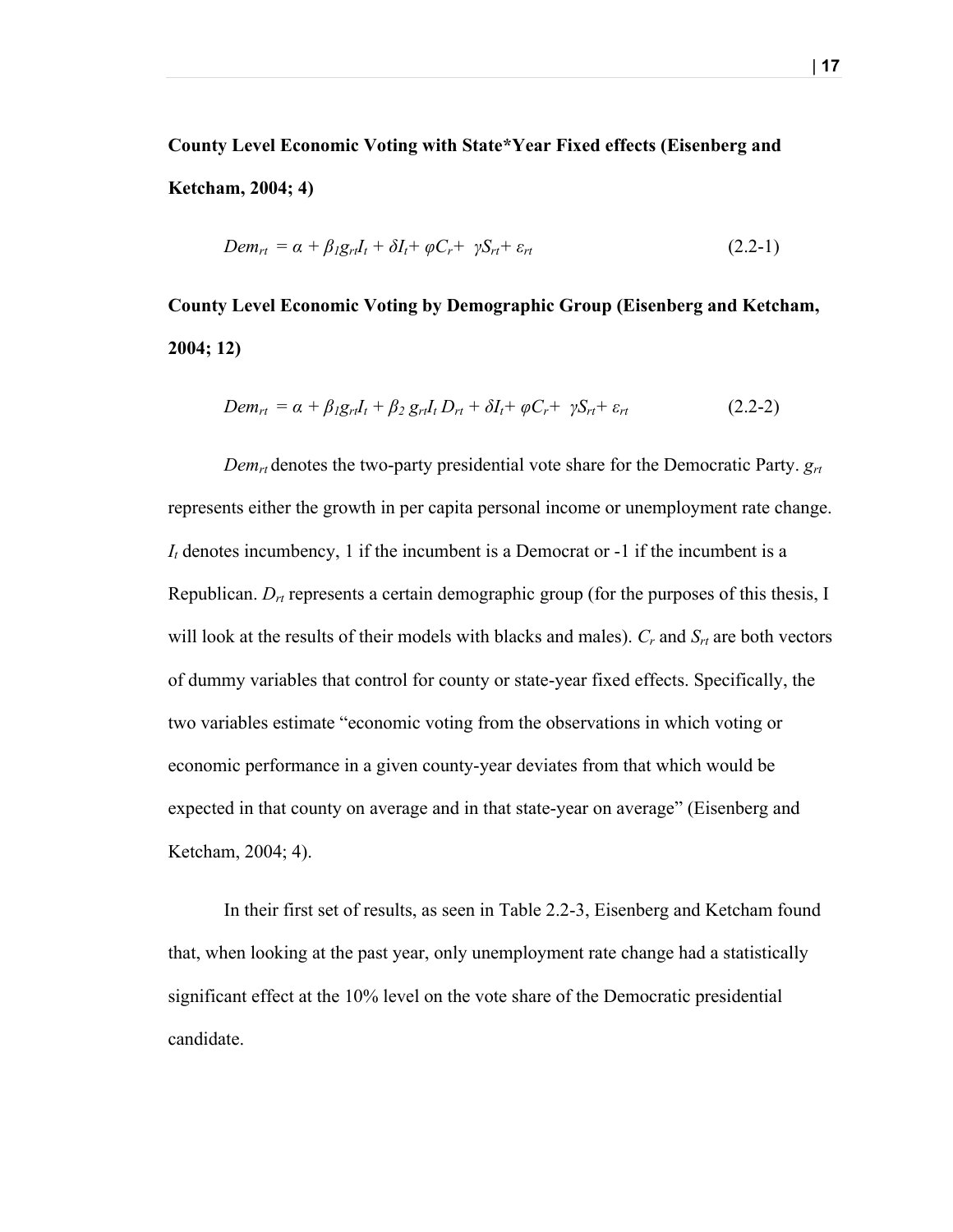| Table 2.2-3: County Level Economic Voting for Past Year (Eisenberg and Ketcham, |  |  |  |
|---------------------------------------------------------------------------------|--|--|--|
| 2004; 9)                                                                        |  |  |  |

| <b>VARIABLES</b>               | Real Per Capita Income Growth | <b>Unemployment Rate Change</b> |  |  |
|--------------------------------|-------------------------------|---------------------------------|--|--|
|                                | (%) (1972-2000 Elections)     | (1992-2000 Elections)           |  |  |
|                                |                               |                                 |  |  |
| Incumbent                      | $0.0887***$                   |                                 |  |  |
|                                | (0.0004)                      |                                 |  |  |
| Econ $*$                       | 0.0001                        | $0.0009*$                       |  |  |
| Incumbent                      | (0.0001)                      | (0.0005)                        |  |  |
|                                |                               |                                 |  |  |
| Observations                   | 24,422                        | 9,324                           |  |  |
| R-squared                      | 0.924                         | 0.969                           |  |  |
| Standard errors in parentheses |                               |                                 |  |  |
| *** p<0.01, ** p<0.05, * p<0.1 |                               |                                 |  |  |

In Eisenberg and Ketcham's (2004) second set of results, as seen in Table 2.2-4, they found various variables to be statistically significant. For blacks over the past year, they found that counties "with higher proportions of black residents have greater changes in voting behavior as a result of county income," (Eisenberg and Ketcham, 2004; 13) but not county unemployment. Furthermore, for males, they found there was no significant effect on voting from either income or unemployment over the past year (Eisenberg and Ketcham, 2004; 13).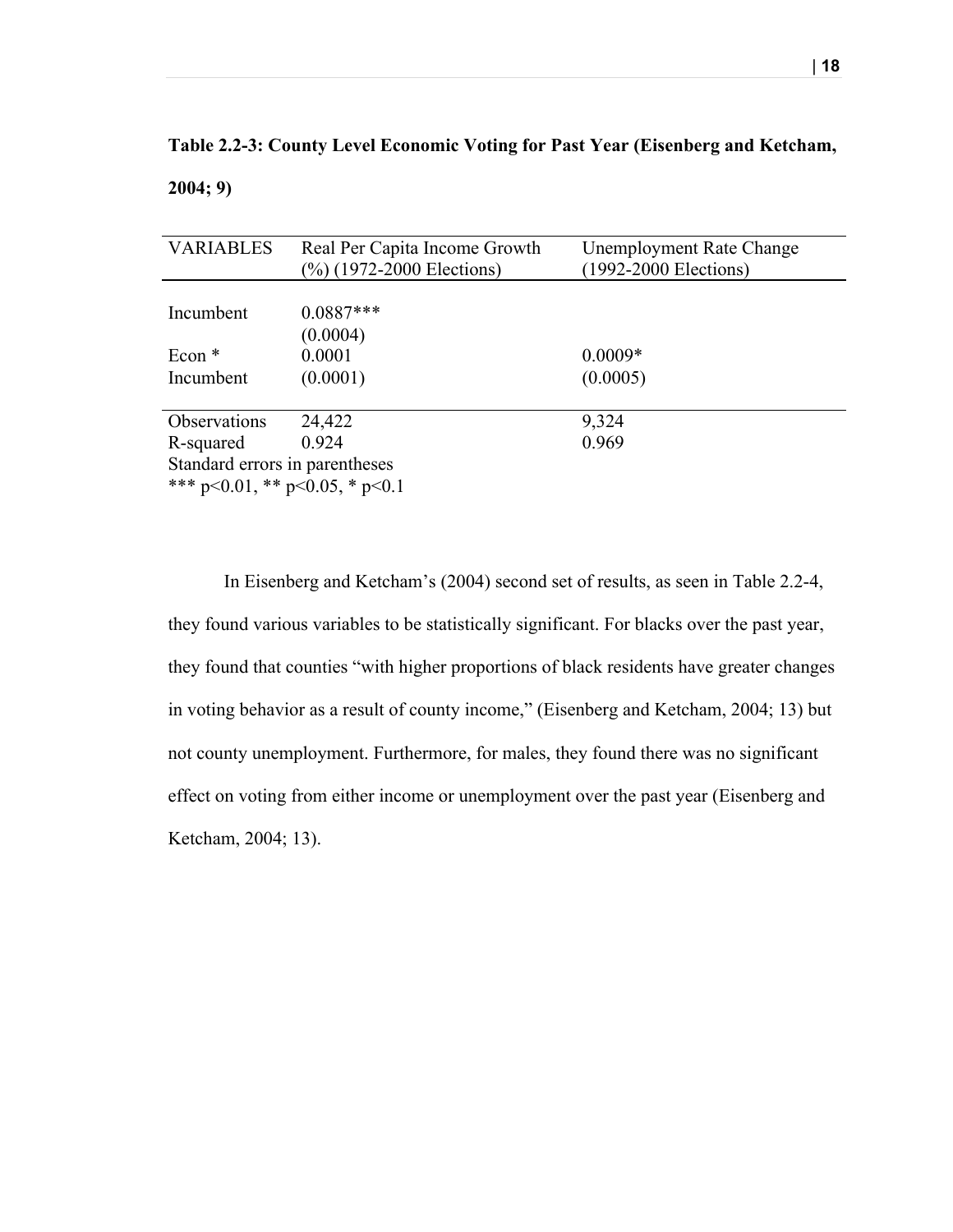#### **Table 2.2-4: County Level Economic Voting by Demographic Group for Past Year**

|                                        | <b>Black</b>    |                 | Male            |                 |
|----------------------------------------|-----------------|-----------------|-----------------|-----------------|
| <b>VARIABLES</b>                       | Real Per        | Unemployment    | Real Per        | Unemployment    |
|                                        | Capita Income   | Rate Change     | Capita Income   | Rate Change     |
|                                        | Growth $(\%)$   | $(1992 - 2000)$ | Growth $(\%)$   | $(1992 - 2000)$ |
|                                        | $(1972 - 2000)$ | Elections)      | $(1972 - 2000)$ | Elections)      |
|                                        | Elections)      |                 | Elections)      |                 |
|                                        |                 |                 |                 |                 |
| Incumbent                              | $0.0835***$     |                 | $0.0176***$     |                 |
|                                        | (0.0010)        |                 | (0.0003)        |                 |
| % Demographic                          | $0.7091***$     | $0.3947***$     | $-0.2373***$    | $-0.1901$ ***   |
| Group                                  | (0.0468)        | (0.0535)        | (0.0545)        | (0.0405)        |
| Econ $*$                               | 0.0002          | 0.0013          | 0.0014          | $-0.0065$       |
| Incumbent                              | (0.0001)        | (0.0013)        | (0.0014)        | (0.0088)        |
| Econ <sup>*</sup>                      | $0.0021**$      | $-0.0011***$    | $-0.0022$       | 0.0157          |
| Incumbent $*$ %                        | (0.0009)        | (0.0037)        | (0.0029)        | (0.0188)        |
| Demographic                            |                 |                 |                 |                 |
| Group                                  |                 |                 |                 |                 |
|                                        |                 |                 |                 |                 |
| Observations                           | 21,363          | 6,216           | 21,363          | 6,216           |
| R-squared                              | 0.931           | 0.982           | 0.927           | 0.982           |
| Standard errors in parentheses         |                 |                 |                 |                 |
| *** $p<0.01$ , ** $p<0.05$ , * $p<0.1$ |                 |                 |                 |                 |

#### **(Eisenberg and Ketcham, 2004; 14)**

Taken together, Eisenberg and Ketcham (2004) found that only unemployment rate change over the last year has any statistically significant effect on presidential voting, unless one is looking at the responsiveness of blacks to their local county economy.

Lacombe and Shaughnessy (2007) studied the results of the 2004 presidential election at the county level to see what affected the vote share for the Republican incumbent, George W. Bush. The used both an OLS and spatial error model (SEM) to see if spatial error correlation is present. Specifically, they wanted to see if certain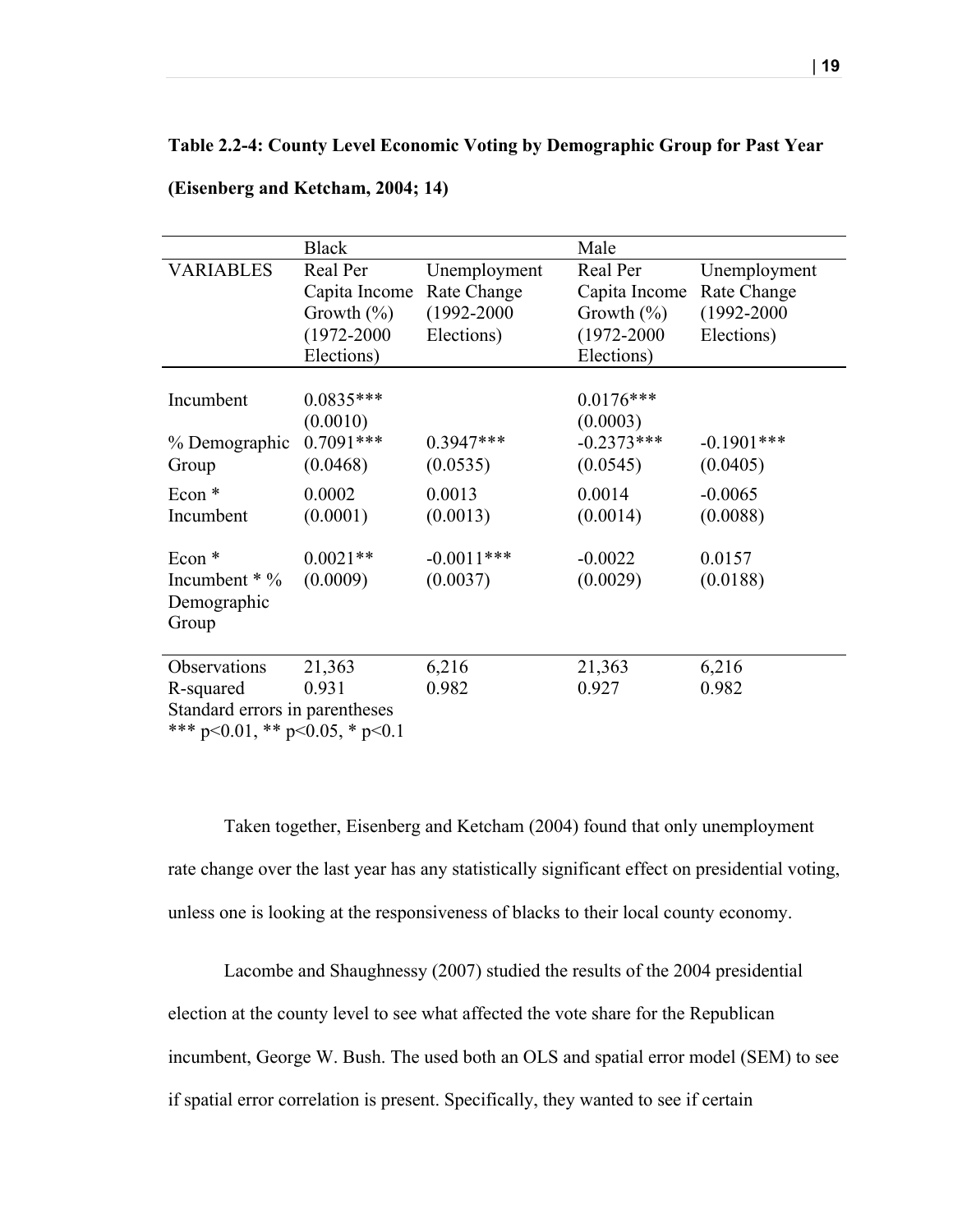independent variables that are statistically significant under an OLS model might not be significant when the model is corrected for spatial autocorrelation (Lacombe and Shaughnessy, 2007).

The independent variables used by Lacombe and Shaughnessy in both of their models included various demographic, political, and economic characteristics. The economic variables used included both log per-capita income and the unemployment rate at the county level. As seen in Table 2.2-5, their OLS results found that eleven demographic, political, and economic variables were statistically significant at the 1% level. When they adjusted to correct for spatial autocorrelation, they found that only eight variables were significant at the 1% level, with two being significant at the 5% level and one at the 10% level. While both log per-capita personal income and unemployment rate were statistically significant at the 1% level in the OLS model, log per-capita became less statistically significant (5% level) in the SEM (unemployment rate stayed at the 1% level) (Lacombe and Shaughnessy, 2007).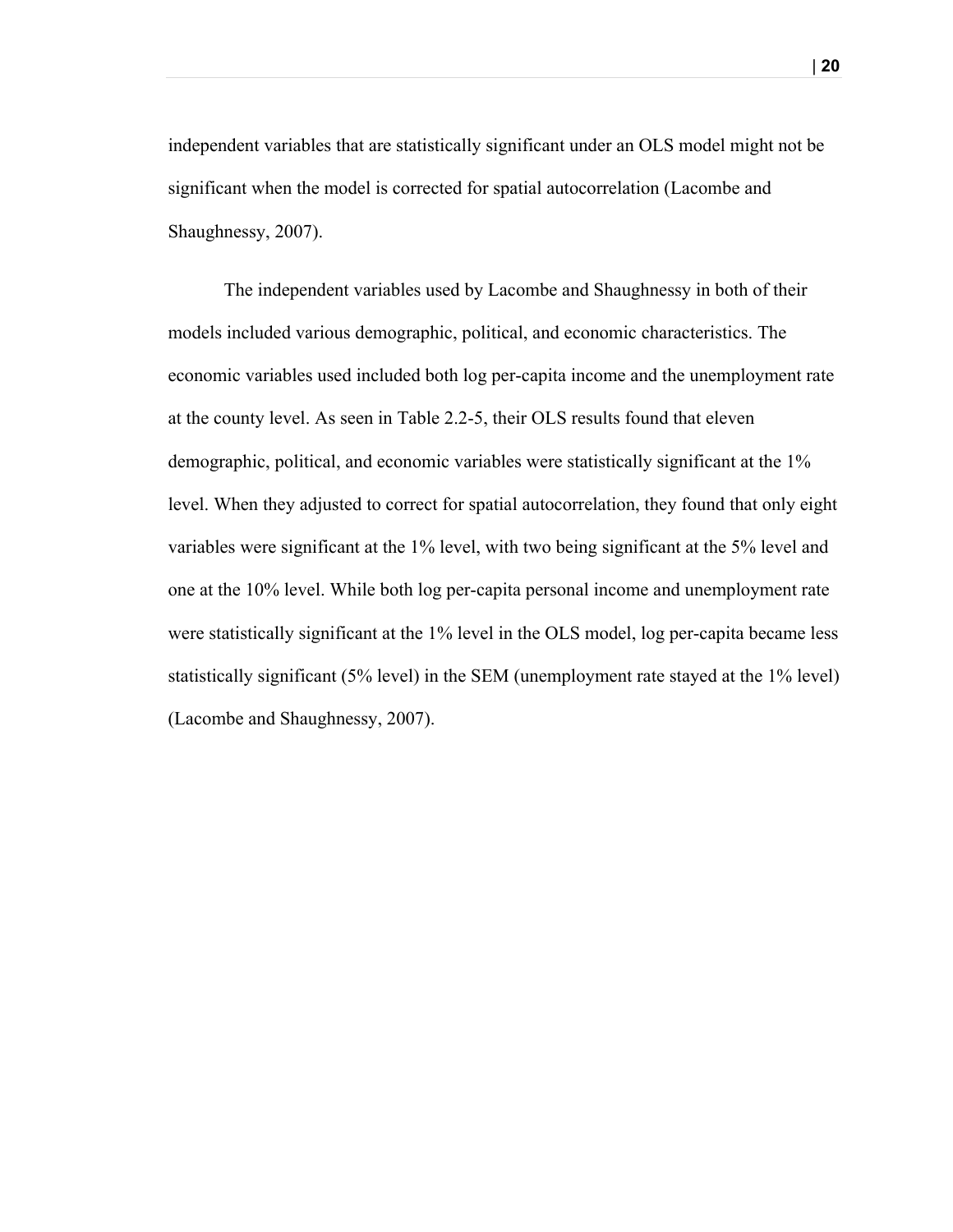|                                      | <b>OLS</b>                                                            |                    | <b>SEM</b>                                                            |                    |
|--------------------------------------|-----------------------------------------------------------------------|--------------------|-----------------------------------------------------------------------|--------------------|
| Independent<br><b>Variables</b>      | <b>Popular Vote</b><br><b>Percentage for</b><br><b>Bush by County</b> | $t-$<br>statistics | <b>Popular Vote</b><br><b>Percentage for</b><br><b>Bush by County</b> | $t-$<br>statistics |
| Constant                             | 1.4827                                                                | $8.86*$            | 0.5823                                                                | $5.27*$            |
| % Black                              | $-0.0006$                                                             | $-1.47$            | $-0.0022$                                                             | $-8.92*$           |
| % White                              | 0.0016                                                                | $4.30*$            | 0.0037                                                                | 18.64*             |
| % Hispanic                           | $-0.0002$                                                             | $-0.57$            | $-0.0002$                                                             | $-0.95$            |
| % Urban<br>Population                | $-0.0025$                                                             | $-0.26$            | $-0.0073$                                                             | $-1.26$            |
| Female Population<br>with Bachelor's | $-1.1312$                                                             | $-10.13*$          | $-0.4436$                                                             | $-6.26*$           |
| Male Population<br>with Bachelor's   | 0.8016                                                                | $7.09*$            | 0.1262                                                                | $1.88***$          |
| Gay Marriage<br>Dummy                | 0.0221                                                                | $5.61*$            | 0.0102                                                                | 1.59               |
| % Veterans                           | 0.2432                                                                | $3.42*$            | 0.2056                                                                | $3.82*$            |
| % Religious<br><b>Adherents</b>      | 0.0150                                                                | 1.07               | 0.0267                                                                | $2.71*$            |
| Churches per<br>10,000 People        | 0.0017                                                                | 7.06               | 0.003                                                                 | 1.56               |
| <b>Texas State</b><br>Dummy          | 0.1171                                                                | $15.22*$           | 0.0610                                                                | $3.79*$            |
| Massachusetts State<br>Dummy         | $-0.1690$                                                             | $-8.23*$           | $-0.0564$                                                             | $-2.20**$          |
| Log Per-Capita<br>Personal Income    | $-0.0901$                                                             | $-5.34$            | $-0.0235$                                                             | $-2.10**$          |
| Unemployment<br>Rate                 | $-0.0262$                                                             | $-18.13$           | $-0.0096$                                                             | $-9.11*$           |

#### **Table 7: OLS and SEM Results (Lacombe and Shaughnessy, 2007)**

\*Significant at the 1% level. \*\*Significant at the 5% level. \*\*\*Significant at the 10% level.

Lacombe and Shaughnessy's SEM results contradicted the findings of Eisenberg and Ketcham (2004), as Lacombe and Shaughnessy showed that county-level data were applicable and appropriate when estimating national voting models. Furthermore, they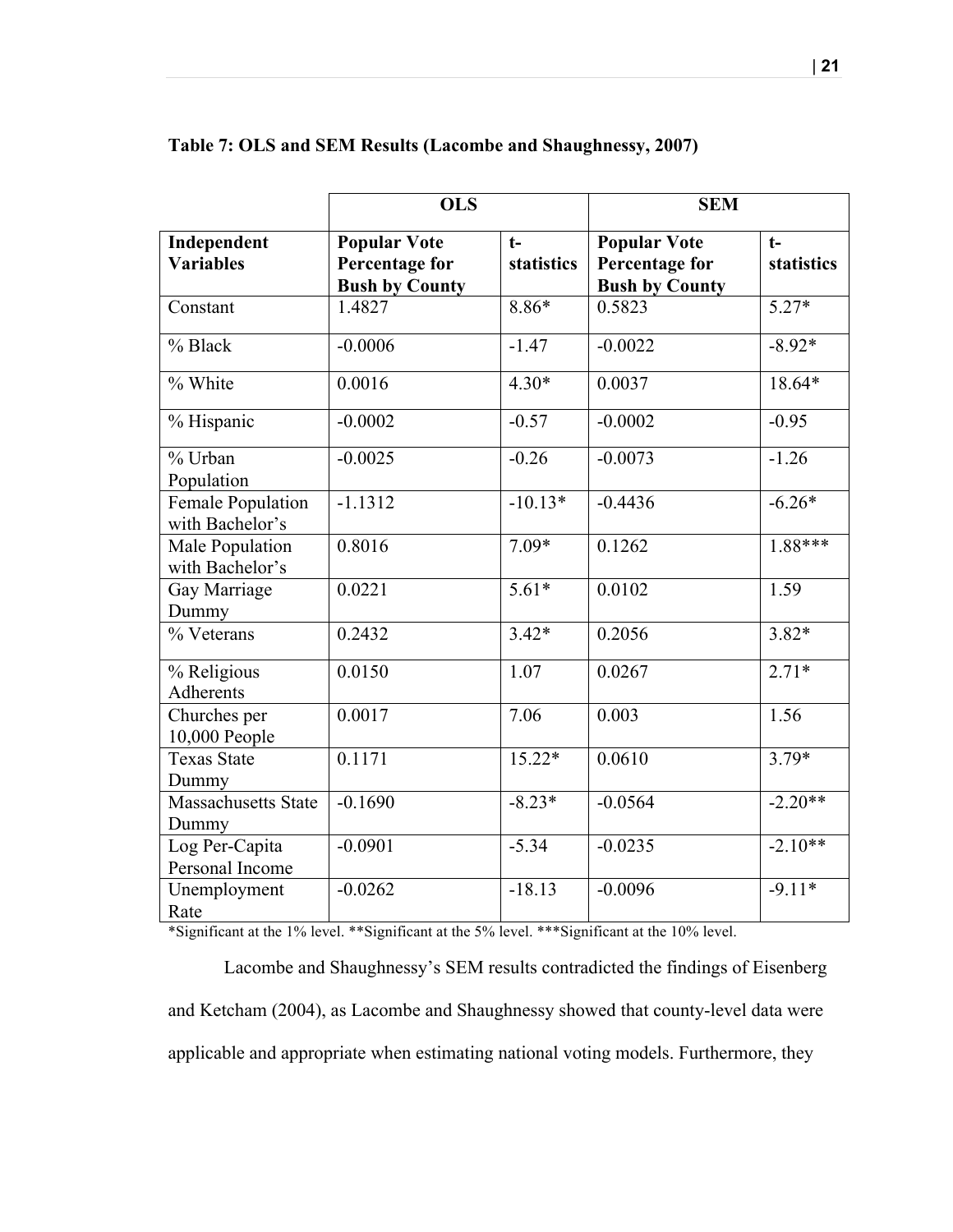found that both unemployment *and* per-capita income over the past year, not just unemployment rate change, are statistically significant independent variables.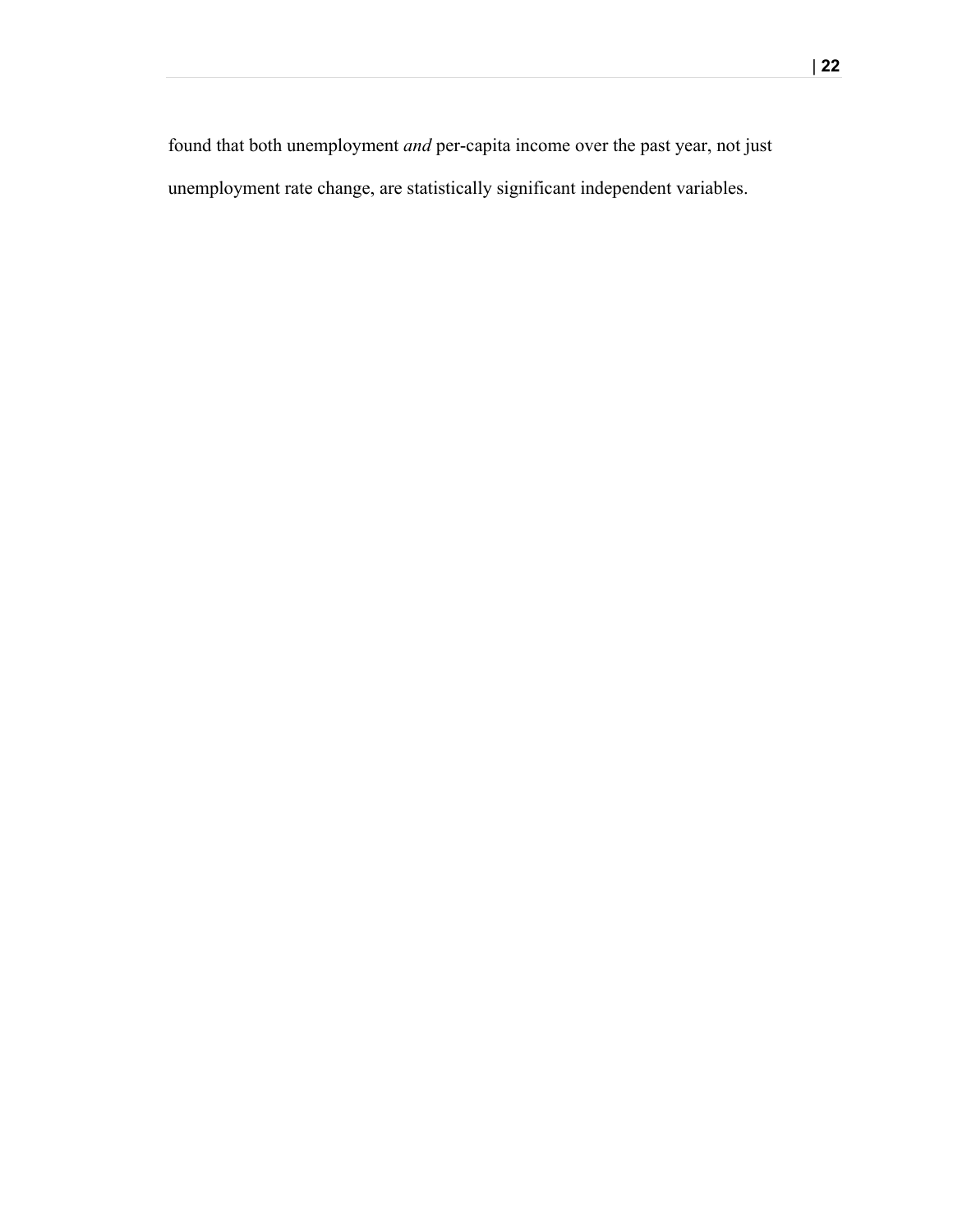# **3. METHODOLOGY**

For the purposes of thesis, I will use a county and state-year fixed effects regression model to determine the effects of county level economic conditions on county level presidential two-party vote share.

### **3.1 BUILDING AN ENTITY AND TIME FIXED EFFECTS MODEL**

When creating a model to study county level economic voting, we must keep in mind one crucial difference between data at the national and county level. Namely, counties have significantly different characteristics relative to a national average, which, by definition, is only a single number. The data set used in this thesis contains 3,049 counties observations, and some of the variation in the data is extraordinarily large. For example, in 2010, Arthur County, NE, had a population of only 465 with a real per capita personal income of \$25,164 and an unemployment rate of 4.6%, compared with over 9.8 million people living in Los Angeles County, CA with a real per capita personal income of \$40,668 and an unemployment rate of 16.9%.

Although, in general, we prefer more variation for statistical reasons (precision of estimators), the type of differences observed here have the potential to create a significant problem. Consider a consistently high (low) income county. It is likely that small percentage changes in income growth will be dominated by the level-income effect when it comes to party preferences. Alternatively, consider a county with a small labor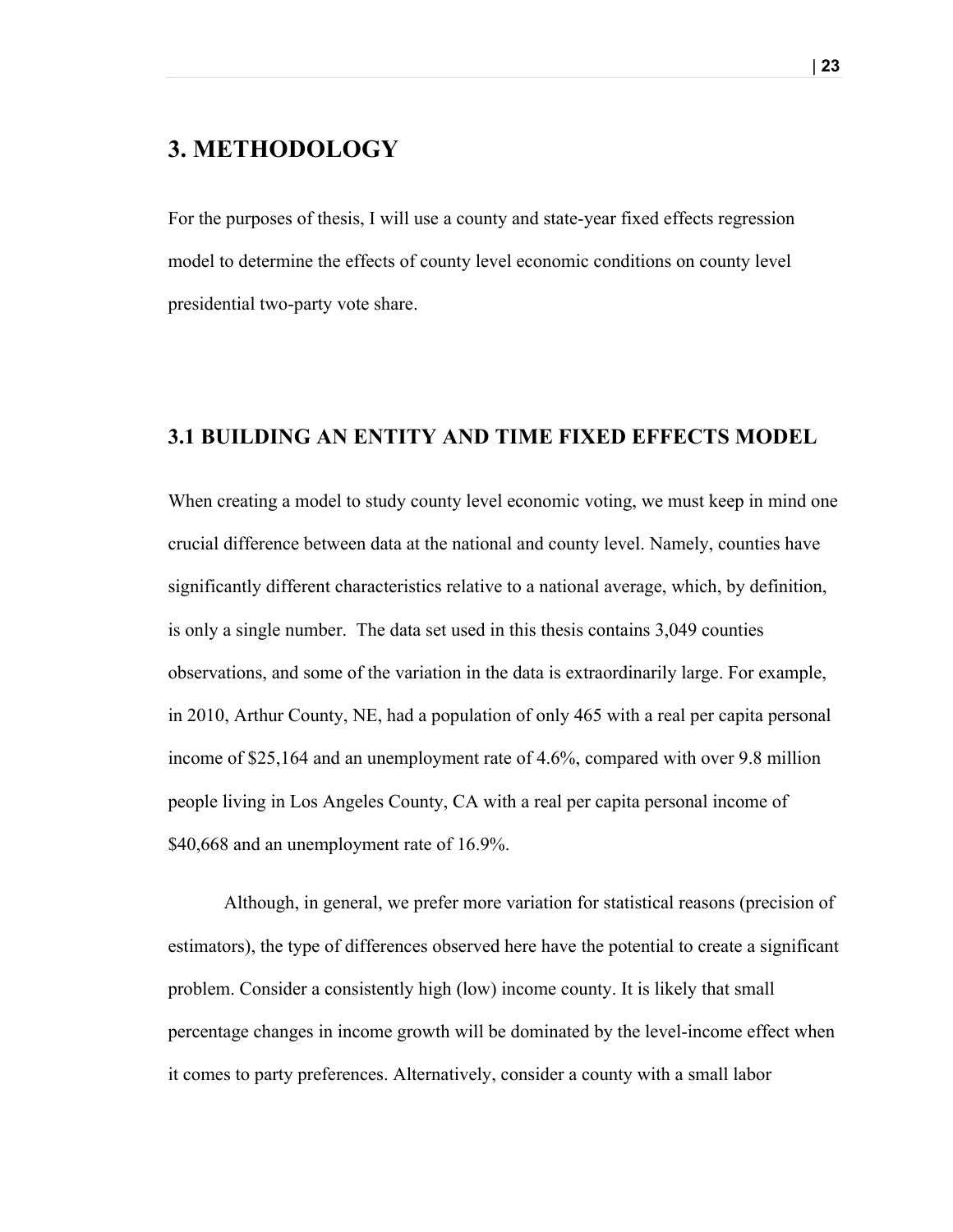force/population. A single change in its economic environment, such as a single firm shutting down its business, could have a drastic effect on real per capita personal income or unemployment. For example, the smallest county population observed in the election years studied in this thesis numbered just 40 people (including any children under 18 who are ineligible to vote). This minuscule population size has a disproportional impact on how the counties react to changes in its economic characteristics. To use an example, a bus driving into this county and dropping off 20 new migrant workers would change the county's real per capita personal income level and unemployment rate in a significant matter. Since OLS is sensitive to outliers, counties of this type can significantly impact results.

### **3.2 FIXED EFFECTS REGRESSION MODEL: COUNTY LEVEL ECONOMIC VOTING**

To correct for the some of the effects generated by outliers, I use a county (entity) fixed effects regression model. Stock and Watson (2015) describe fixed effect regression models as "a method for controlling for omitted variables in panel data when the omitted variables vary across entities … but do not change over time" (Stock and Watson, 2015; 396). Fixed effects control for omitted variables such as party preference due to persistent economic conditions or irregular population characteristics that have a singular effect on presidential voting in a single county across different elections.

Similar to the models used by Eisenberg and Ketcham (2004), my regression specifications include both state-year and county entity fixed effects.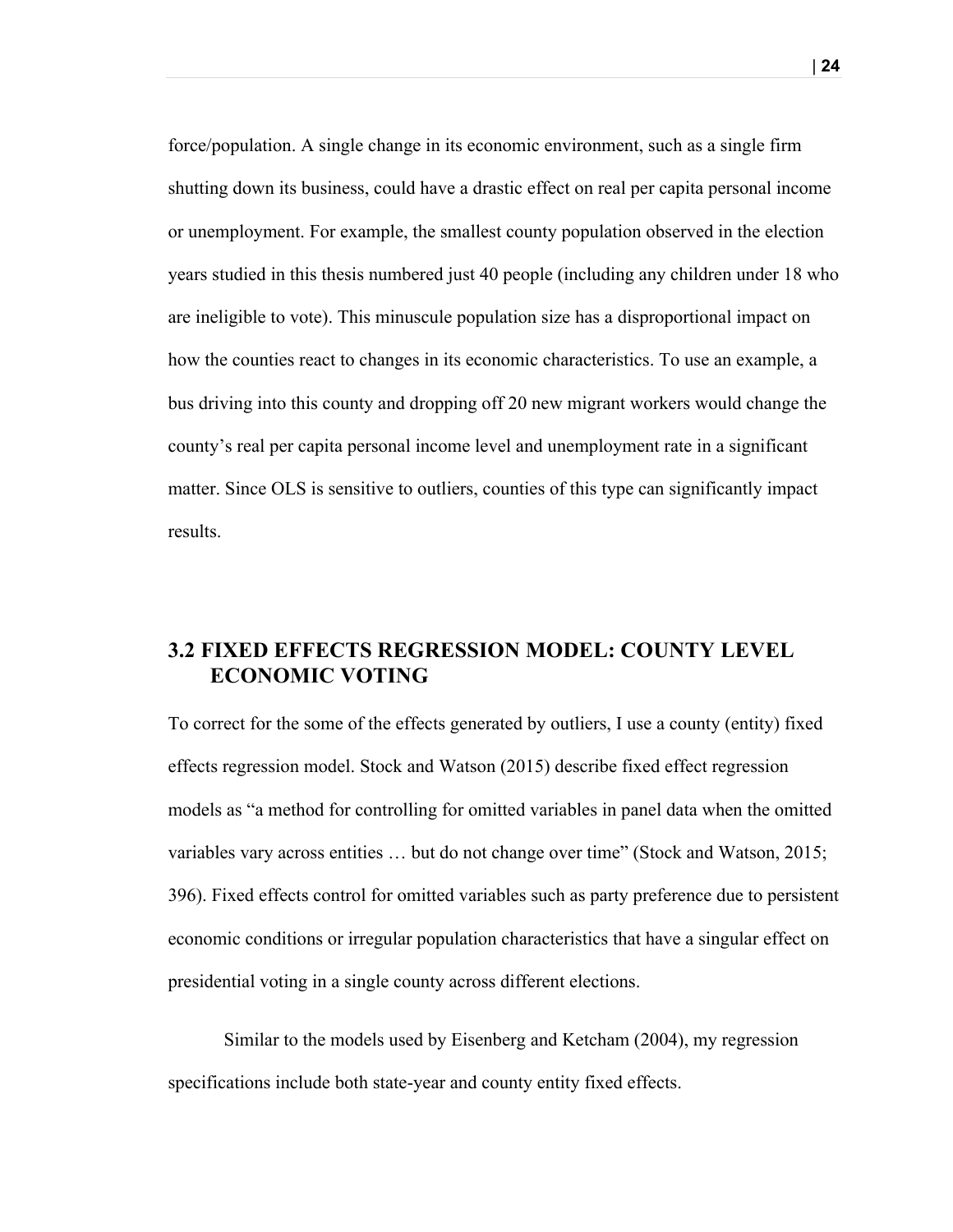$$
Dem_{rt} = \beta_0 + \beta_1 incumbent_t + \beta_2 (Econ_{rt} * incumbent_t) + \beta_3 S_{rt} + C_r + \varepsilon_{rt}
$$
 (3.2-1)

$$
Dem_{rt} = \beta_0 + \beta_1 incumbent_t + \beta_2 Demog_{rt} + \beta_2 (Econ_{rt} * incumbent_t) + \beta_4 (Demog_{rt} * Econ_{rt} * incumbent_t) + \beta_5 S_{rt} + C_r + \varepsilon_{rt}
$$
 (3.2-2)

The dependent variable *Demrt* denotes the two-party presidential election vote share of the Democratic Party for a specific county, *r*, in a certain election year, *t*.

The variable *incumbent<sub>t</sub>* is an indicator of the party of the incumbent president for a given election year *t*. As is standard in the literature, *incumbentt* equals 1 if the incumbent is a Democrat and (-1) if the incumbent is a Republican in the election year. The inclusion of this variable is necessary because, as first suggested by Kramer (1971), voters see elections as referenda on the economic performance of the incumbent party. Therefore, incumbency is multiplied by the county level economic variables  $Econ<sub>rt</sub>$  for that given county, *r*, and year, *t*, to extract the referendum effect.

To study the legacy of the economic conditions at the county level for a given incumbent party, I multiply growth in real per capita personal income and unemployment rate change (separately) by the incumbent binary variable. Multiplying these variables will account for the referendum effect of presidential elections, where voters punish (reward) an incumbent party for their poor (good) economic legacy in the previous presidential term. For example, an increase in growth of real per capita personal income will contribute to the sense of a positive economic legacy for the incumbent party. Therefore, an increase in growth of real per capita personal income (*gpci*) during the term of a Democratic president will increase the vote share of the Democratic candidate in the next election as voters attribute the improvement in their county's economic conditions to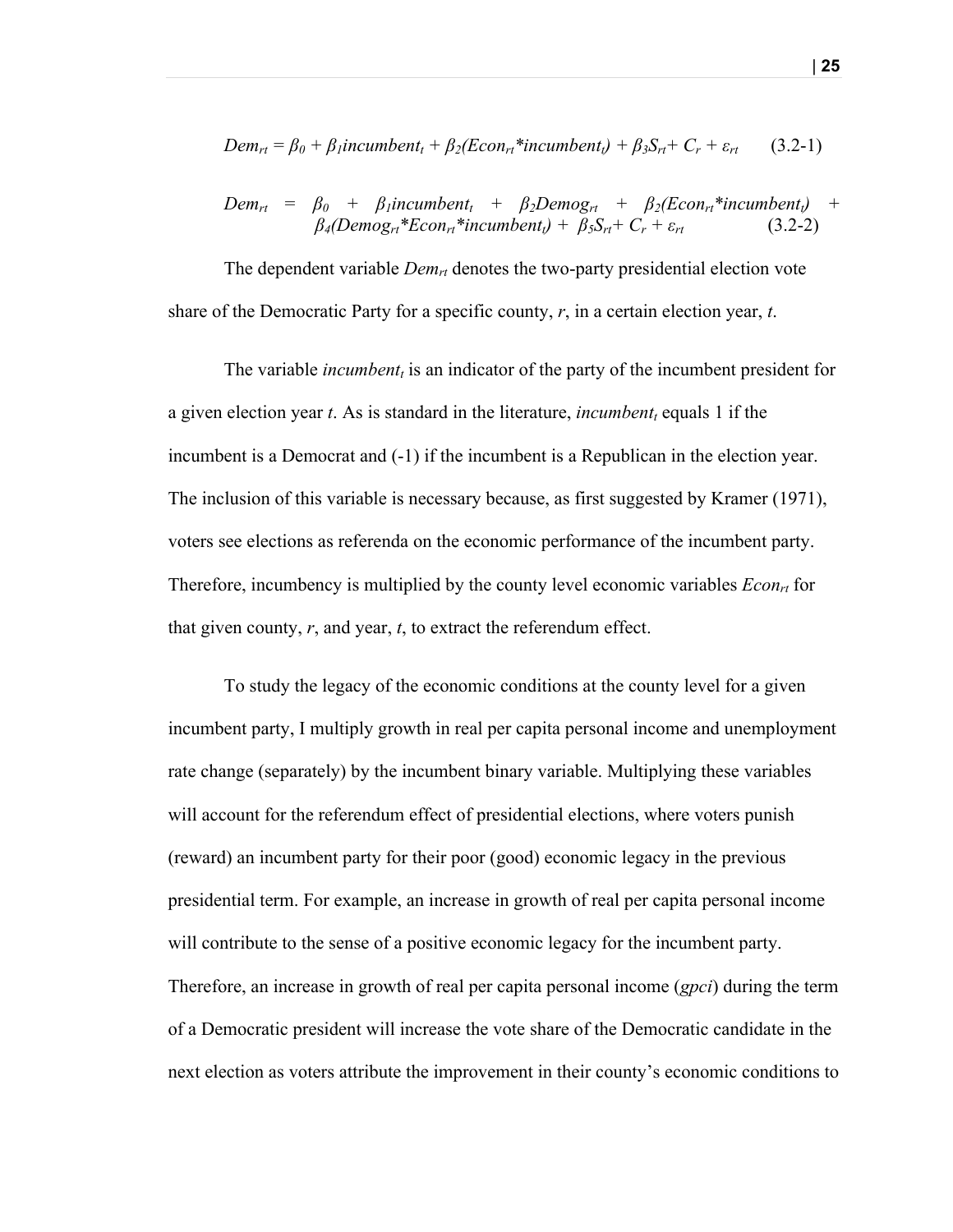said incumbent party. On the other hand, an increase in unemployment rate change (meaning, higher unemployment) will have a negative effect on the economic legacy of the incumbent party. Consequently, an increase in the change in the unemployment rate (*cur*) during the term of a Democratic president will decrease the vote share of a Democrat candidate in the next election as voters punish the Democratic Party for its poor economic legacy. This expectation assumes that economic conditions affect both Democrat and Republican incumbents symmetrically. Consequently, county and stateyear fixed effects are necessary as some counties might have a proclivity to vote for a certain party due to their specific economic conditions.

 $S_{rt}$  is a vector that includes binary variables for each state-year combination. For example, the state of Alabama for the election year of 1992 would become AL×1992. The variable *Cr* denotes a binary variable for each county (numbering 3,048 from the 1992-2000 elections and 3,049 from the 2004-2012 elections), which controls for omitted variables that may vary *across* different counties but not *within* a county over time. The impact of the state-year and county binary variables is to control for the changes in voting behavior from those observations in which economic performance or voting deviates from what is usually expected in that county and state-year combination on average. Therefore, one can run a regression across counties that vary in any number of characteristics across different elections without having the results muddied by outliers due to persistent county or state-time characteristics.<sup>4</sup>

<sup>4</sup> Just to clarify, this means that my model is *both* an entity and time fixed effects model.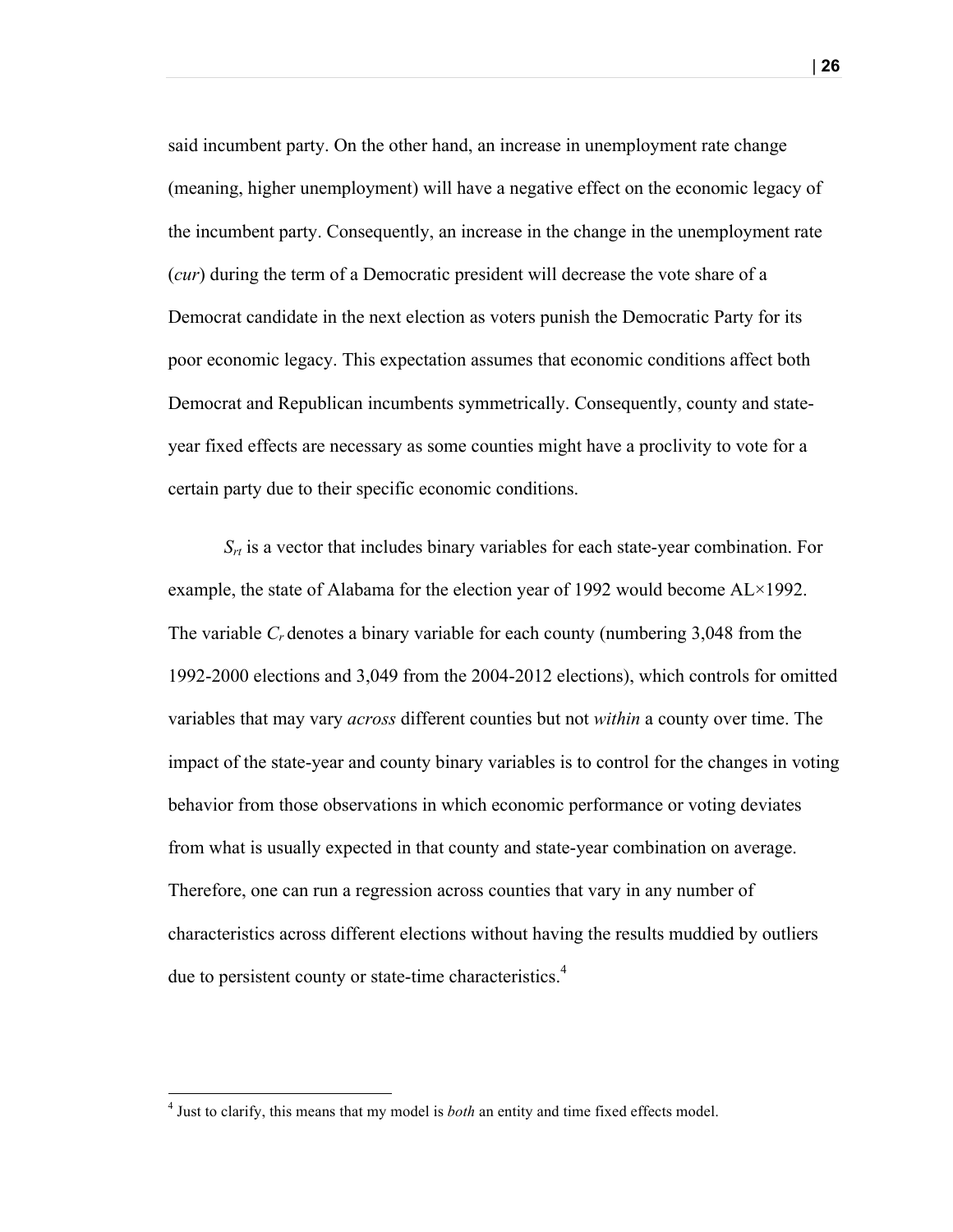The variable *Demogrt* stands for a demographic mix variable for county *r* in election year *t*. It is interacted with the incumbent party-economic variable to determine whether or not counties with high or lower proportions of a specific demographic group are more or less responsive to changes in economic conditions. These results give evidence on the characteristics of economic voting for a specific demographic group.

### **3.3 VARIABLE SELECTION**

For the purpose of this thesis, data are collected entirely at the county level. In many ways, this thesis attempts to check whether Eisenberg and Ketcham's (2004) county level result can be used to explain county level voting behavior beyond their sample period. For the election years of 1992-2000, these data includes 3,048 of 3,143 counties/county equivalents in the United States. For the election years of 2004-2012, this data covers 3,049 of 3,144 ("United States Census Bureau", 2012) counties/county equivalents in the United States due to the establishment of Broomfield County, Colorado in 2001 (Miller, 2012).

Presidential vote share data is found from the online Congressional Quarterly Press's Voting and Elections Collection. The two-party vote share only takes into account the total popular vote for the Democratic and Republican parties. Third parties are not included because they do not typically threaten the hegemony of the main two parties with just a few percentage points of the national popular vote in presidential elections. Using the two-party vote share is the standard approach of the literature on this topic.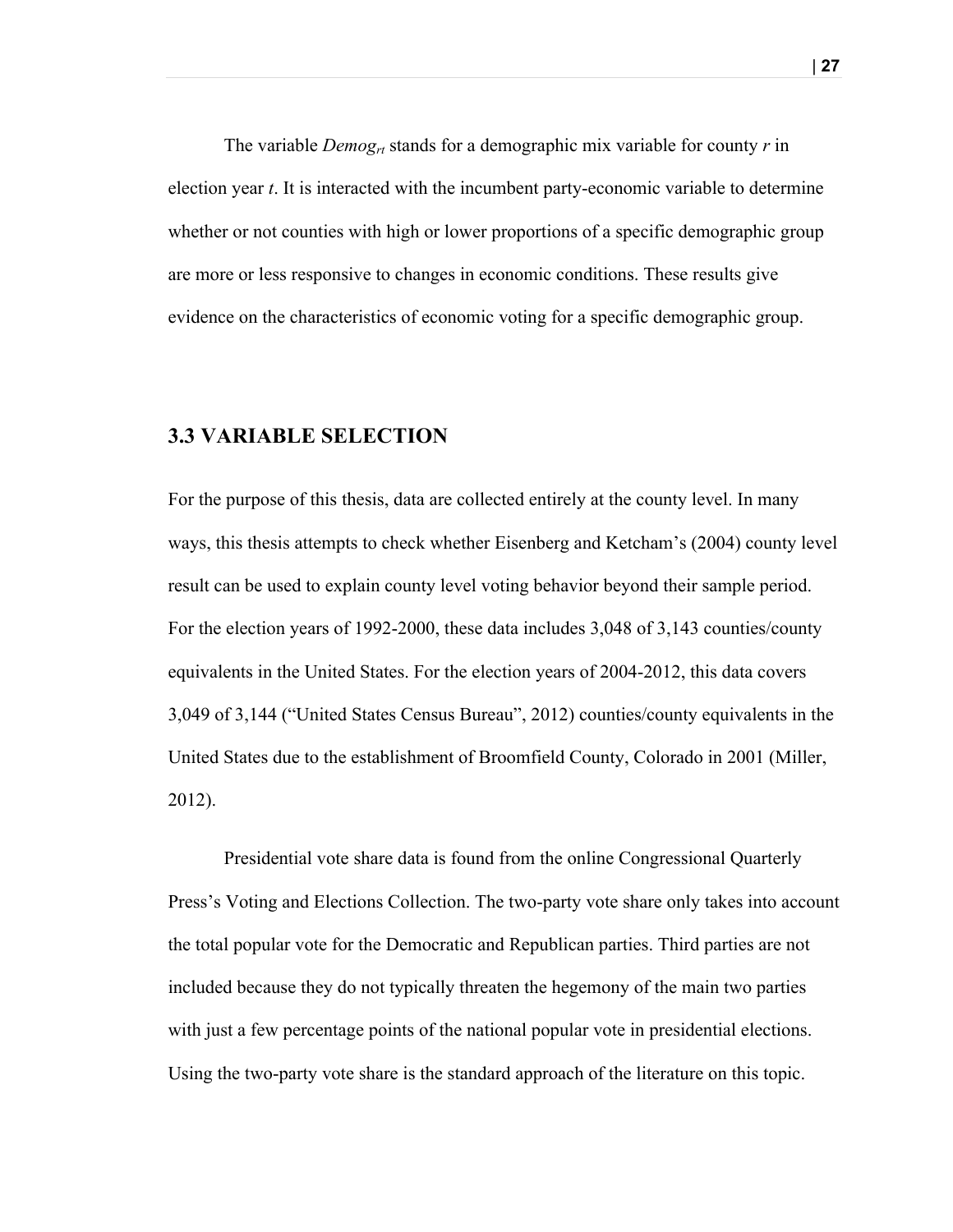The change in the unemployment rate at the county level is one of the two main economic independent variables. Unemployment rate data at the county level from 1990 to 2013 were downloaded from the Bureau of Labor Statistics' website. Studying the 1992-2000 elections, Eisenberg and Ketcham (2004) found that interacting unemployment rate change with the incumbency variable in the past year had a statistically significant (at the 10% level) effect. Changes in the unemployment rate in the past two, three, or four years prior to the election had no statistically significant effects on voting (Eisenberg and Ketcham, 2004).

The growth rate of real per capita personal income at the county level is the second main independent economic variable. Per capita personal income by county data from 1969 to 2013 was downloaded from the Bureau of Economic Analysis' website. Per capita personal income was adjusted for inflation by using the Federal Reserve of St. Louis (FRED) national GDP deflator. Eisenberg and Ketcham (2004) found that economic voting based on real per capita personal income growth did not have a statistically significant effect on vote share. Changes in growth of real per capita personal income over the past two, three, and four years, however, all had a statistically significant effect in changing the two-party vote share at the 1% level (Eisenberg and Ketcham, 2004). As seen in Graph 3.3-1, these results are consistent with Fair (1978), which tracked how an increase in real per capita personal income growth increases the twoparty vote share of the incumbent party.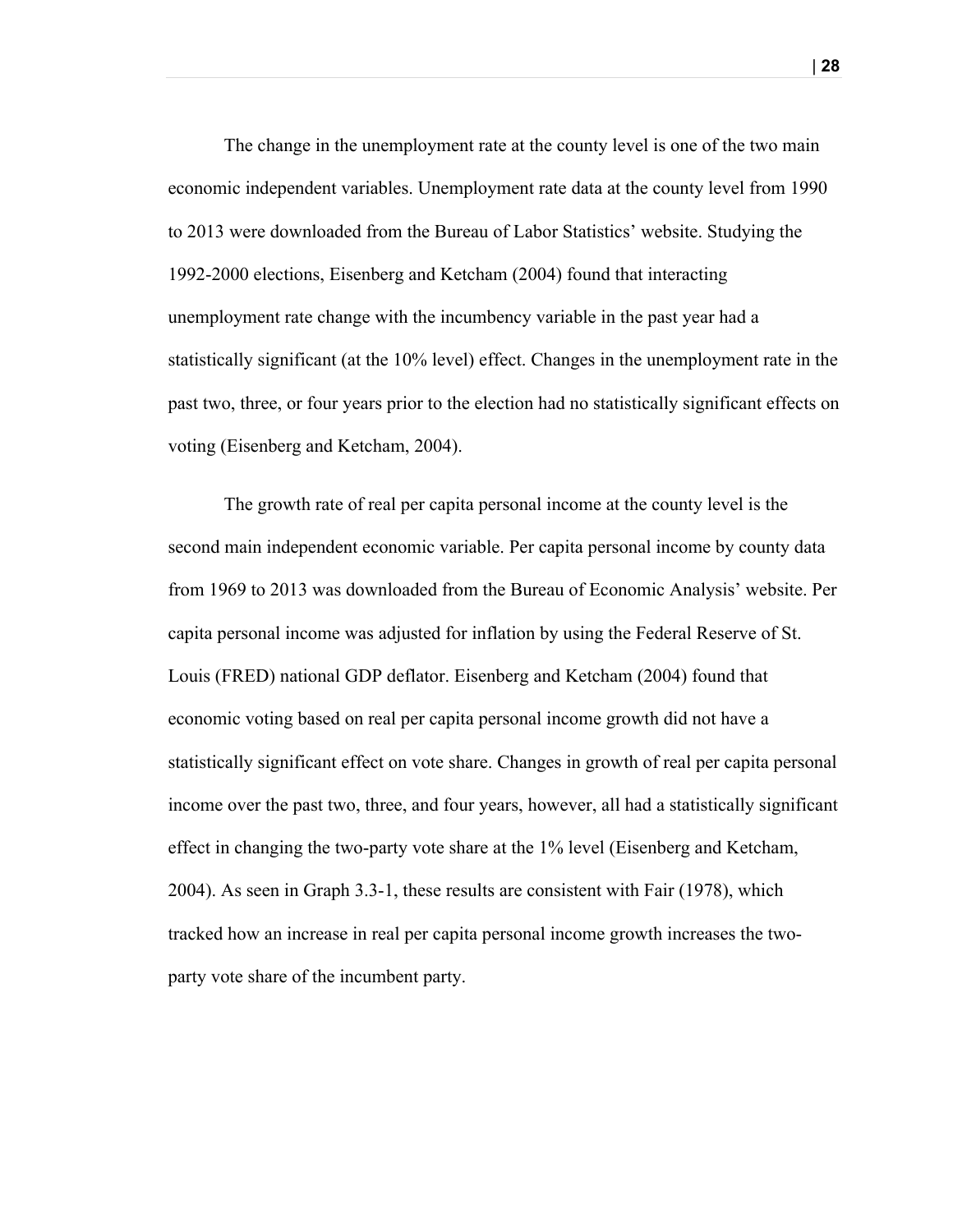

**Graph 3.3-1: Weighted Personal Income Growth vs. Share of Two-Party Vote (Re-Election)**

*http://www.brendan-nyhan.com/.a/6a00d83451d25c69e2013483a24f07970c-popup*

Similarly to Eisenberg and Ketcham (2004), I include a few demographic independent variables in my model. These include: percent of blacks (non-Hispanics) and females as part of the total county population. Demographic data for this thesis were downloaded from the Missouri Census Data Center for the years 1992-2011.<sup>5</sup>

While Kramer (1971) established that economic variables had a significant effect on president elections, demographic variables are also important. Mutz and Mondak (1997) note that, "in studies of American political behavior it is axiomatic that groups matter" (Leighley, 2010; 386). These groups can be created from any set of criteria, from race to religion to special interests. As shown by Hibbs, *et al*. (1982), these groups view

 $<sup>5</sup>$  I address my adjustment to allow me to run regressions for the 2012 election in my Data Modifications</sup> section below.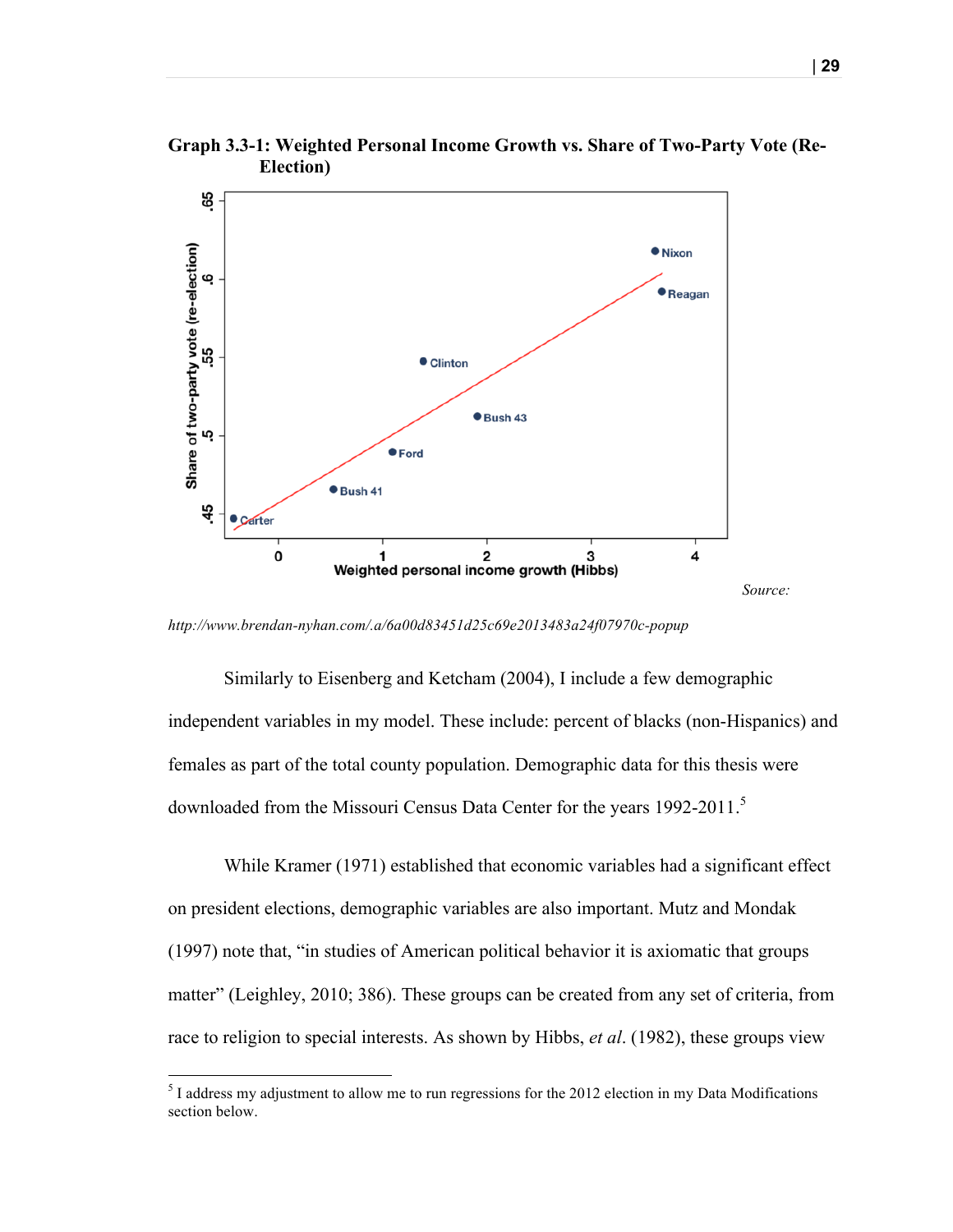elections heterogeneously. This means that each group will have a different preference for which party they choose to vote for.

The three main racial/ethnic voting groups in the US over the time period covered by this thesis are: Blacks (Non-Hispanic), Hispanics, and Whites (Non-Hispanic). Non-Hispanic blacks<sup>6</sup> typically vote for the Democratic Party. Polls conducted by the *New York Times* have found that 82% or more of blacks at the national level have supported the Democratic presidential candidate since they began polling blacks as a specific group in 1972 (*New York Times*, 2008). At the county level, the results of these polls are maintained by the findings of Lacombe and Shaughnessy (2007). They observed that an increase in the percentage of blacks in the total county population resulted in a statistically significant decrease in the vote share for the Republican Party (Lacombe and Shaughnessy, 2007). Eisenberg and Ketcham (2004) found that counties with a higher proportion of blacks are more responsive to changes in voting due to changes in real per capita personal income growth.

Gender differences are another noteworthy voting determinant. The Rutgers's Center for American Women and Politics has found that women, as an overall voting group, have historically (from 1984-2014) supported the Democratic Party presidential candidates by a larger proportion than men. In addition, women typically approve the performance of Democratic presidents more favorably than men and vice versa for

<sup>6</sup> To clarify, Hispanics are defined by the Census Bureau as "a person of Cuban, Mexican, Puerto Rican, South or Central American, or other Spanish culture or origin regardless of race" (US Census Bureau, 2010). This means that non-Hispanics, of any race, are those individuals who are do not have a Hispanic et background. The benefit of using this more specific data is to focus specifically on blacks as a voting group, without those who might consider themselves Hispanic (a definition that can span across racial groups).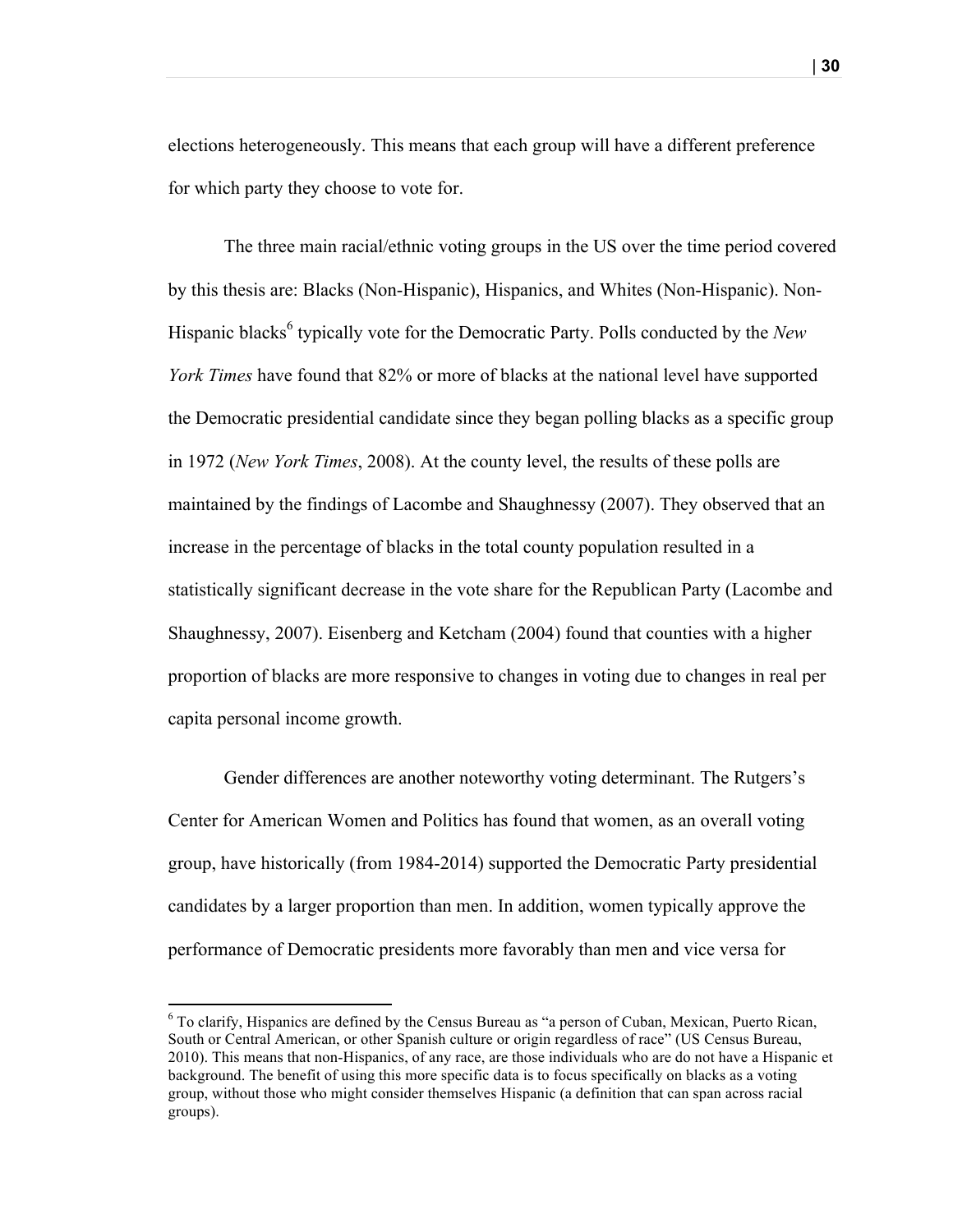Republican presidents (Center for American Women and Politics, "The Gender Gap", 2014). Therefore, one would expect that a county with a higher proportion of women would see an increase in the vote share for the Democratic Party. This hypothesis is supported by Lacombe and Shaughnessy (2007), who find that an increase in the percentage of females with a bachelor's degree will result in an increase in the Democratic Party vote share (Lacombe and Shaughnessy, 2007). Eisenberg and Ketcham (2004) did not include the share of females as a demographic group in their paper.

The reason I choose to include females instead of males in my regression models is due to the importance of females as a voting group in presidential election. Since 1980, the Center for American Women and Politics found that females consistently vote at a higher rate and in greater numbers than males in presidential elections (Center for American Women and Politics, "Gender Differences in Voter Turnout", 2014). Therefore, it seems reasonable to focus on females instead of males as a voting group.

It is worth noting that, when looking more in depth into the gender gap in voting, the Democratic voting tendencies of women is less clear-cut. Breaking down the "gender gap" into a "gender and marital status gap," one finds that 46% of married women, compared to 67% of single women, voted for Obama in  $2012<sup>7</sup>$  (MSNBC, 2012). Taking into account the fact that women typically live longer than men, $\delta$  the growing number of those 65 or over in the U.S., $^{910}$  and the fact that married women are more likely to vote

<sup>&</sup>lt;sup>7</sup> This gap is also seen in the voting tendencies of men, with 38% of married men compared with 67% of single men voting for Obama in 2012. (MSNBC, 2012)<br><sup>8</sup> In 2011, there was a ratio of 131 women to 100 men for individuals 65 or over.

 $9$  The US Department of Health and Human Services predicts individuals over the age of 65 to make up 21% of the population by 2040, compared to 13.3% in 2011 (U.S. Department of Health and Human Services, 2012).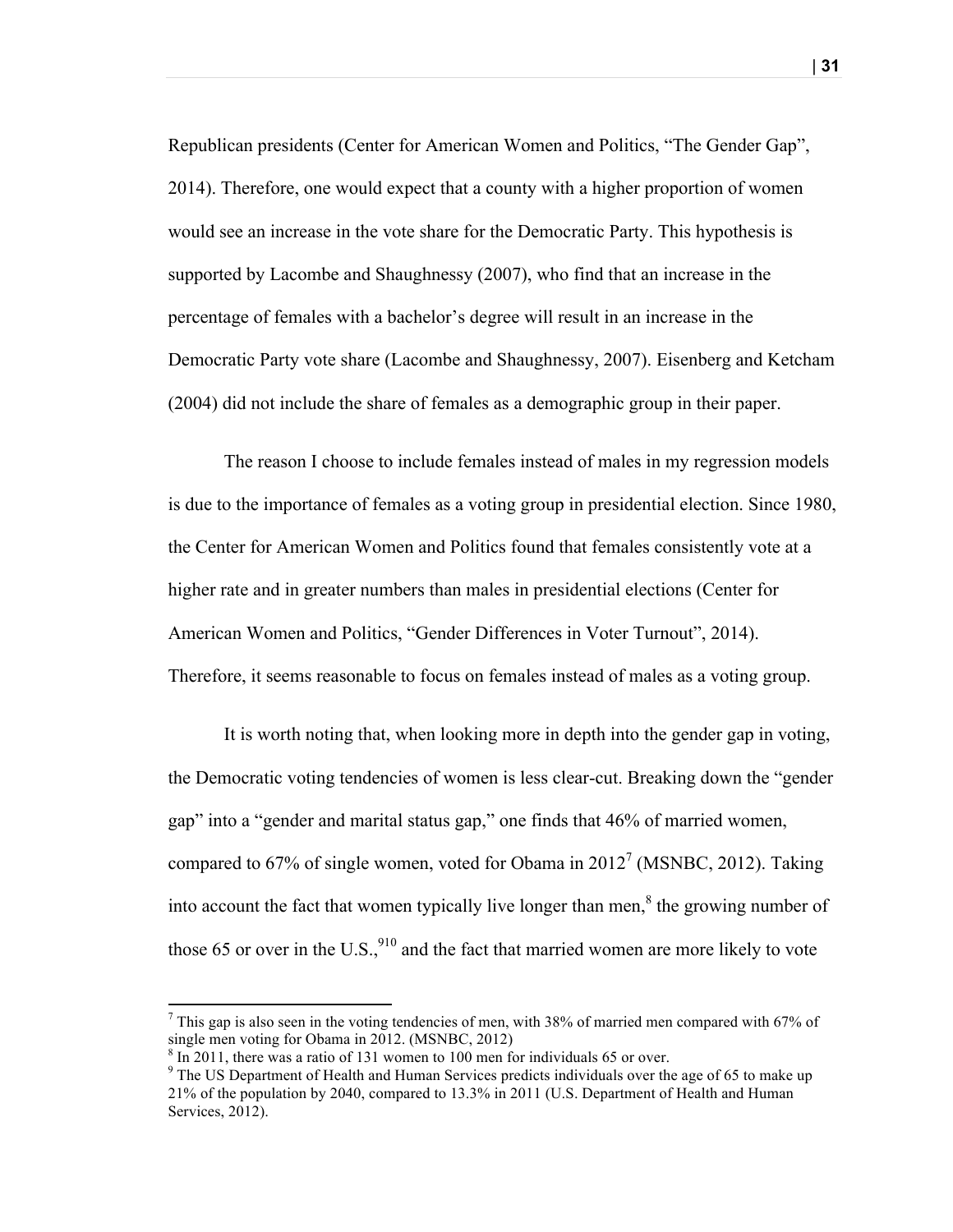Republican (only 4% of women over 65 in 2012 were never married), one could potentially see an increase in the percentage of women voting Republican in the future. (U.S. Department of Health and Human Services, 2012). However, at the moment, this postulation is based on speculation. Since my data set does not include statistics for the marriage status nor age group of females at the county level, I will not address this caveat in my results.

Polls are imperfect indicators for county level characteristics since all polls mentioned so far are conducted at the national level. It is also possible that there might be inconsistencies in the way that groups view political parties due to sampling bias. For example, while women may strongly support the Democratic Party at the national level, their voting tendencies might not be as strong in certain counties due to specific circumstances such as the local political culture or age. Second, the polls mentioned above do not take into account voter turnout. Some counties might see a greater proportion of supporters of one party voting for their candidate on Election Day while the other party supporters stay at home, regardless of what characteristics define the county. Taken together, all of the polls that support the hypotheses above should be taken as a rough indicator of what to expect, while not being conclusive proof of voting behavior.

<u> 1989 - Andrea Santa Andrea Andrea Andrea Andrea Andrea Andrea Andrea Andrea Andrea Andrea Andrea Andrea Andr</u>

<sup>&</sup>lt;sup>10</sup> Only 44% of individuals 65 or over voted for Obama in 2012 (MSNBC, 2012).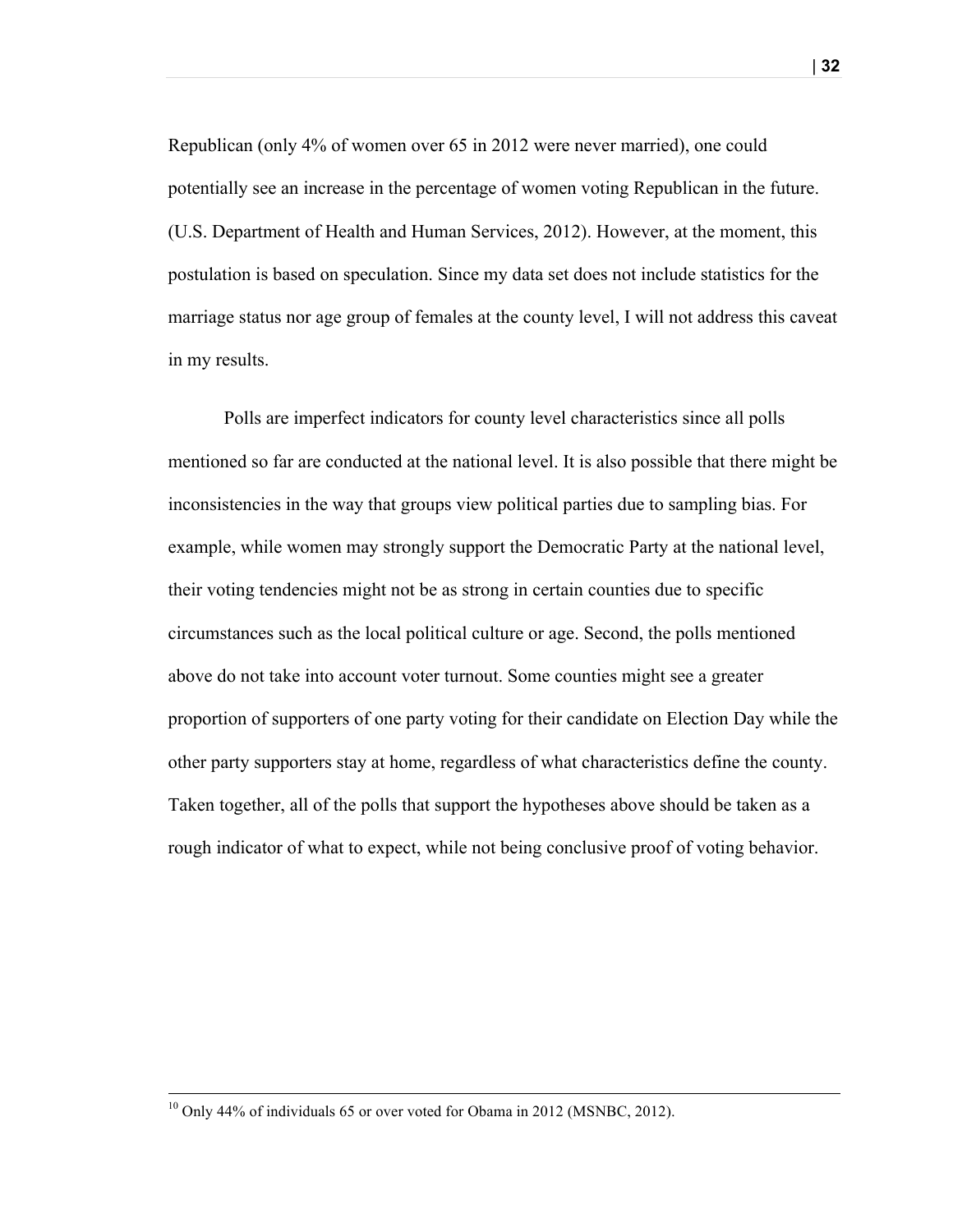#### **3.4 OTHER DATA MODIFICATIONS AND LIMITATIONS**

The data set does include some noteworthy modifications. Alaska was eliminated from the set because its boroughs do not align with voting districts. The District of Columbia was also excluded because it does not have counties. Certain independent cities and counties in Virginia were also left out (the list of counties is found in Appendix Figure L) because the Bureau of Economic Analysis' per capita income data combines independent cities that had a population of less than 100,000 in 1980 with a neighboring county. Since estimates for these individual cities/counties are not available, I decided to leave them out instead of scrapping the variable altogether. Thankfully, all of the exclusions mentioned above are of regions with relatively small populations; therefore, one would expect that their exclusion would not have a significant impact on the results from the other 3,049 counties. Unfortunately, the demographic data from the Missouri Census Data Center including percentage black, percentage female, and total population - only included observations until 2011. Consequently, I duplicated the 2011 data into 2012 as a rough estimate of county level demographic makeup for that year.

#### **3.5 SUMMARY STATISTICS**

Summary statistics for the election years from 1992-2000 appear in Appendix Figure A, and those for the elections from 2004-2012 are found in Appendix Figure B. The Democratic Party two-vote share for the 1992-2000 presidential elections consists of 9,147 observations with a mean of 46.7%. For the years 2004-2012 elections, there are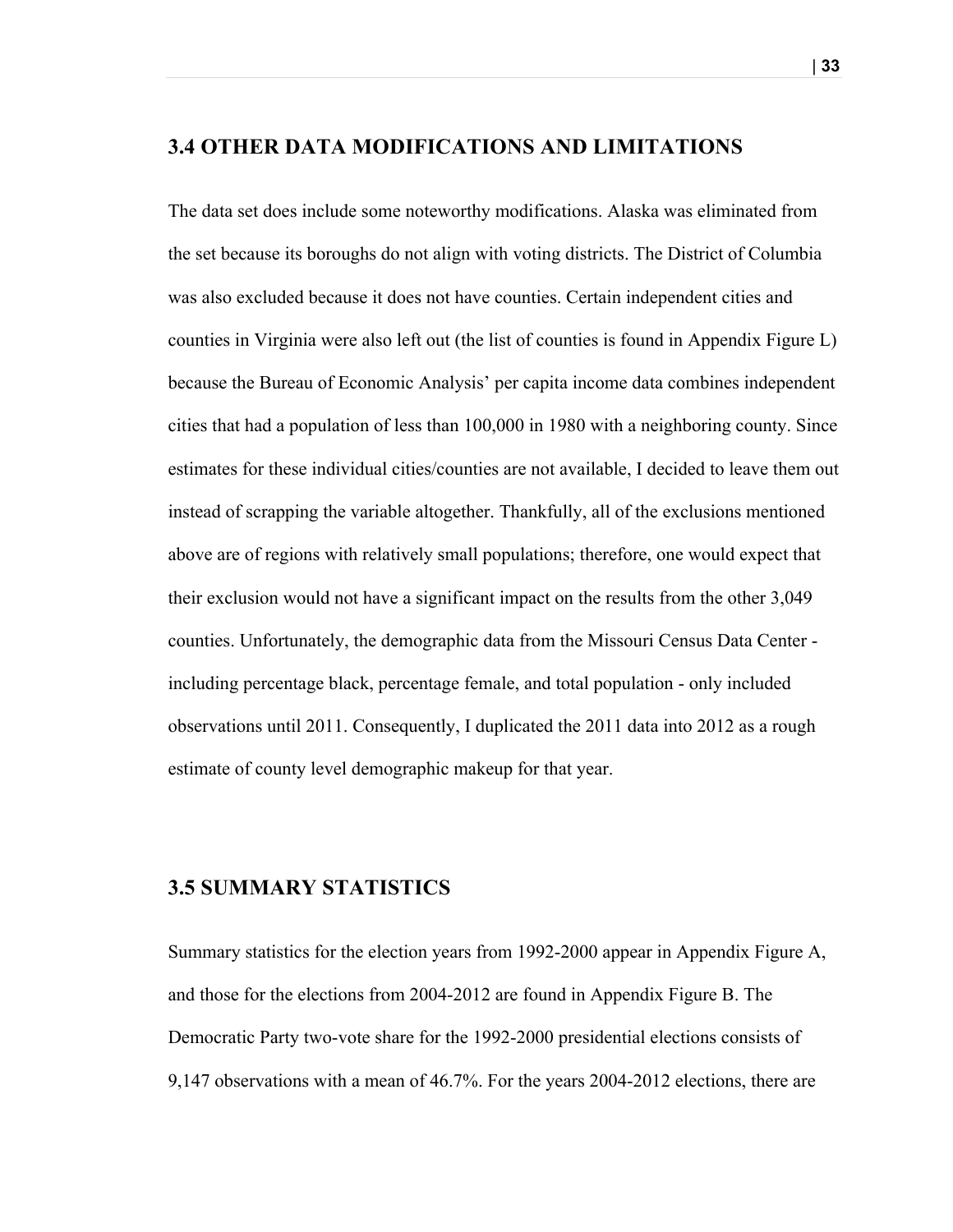9,148 observations with a mean of 40.0%. The change in the unemployment rate for the 1992-2000 elections has 9,345 observations with a mean of -0.05 percentage points, and, for the 2004-2012 elections, there are 9,325 observations with a mean of -0.08 percentage points. The growth in real per capita personal income for the 1992-2000 elections has 9,345 observations with a mean of 4 percentage points, and for the 2004-2012 elections it has 9,325 observations with a mean of 3 percentage points.

There are some noteworthy extraordinary outliers in the data for change in unemployment rate and growth in real per capita personal income. For the 1992-2000 election years, the minimum change in unemployment rate was -13.9 percentage points and the maximum was 12.7 percentage points. For the 2004-2012 election years, the minimum change in unemployment rate was -4.3 percentage points and the maximum was 8.3 percentage points. In the 1992-2000 election years, the minimum growth in real per capita personal income was -85 percentage points and the maximum was 39 percentage points. For the 2004-2012 election years, the minimum growth in real per capita personal income was -48 percentage points and the maximum was 54 percentage points. These figures indicate just how much diversity there is in county level data, which makes an entity and time fixed effects model all the more essential for my regression analysis.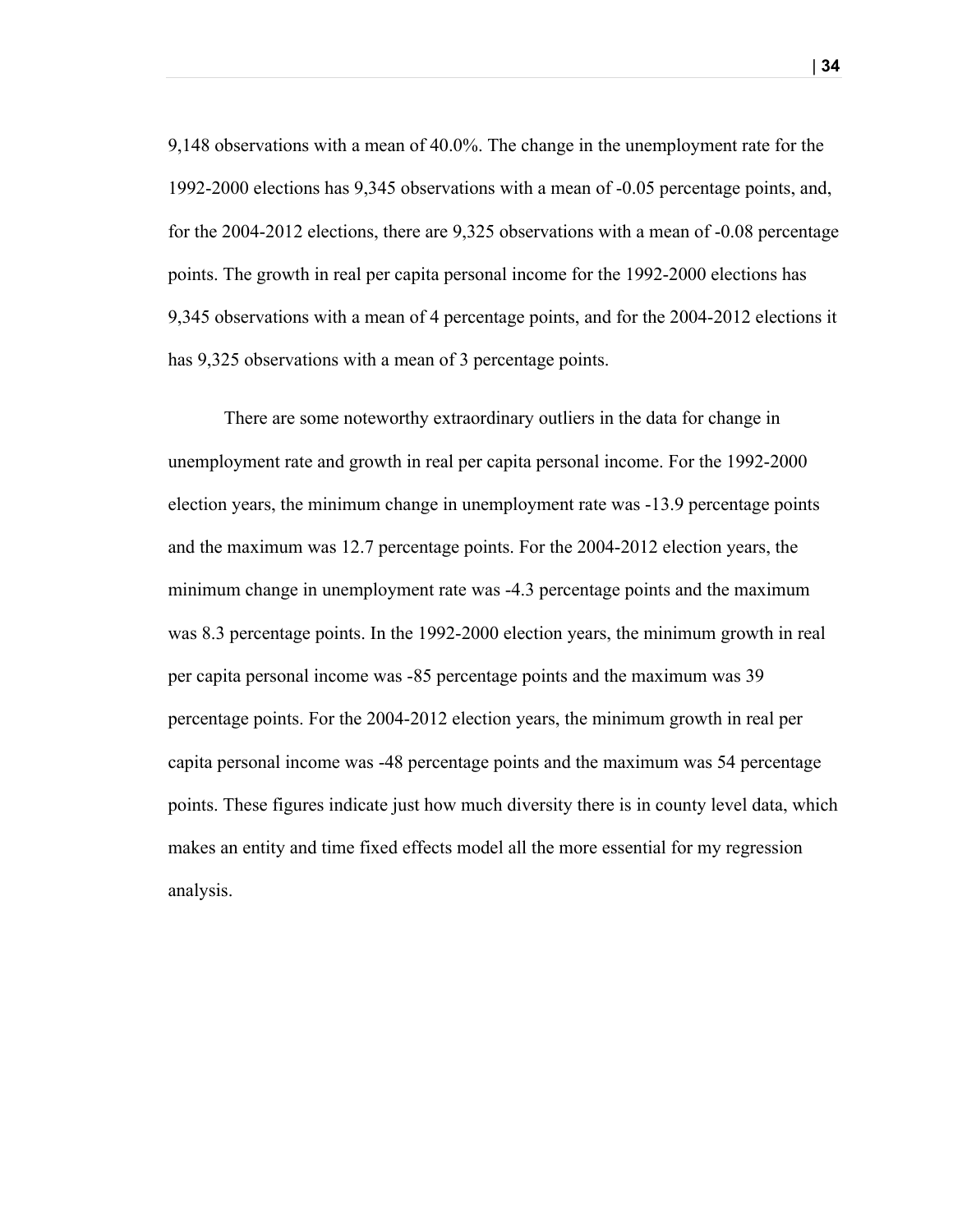# **4. RESULTS**

My results consist of three different parts. First, I replicate the models from Eisenberg and Ketcham (2004) for the 1992-2000 elections, with separate models for county level economic voting and county level economic voting by demographic group. Second, I use the same model for the 2004-2012 elections to test how the results compare with the 1992-2000 elections. Third, I use Okun's Law to identify outliers in the economic data. I then run a similar model to compare my results to the original 1992-2000 elections.

While one might argue that it is redundant to put emphasis on statistical significance at the county level, I want to stress that my model is not looking solely at the population of the county. Instead, I am studying the presidential elections in counties across time, which is why I have time fixed effects (in addition to entity fixed effects). Additionally, data collected at the county level is, by nature, imperfect (including my population data, which is estimated between decennial census years). This means that statistical significance is still relevant, as the data does not perfectly represent the county's characteristics.

### **4.1 1992-2000 ELECTIONS RESULTS**

I first run model 3.2-1 for the 1992-2000 presidential elections to compare my results to those of Eisenberg and Ketcham (2004).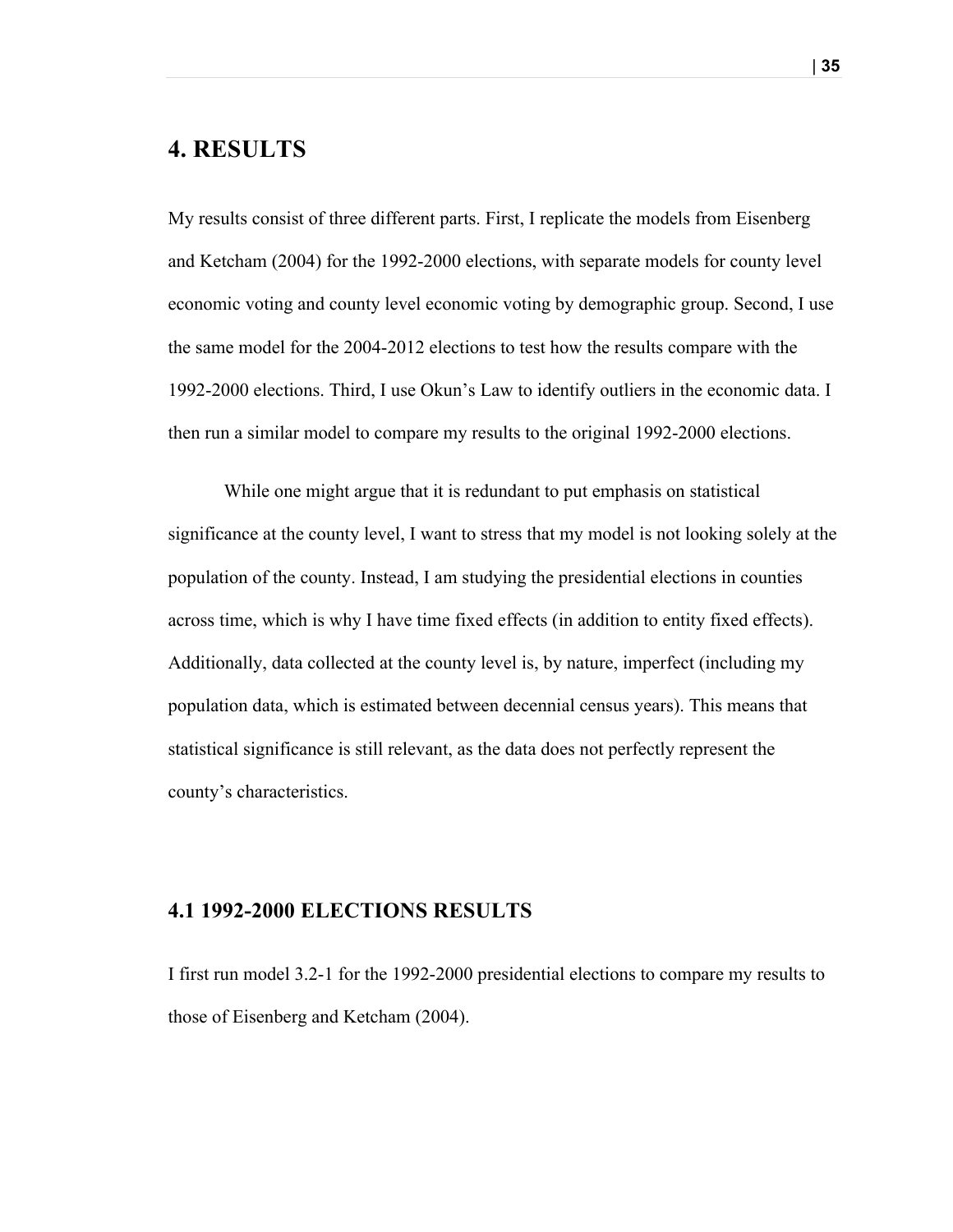| <b>VARIABLES</b>               | Real Per Capita Income Growth (%) Unemployment Rate Change |          |
|--------------------------------|------------------------------------------------------------|----------|
|                                |                                                            |          |
| Incumbent                      | $3.372***$                                                 |          |
|                                | (0.946)                                                    |          |
| Econ * Incumbent               | $-0.590$                                                   | 0.0224   |
|                                | (0.808)                                                    | (0.0283) |
| Constant                       | 49.82***                                                   | 46.11*** |
|                                | (0.458)                                                    | (0.0494) |
|                                |                                                            |          |
| Observations                   | 9,147                                                      | 9,147    |
| $R^2$                          | 0.810                                                      | 0.810    |
| Number of Counties 3,048       |                                                            | 3,048    |
| Standard errors in parentheses |                                                            |          |

**Table 4.1-1: County Level Economic Voting for the 1992-2000 Elections<sup>11</sup>**

\*\*\* p<0.01, \*\* p<0.05, \* p<0.1

As seen in Table 4.1-1, neither real per capita personal income growth nor unemployment rate change over the past year has a statistically significant effect on presidential voting. This finding deviates from the results of Eisenberg and Ketcham (2004), who found that unemployment rate change (over the past year) had a statistically significant effect on vote share at the 10% level. The *Econ\*Incumbent* coefficients have the same signs as the results of Eisenberg and Ketcham (both positive). The *Incumbent* variable is statistically significant at the 1% level and positive, just like in Eisenberg and Ketcham (2004). It is also worth noting that Eisenberg and Ketcham (2004) had higher regression  $R^2$  values in their results (.979 versus .81). These results indicate that, in the elections of 1992-2000, neither growth in real per capita personal income nor unemployment rate changes over the past year had a statistically significant effect on vote shares. These data do not support the idea that the state of the county level economy

<sup>&</sup>lt;sup>11</sup> Note that the decimal places are different between the real per capita personal income growth and unemployment rate change data (see the Summary Statistics in Appendix Figures A and B). Additionally, I abbreviate real per capita personal income growth to real per capita income growth for the sake of space.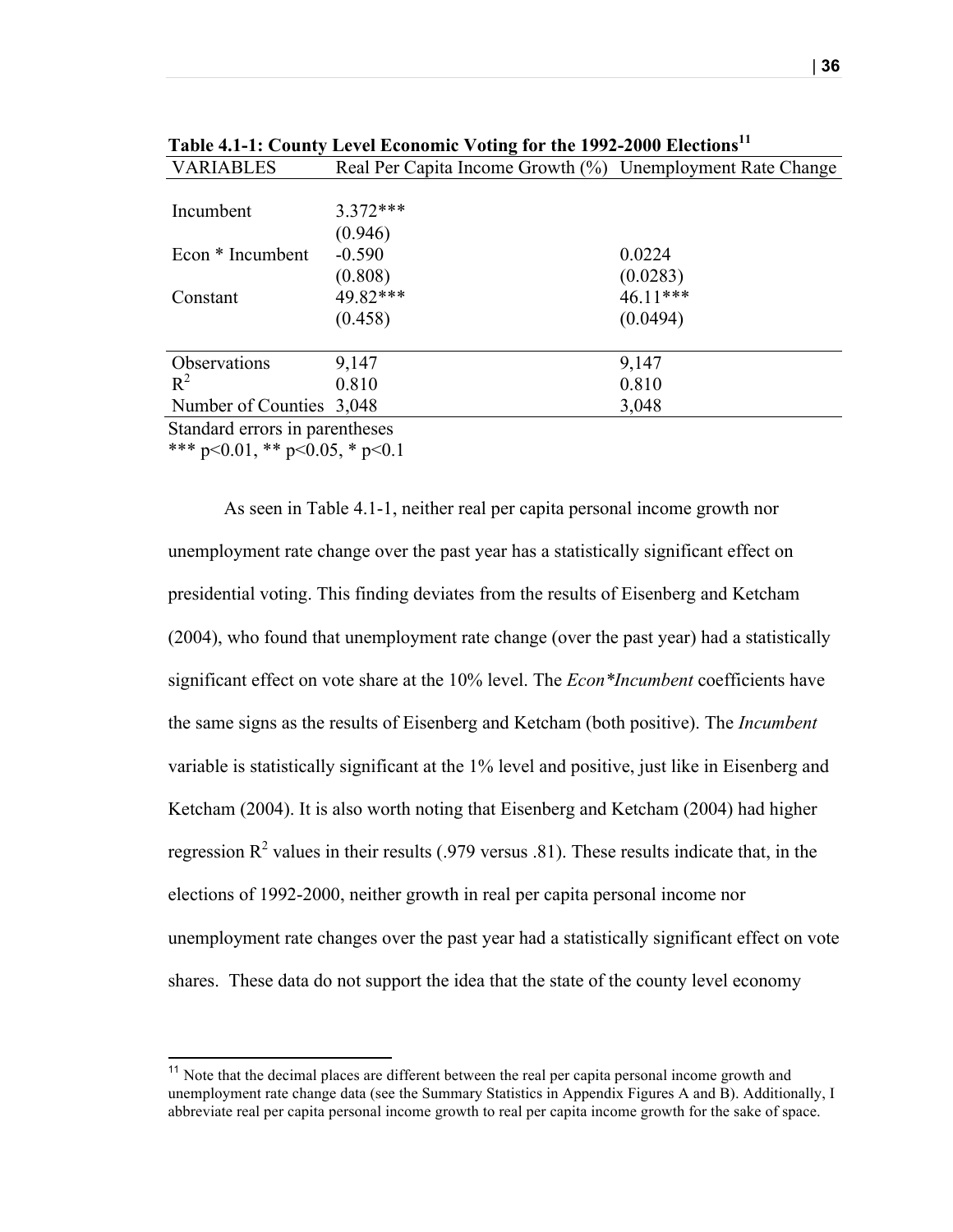affects the county level presidential vote choice, at least not for the economic variables considered here.

I then run model 3.2-2 for county level economic voting by demographic group for the 1992-2000 elections. These results examine how responsive the county level vote share is due to the percentage of a certain demographic group as part of the total county population.

Two notable differences between my models and Eisenberg and Ketcham's are: I specify the demographic group "black" as black non-Hispanic, thereby removing black Hispanics, and I use the variable female instead of male. The reason I specify black non-Hispanics is to focus specifically on the voting patterns of black voters, and not have the data affected by the voting patterns of those who identify as both black and Hispanic.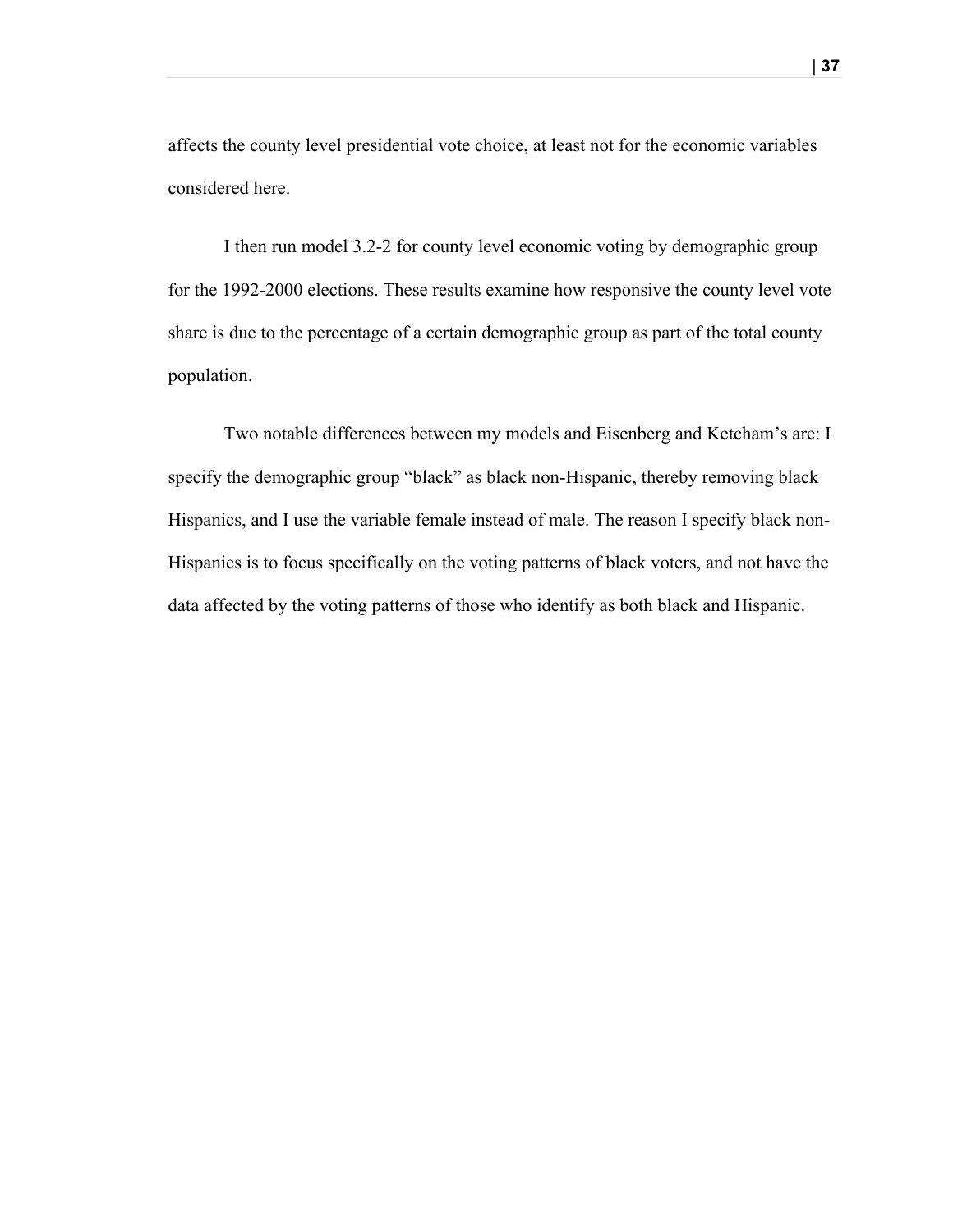|                  | Black (Non-Hispanic) |              | Female         |              |
|------------------|----------------------|--------------|----------------|--------------|
| <b>VARIABLES</b> | Real Per             | Unemployment | Real Per       | Unemployment |
|                  | Capita               | Rate Change  | Capita         | Rate Change  |
|                  | Income               |              | Income         |              |
|                  | Growth $(\% )$       |              | Growth $(\% )$ |              |
|                  |                      |              |                |              |
| Incumbent        | $3.504***$           |              | 3.489***       |              |
|                  | (1.071)              |              | (1.090)        |              |
| % Demographic    | $0.659***$           | $0.659***$   | $0.259***$     | $0.258***$   |
| Group            | (0.0491)             | (0.0493)     | (0.0589)       | (0.0592)     |
| Econ * Incumbent | $-1.525*$            | 0.0169       | $-36.24**$     | 0.369        |
|                  | (0.820)              | (0.0335)     | (16.68)        | (0.645)      |
| Econ * Incumbent | $0.463***$           | $-0.000347$  | $0.712**$      | $-0.00680$   |
| * % Demographic  | (0.0584)             | (0.00147)    | (0.332)        | (0.0127)     |
| Group            |                      |              |                |              |
| Constant         | 46.05***             | 39.92***     | $37.72***$     | 33.45***     |
|                  | (0.729)              | (0.427)      | (3.070)        | (3.001)      |
|                  |                      |              |                |              |
| Observations     | 9,072                | 9,072        | 9,072          | 9,072        |
| $R^2$            | 0.819                | 0.817        | 0.812          | 0.812        |
| Number of        | 3,023                | 3,023        | 3,023          | 3,023        |
| Counties         |                      |              |                |              |

**Table 4.1-2: County Level Economic Voting by Demographic Group for the 1992- 2000 Elections**

Standard errors in parentheses

\*\*\* p<0.01, \*\* p<0.05, \* p<0.1

As seen above, *Incumbent* and *% Demographic Group* are statistically significant variables at the 1% level across all four models. This is similar to the results of Eisenberg and Ketcham (2004). Unlike the results of Eisenberg and Ketcham (2004), the black non-Hispanic model finds *Econ\*Incumbent* for real per capita personal income growth to be statistically significant at the 10% level with a negative coefficient.

Similarly to Eisenberg and Ketcham (2004), *Econ\*Incumbent\*% Demographic Group* results for the black non-Hispanic real per capita personal income growth model is found to have a statistically significant at the 1% level (instead of the 5% level), meaning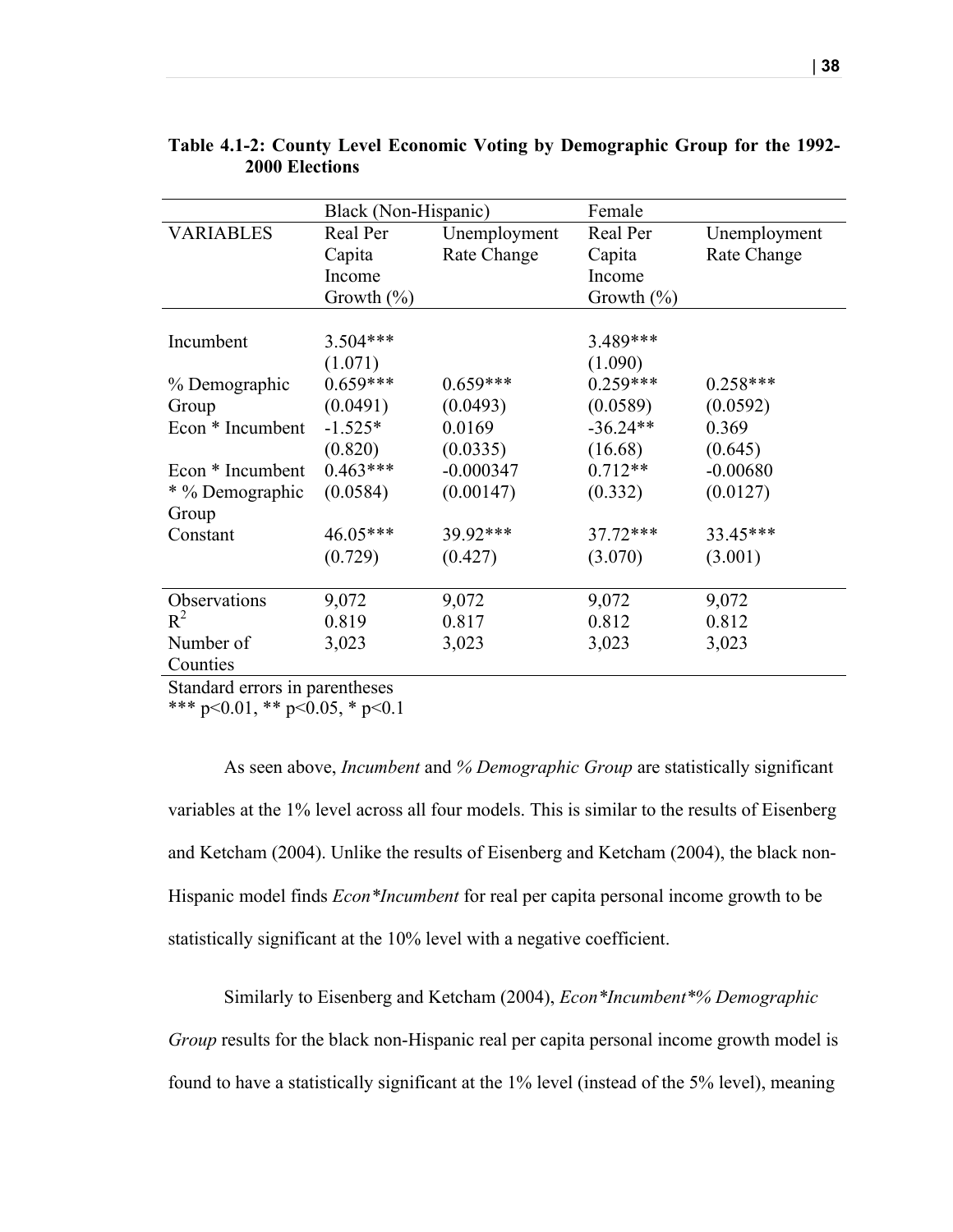that counties with higher proportions of black residents will experience a greater change in voting behavior due to changes in county-level real per capita personal income growth. Unemployment rate change is not found to have a statistically significant effect on voting for black non-Hispanics at the county level, which is similar to the results of Eisenberg and Ketcham (2004).

While the results for females cannot be perfectly compared to Eisenberg and Ketcham (2004), they indicate that both *Econ\*Incumbent* and *Econ\*Incumbent\*% Demographic Group* for real per capita personal income growth to have a statistically significant on vote share at the 5% level. Counties with higher proportions of females will experience a greater change in their voting behavior because of changes in the county-level real per capita income growth. Unemployment rate change is not found to have a statistically significant effect on voting for females at the county level. This observation is similar to the results for males of Eisenberg and Ketcham (2004).

It is difficult to postulate why exactly the results from this model differ from Eisenberg and Ketcham (2004). Most likely, it is due to differences in data. While both data sets drew the unemployment numbers from the Bureau of Labor Statistics, there are noteworthy differences in how Eisenberg and Ketcham created their real per capita income growth data when compared with my equivalent variable. According to Eisenberg and Ketcham, "real income and real disposable income is constructed using personal income, personal disposable income, and the Consumer Price Index from the Bureau of Economic Analysis, and is measured on a per capita basis using Census population data" (Eisenberg and Ketcham, 2004; 4). In contrast, my data for growth of real per capita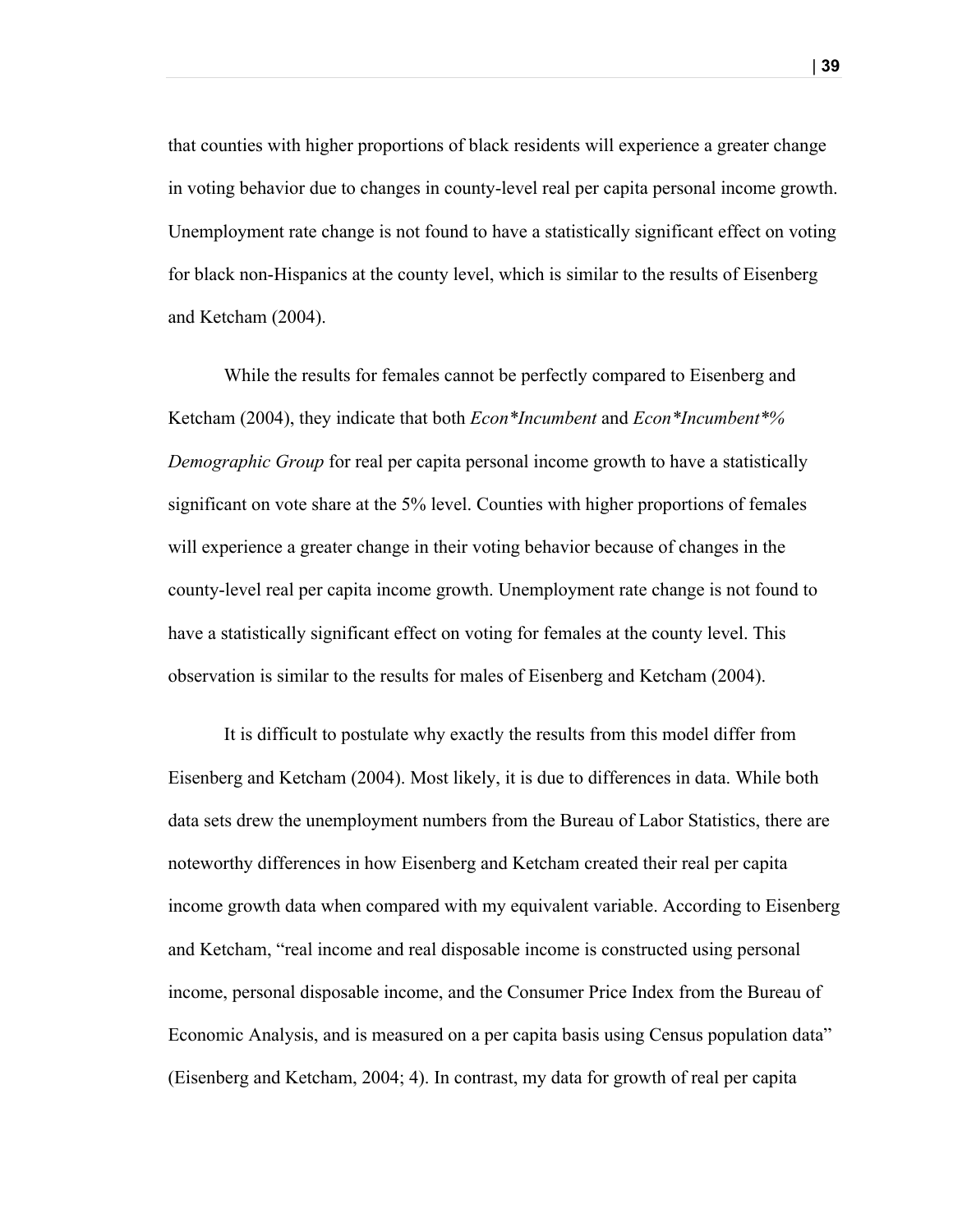personal income came from per capita personal income data from the Bureau of Economic Analysis, and was adjusted for inflation using the national GDP deflator from the Federal Reserve Bank of St. Louis. In addition, Eisenberg and Ketcham run their model for real per capita personal income growth for the election years between 1972- 2000, instead of 1992-2000 (although their unemployment rate change regression only ran from 1992-2000, due to county-level unemployment rate data being available from 1990 onwards). The reason I chose to run my model for real per capita personal income growth for 1992-2000 was to allow for more accurate comparison between the election years of 1992-2000 and 2004-2012.

#### **4.2 2004-2012 ELECTIONS RESULTS**

The first set of results, as seen in Table 4.2-1, replicate the first model but for the 2004- 2012 elections years.

| <b>VARIABLES</b>               | Real Per Capita Income Growth (%) Unemployment Rate Change |           |
|--------------------------------|------------------------------------------------------------|-----------|
|                                |                                                            |           |
| Incumbent                      | $7.783***$                                                 |           |
|                                | (0.991)                                                    |           |
| Econ * Incumbent               | $-0.0238$                                                  | $-0.0479$ |
|                                | (0.818)                                                    | (0.0660)  |
| Constant                       | 33.39***                                                   | 39.43***  |
|                                | (0.738)                                                    | (0.0627)  |
|                                |                                                            |           |
| Observations                   | 9,148                                                      | 9,148     |
| $R^2$                          | 0.530                                                      | 0.530     |
| Number of Counties 3,049       |                                                            | 3,049     |
| Standard arrors in parantheses |                                                            |           |

**Table 4.2-1: County Level Economic Voting for the 2004-2012 Elections**

Standard errors in parentheses

\*\*\* p<0.01, \*\* p<0.05, \* p<0.1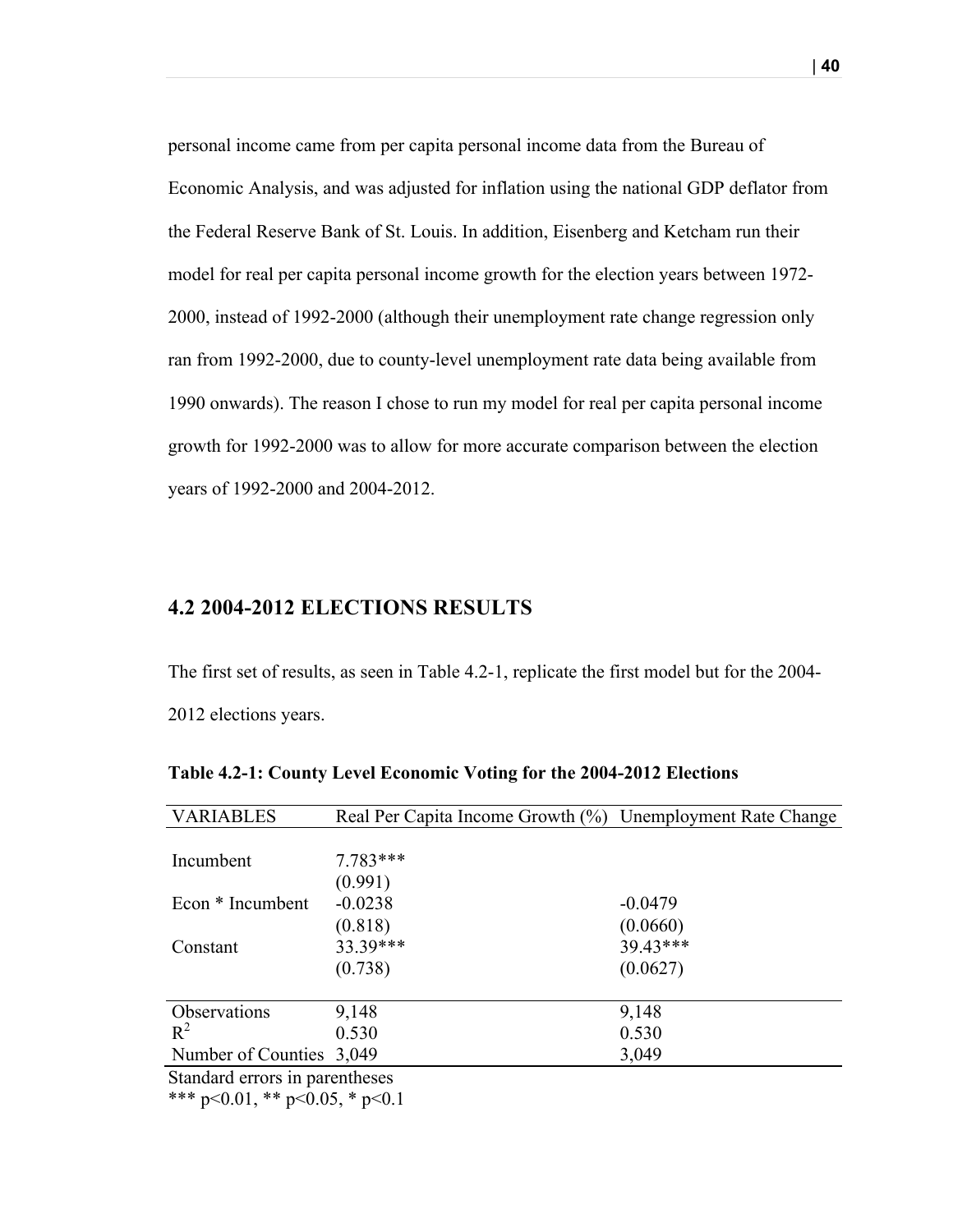As seen above, neither the real per capita personal income growth or unemployment rate change over the past year has a statistically significant effect on presidential voting. These results are similar to those in Table 4.1-1. Note that the *Econ\*Incumbent* coefficients do not share the same signs as the results of Eisenberg and Ketcham (2004) and Table 4.1-1, as they are negative.<sup>12</sup> The Incumbent variable is statistically significant at the 1% level and positive, just like in Table 4.1-1 and Eisenberg and Ketcham (2004). Note that the regression  $\mathbb{R}^2$  value drops from 81% to 53% for the 2004-2012 elections, meaning that the same model accounts for less of the variation in vote share for these elections. It is unclear why this value drops so much, but, presumably, there are some omitted variables that either appeared or became more important in the 2004-2012 elections.

The second set of results, as seen in Table 4.2-2, replicates the model of county level economic voting by demographic group for the elections years of 2004-2012.

| **41**

<u> 1989 - Johann Stein, markin film yn y breninn y breninn y breninn y breninn y breninn y breninn y breninn y b</u>

 $12$  Since the variables are not statistically significant, it is a moot point to explain this sign change.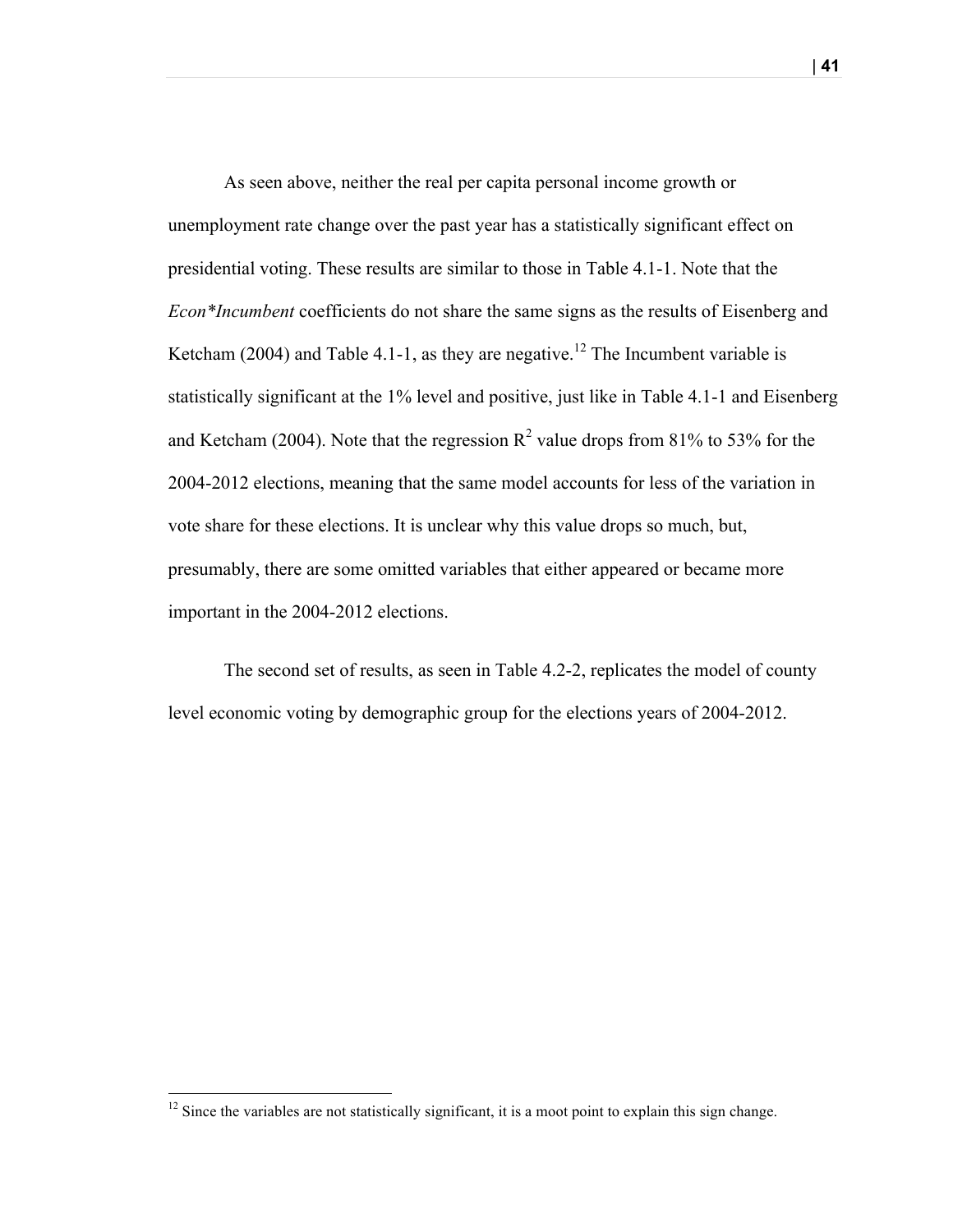|                  | Black (Non-Hispanic) |              | Female        |              |
|------------------|----------------------|--------------|---------------|--------------|
| <b>VARIABLES</b> | Real Per             | Unemployment | Real Per      | Unemployment |
|                  | Capita               | Rate Change  | Capita        | Rate Change  |
|                  | Income               |              | Income        |              |
|                  | Growth $(\%)$        |              | Growth $(\%)$ |              |
|                  |                      |              |               |              |
| Incumbent        | $-0.487$             |              | $-1.335$      |              |
|                  | (1.133)              |              | (1.146)       |              |
| % Demographic    | $0.527***$           | $0.501***$   | $0.151**$     | $0.109*$     |
| Group            | (0.0506)             | (0.0505)     | (0.0623)      | (0.0633)     |
| Econ * Incumbent | $-1.530*$            | $0.256***$   | $-17.00$      | 2.862***     |
|                  | (0.858)              | (0.0722)     | (13.75)       | (0.854)      |
| Econ * Incumbent | $0.368***$           | $-0.0264***$ | 0.346         | $-0.0577***$ |
| * % Demographic  | (0.0568)             | (0.00274)    | (0.277)       | (0.0169)     |
| Group            |                      |              |               |              |
| Constant         | 34.48***             | 35.31***     | 32.34***      | 33.80***     |
|                  | (0.916)              | (0.451)      | (3.229)       | (3.176)      |
|                  |                      |              |               |              |
| Observations     | 9,073                | 9,073        | 9,073         | 9,073        |
| $R^2$            | 0.540                | 0.544        | 0.529         | 0.530        |
| Number of        | 3,024                | 3,024        | 3,024         | 3,024        |
| Counties         |                      |              |               |              |
| $\alpha$ , 1 1   | $\sqrt{1}$           |              |               |              |

**Table 4.2-2: County Level Economic Voting by Demographic Group for the 2004- 2012 Elections**

Standard errors in parentheses

\*\*\* p<0.01, \*\* p<0.05, \* p<0.1

Note that *Incumbent* is not statistically significant for either demographic group in the real per capita personal income growth model. *% Demographic group* is statistically significant for each black non-Hispanic model at the 1% level, just like in Table 4.1-2. The same variable carries a statistically significant coefficient in both female models, but at lower levels (5% level for real per capita personal income growth and 10% level for unemployment rate change). *Econ\*Incumbent* is statistically significant for both black non-Hispanic models, unlike in 1992-2000 when the same variable was only statistically significant for the real per capita personal income growth model. *Econ\*Incumbent* is only statistically significant for the unemployment rate change model for females, unlike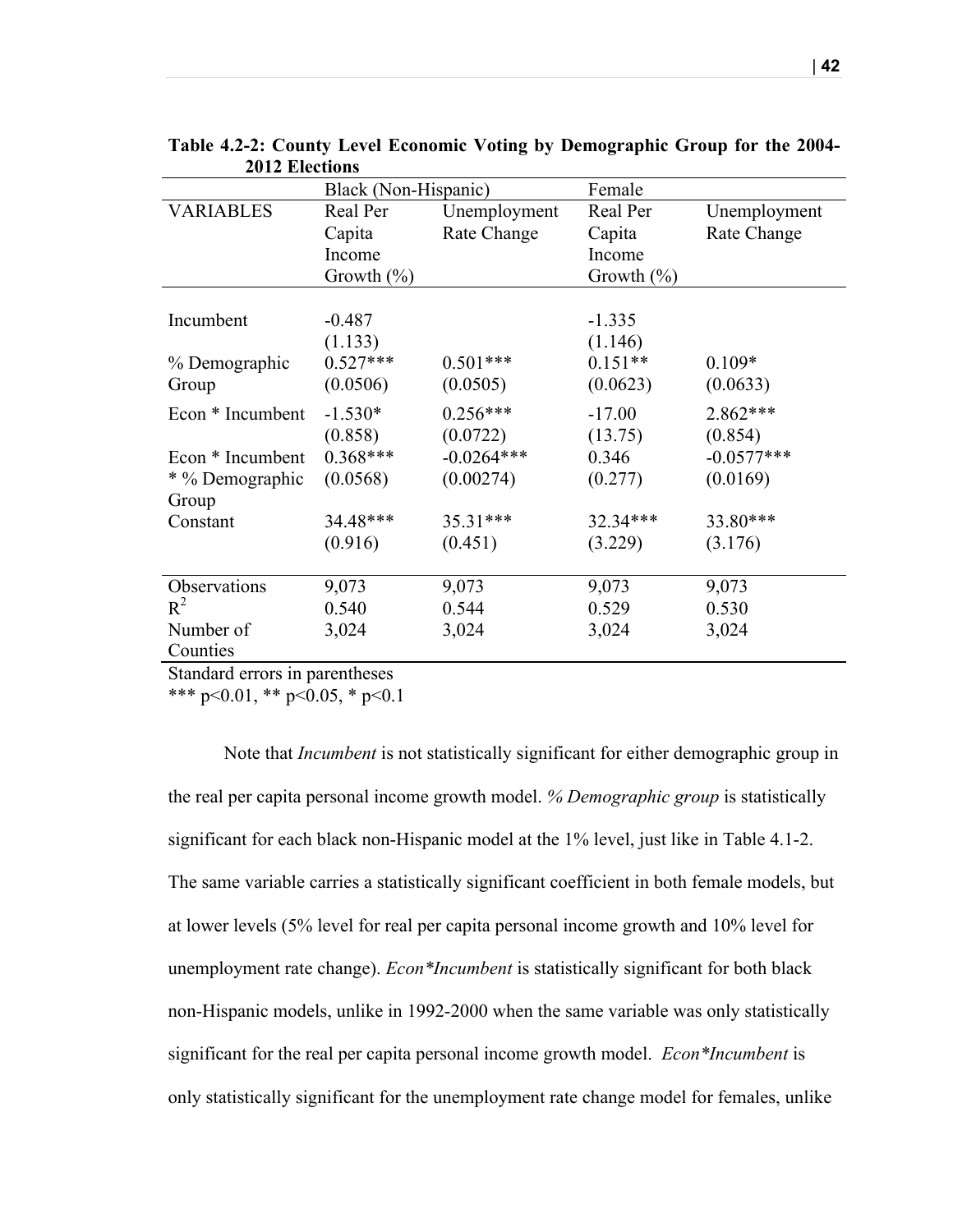in 1992-2000 when the same variable was only statistically significant for the real per capita personal income growth model.

The above results find *Econ\*Incumbent\*% Demographic Group* for the real per capita personal income growth model to be statistically significant for black non-Hispanics at the 1% level, just as in the 1992-2000 elections. Counties with higher proportions of black residents will experience a greater change in voting behavior due to changes in county-level real per capita personal income growth. Unemployment rate change has a statistically significant effect, and a negative coefficient, on voting for black non-Hispanics at the county level, which is different to the results of Eisenberg and Ketcham (2004) and my own results for the 1992-2000 elections. Since this data set covers two elections when the incumbent was a Republican, it is unclear why this coefficient changed sign. As explained by Fair (1978) in the literature review (section 2.1), it would be understandable if the coefficient changed sign due to the Great Recession, but only if there was a Democrat incumbent.

For the 2004-2012 elections, *Econ\*Incumbent\*% Demographic Group* for the real per capita personal income growth model is not found to be statistically significant for females. This contradicts the results from the 1992-2000 elections, which found the same variable to be statistically significant at the 1% level. *Econ\*Incumbent\*% Demographic Group* for the unemployment rate change model is found to be statistically significant for females at the 1% level. This indicates that counties with higher proportions of females will experience a greater change in voting behavior due to changes in the unemployment rate at the county level. In contrast, for the 1992-2000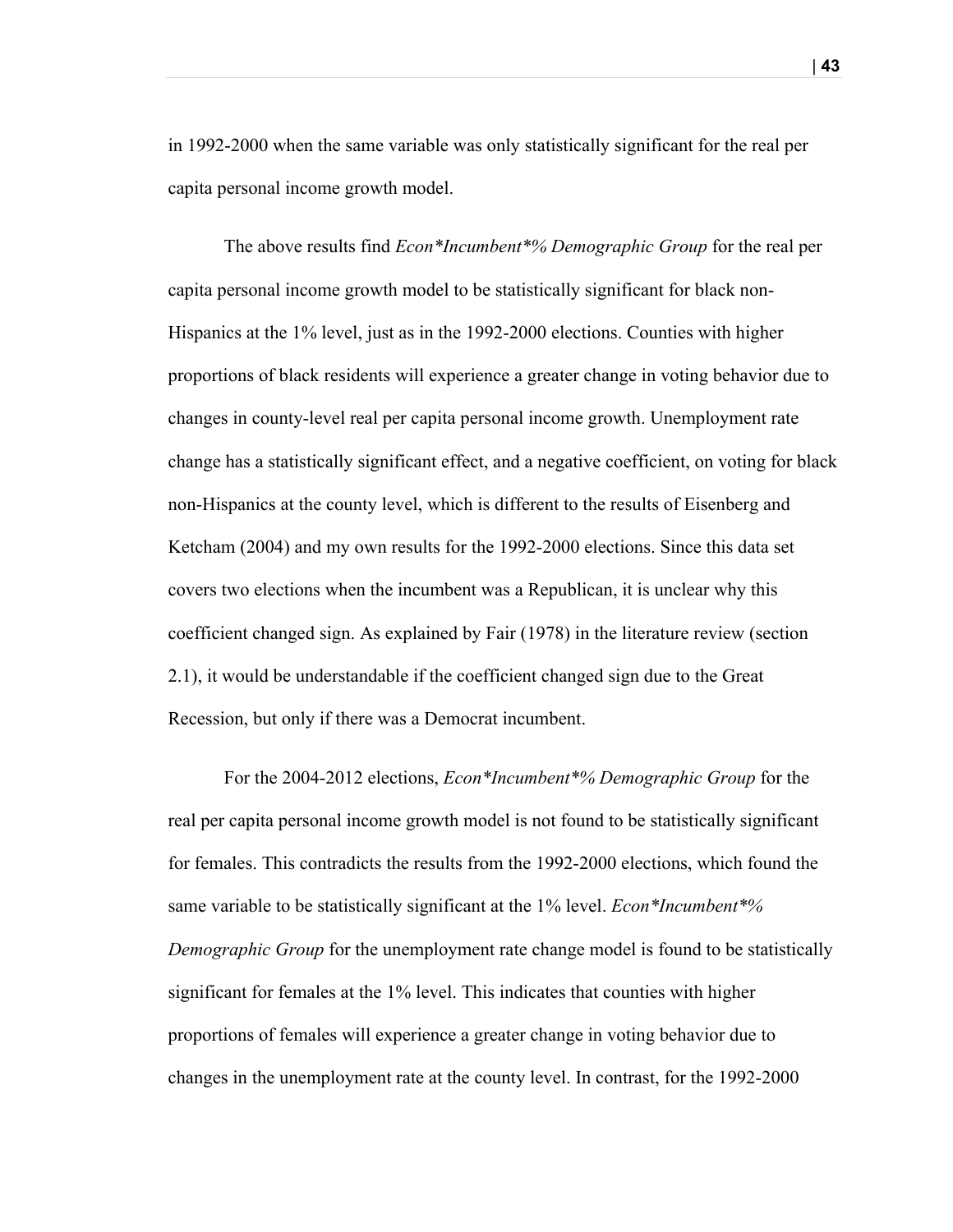elections, the same variable was not statistically significant. It is possible that this change in voting responsiveness might be due to the Great Recession. As primary caretakers of the homes of the majority of the population, (Council of Economic Advisers) females would seem likely to have a greater change in their voting behavior in response to their spouse becoming unemployed due to the recession.<sup>13</sup> This data set covers two elections when the incumbent was a Republican, so it is unclear if the after-effects of the Great Recession are the only reason why the coefficient changed signs.

Note that the regression  $R^2$  value drops from around 81% in Table 4.1-2 to around 54% for the 2004-2012 elections (in Table 4.2-2), meaning that the same model accounts for less of the change in vote share for these elections. It is unclear why this value drops so drastically, but there might be some omitted variables that are not being captured in the model that either appeared or became more important in the 2004-2012 elections.

#### **4.3 OKUN'S LAW AT THE COUNTY LEVEL**

<u> 1989 - Johann Stein, markin film yn y breninn y breninn y breninn y breninn y breninn y breninn y breninn y b</u>

As discussed previously, working with county data brings a whole host of problems due to the differing economic conditions of each county. These conditions require not only the creation of a fixed effects regression model, but also create an opportunity to study the effects these outliers have on regression model results.

 $13$  Even if the female population is older in certain counties, I postulate that the negative effect of a spouse becoming unemployed would persist. As I mentioned in my methodology section, only 4% of women 65 or over have never been married. It is unlikely that a large percentage of women get married after they're 40, so one can still expect the majority of "older" women (even if we bring down the age to 40) to experience a negative effect from a spouse becoming unemployed.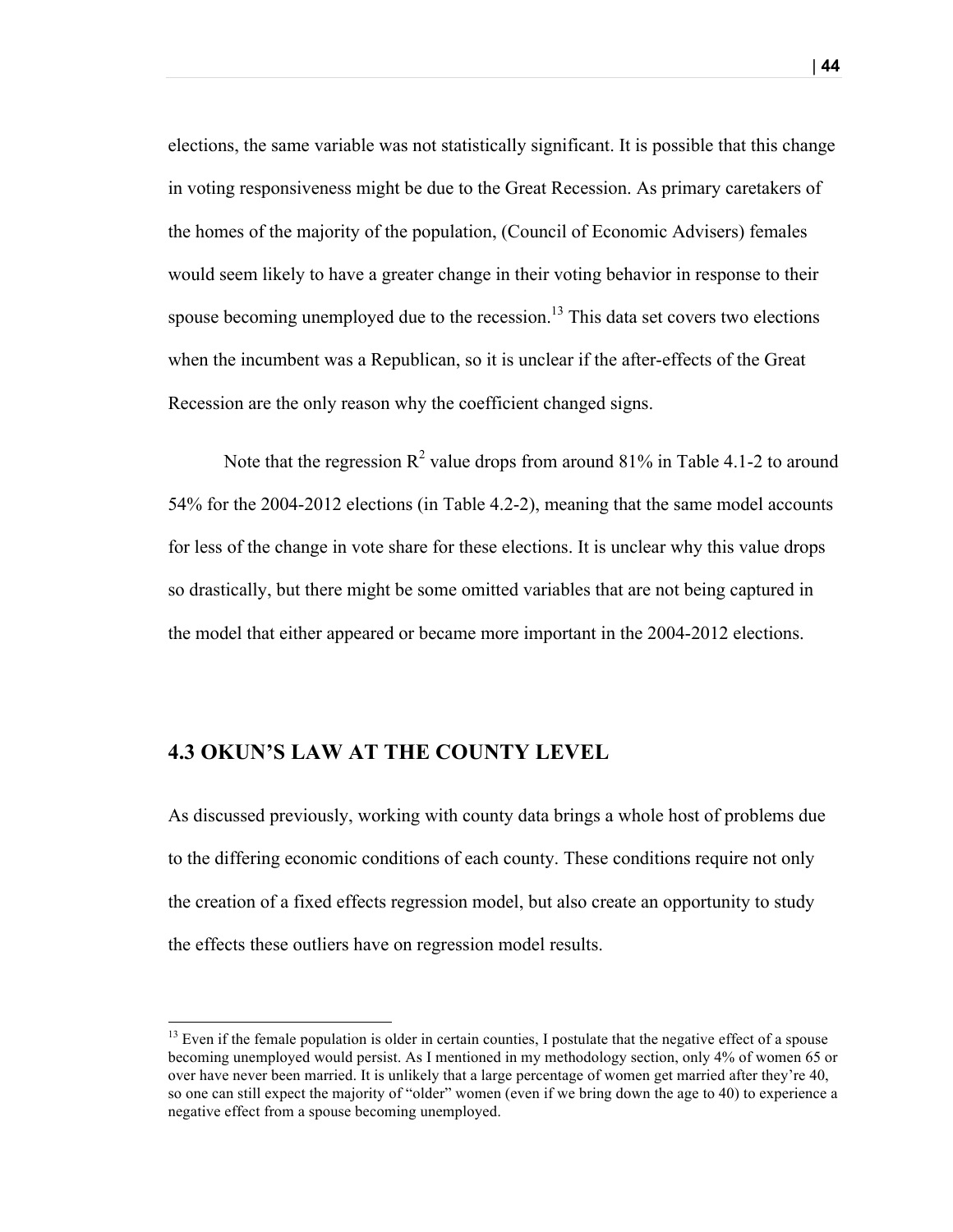I will use Okun's law here to act as a check for the robustness of my results. Okun's Law tells us to expect a consistent relationship between growth of real GDP and the change in the unemployment rate. Okun's Law has been strongly supported by historical economic data in the US. As seen in Graph 4.3-1, this relationship continued to hold at the US national level even during the Great Recession as a decrease in growth of real GDP resulted in an increase in the change in unemployment the rate. Given that the regression  $R^2$  at the national level is typically of the order of 75%, which is quite strong given that the LHS variable is in changes and not levels, we would expect the relationship to hold for the county level data set. If it does not, then this could be taken as an indicator of some sort of data inconsistencies.

**Graph 4.3-1: Okun's Law as observed during the Great Recession (Daly et. al., 2014)**



As seen in Graph 4.3-2 and Table 4.3-1 (Test 1), this relationship does not hold true at the county level across the 1992-2012 election years. This is because there are some notable outliers in the data. For example, the data set contains a cluster of counties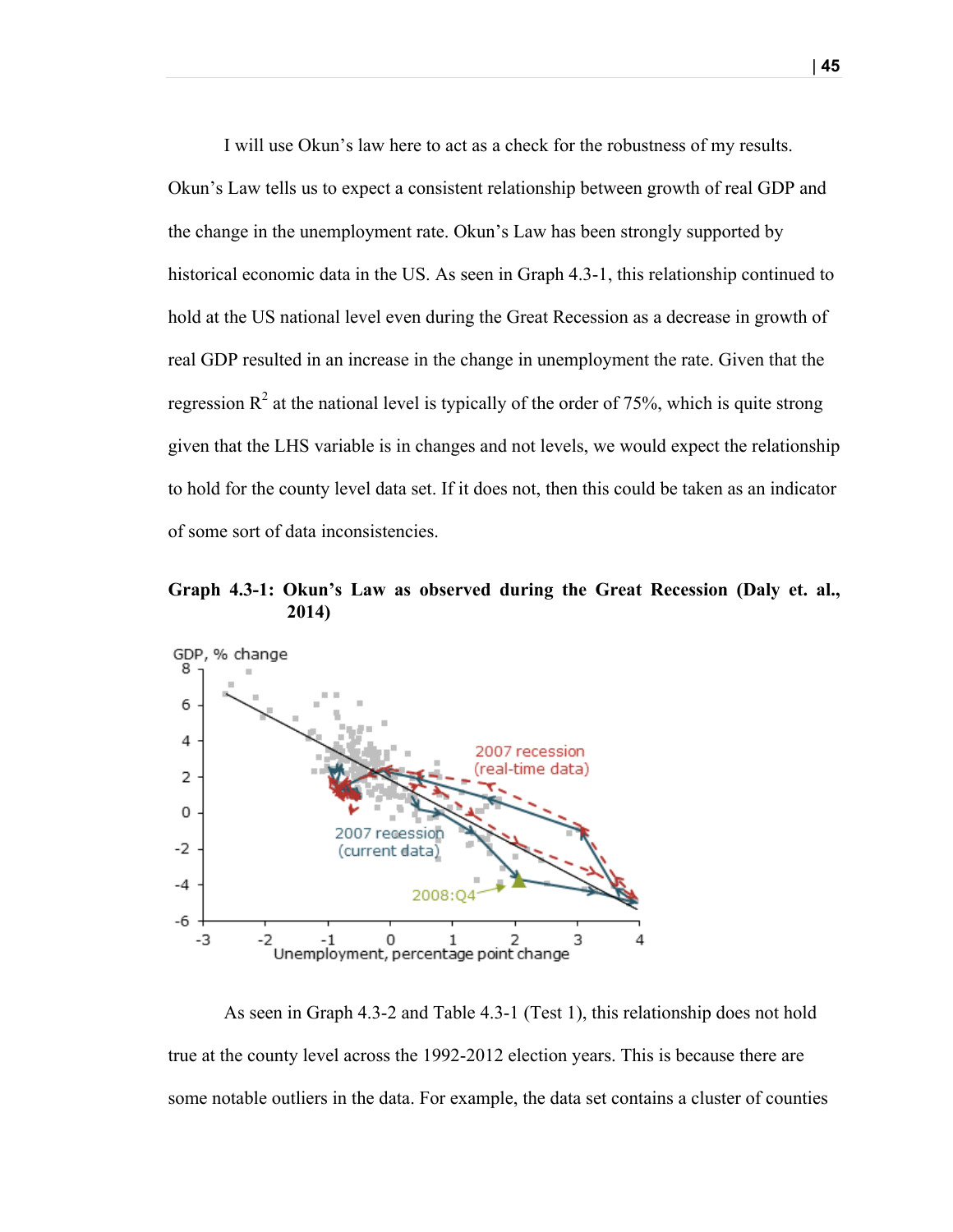that experienced negative growth in real per capita personal income of more than 10 percentage points *and* a decrease in the unemployment of around 10 percentage points. Clearly, these counties were going through hard economic times and their specific county characteristics meant that their economic downturn had a dramatic effect on the county's economic indicators. To go back to the example of Arthur County, NE, this county experienced an extraordinary decline in growth of real per capita personal income from 1995 to 1996 of -85 percentage points**.** While I was unable to discover the source of this decline due to lack of information on the county's happenings in 1996 available online, one can hypothesize, for example, that a change in the crop yield of a county with around 430 people (at the time) would have a great effect on the real per capita personal income of those living there. However, there are many other possibilities, including sampling errors for the unemployment rate.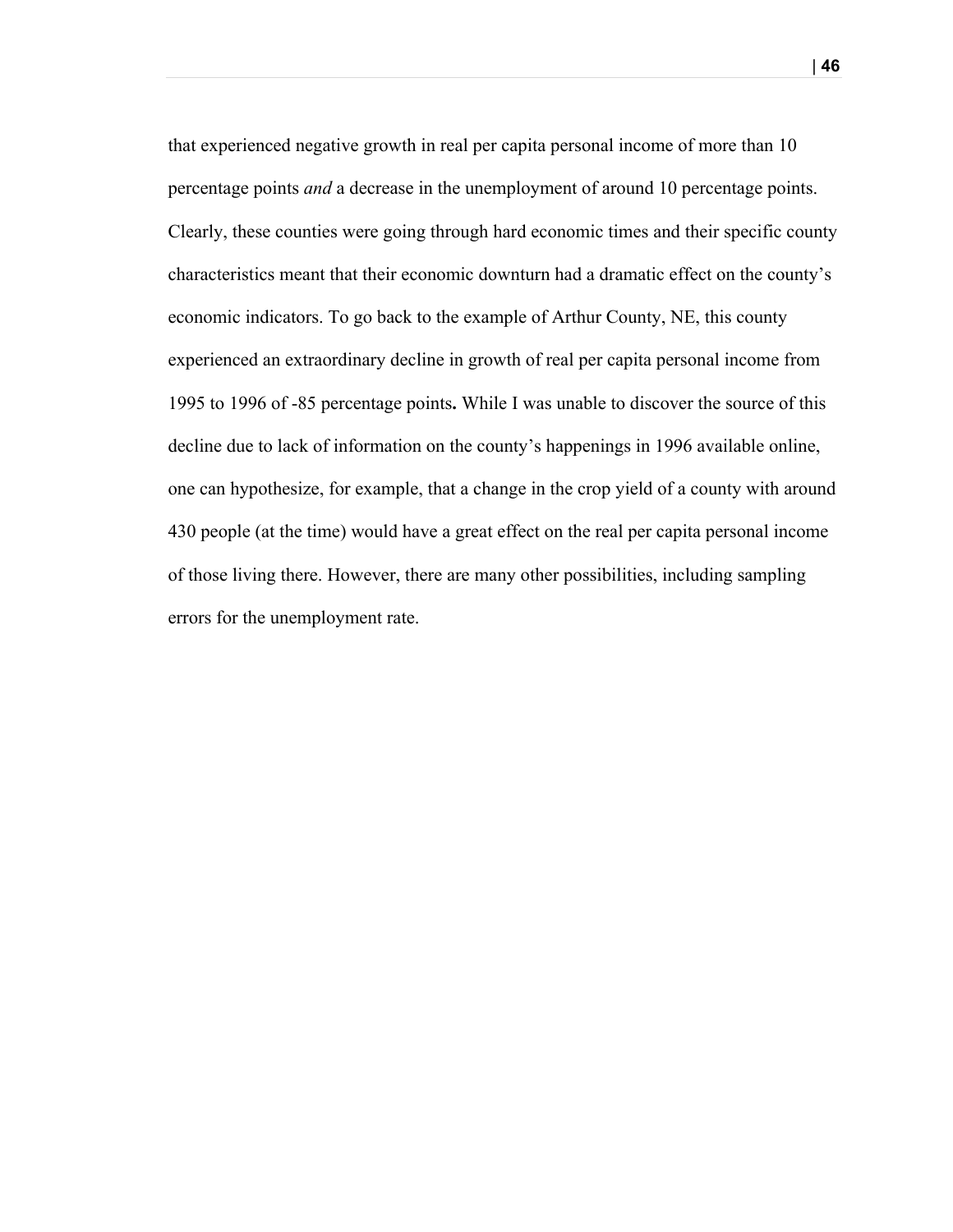|                                    | Test 1        | Test 2                       | Test 3             |
|------------------------------------|---------------|------------------------------|--------------------|
| <b>VARIABLES</b>                   | Growth in Per | Growth in Per Capita         | Growth in Per      |
|                                    | Capita Income | Income (Big)                 | Capita Income      |
|                                    |               | <b>Population Counties</b> ) | (Without Outliers) |
|                                    |               |                              |                    |
| Change in Unemployment $0.0662***$ |               |                              |                    |
| Rate                               | (0.00316)     |                              |                    |
|                                    |               |                              |                    |
| Change in Unemployment             |               | $0.0971***$                  |                    |
| Rate (Big Population               |               | (0.00900)                    |                    |
| Counties)                          |               |                              |                    |
|                                    |               |                              |                    |
| Change in Unemployment             |               |                              | $-0.000382$        |
| Rate (Without Outliers)            |               |                              | (0.000252)         |
| Constant                           | $0.0235***$   | 0.0155                       | $0.0313***$        |
|                                    | (0.00442)     | (0.0110)                     | (0.000298)         |
|                                    |               |                              |                    |
| Observations                       | 9,444         | 1,612                        | 8,715              |
| R-squared                          | 0.044         | 0.067                        | 0.000              |
| $\mathbf{L}$<br>$C_{1} = 1 - 1$    | $\pm 1$ .     |                              |                    |

| Table 4.3-1: Output of Regressions Testing Okun's Law at the County Level for the |  |  |  |
|-----------------------------------------------------------------------------------|--|--|--|
| <b>1992-2000 Elections</b>                                                        |  |  |  |

Standard errors in parentheses

\*\*\* p<0.01, \*\* p<0.05, \* p<0.1

|  |  | Graph 4.3-2: gpci vs. cur at the County Level for the Election Years 1992-2000 |  |  |  |  |
|--|--|--------------------------------------------------------------------------------|--|--|--|--|
|--|--|--------------------------------------------------------------------------------|--|--|--|--|

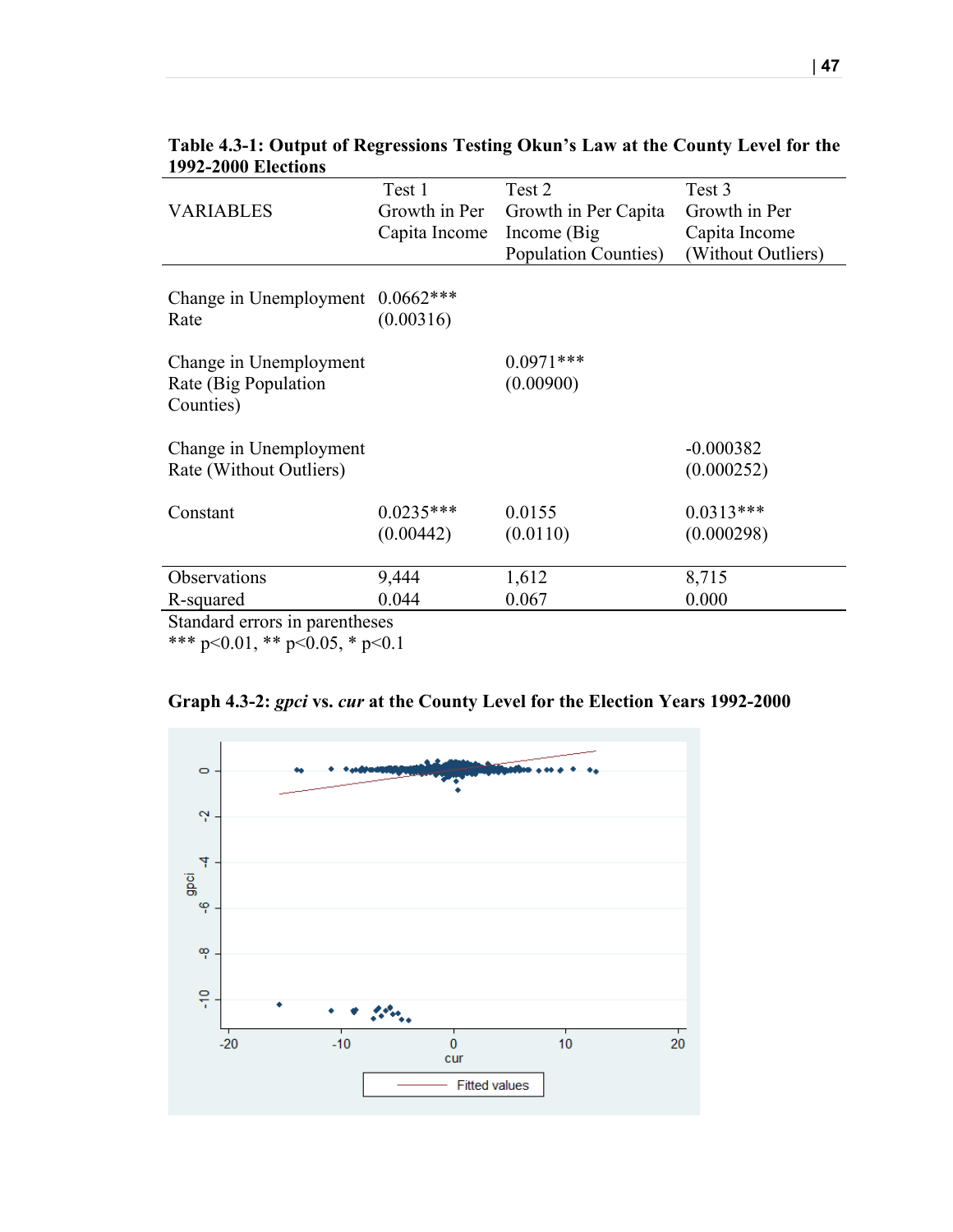Consequently, I change the sample period to see if the county data would support Okun's Law.

The first variable I generate is *bigcounty* and, subsequently, the economic variables *biggpci* and *bigcur*. The variable *bigcounty* represents a binary variable that equals 1 if the total population of the county is greater than or equal to 100,000 persons and 0 otherwise. The variables *biggpci* and *bigcur* denote the *gpci* and *cur* of counties with a population greater than or equal to 100,000 persons. Table 4.3-2 shows the number of observations of *bigcounty* for the election years studied. Population data is gathered from the Missouri Census Data Center<sup>14</sup>. Note that 500 counties are roughly 16% of 3,050 total counties.

| <b>Election Year</b> | <i>bigcounty</i> Observations |
|----------------------|-------------------------------|
| 1992                 | 484                           |
| 1996                 | 513                           |
| 2000                 | 530                           |
| 2004                 | 550                           |
| 2008                 | 572                           |
| 2012                 | 583                           |

<u> 1989 - Johann Stein, markin film yn y breninn y breninn y breninn y breninn y breninn y breninn y breninn y b</u>

**Table 4.3-2:** *bigcounty* **Observations Across Election Years**

When controlling for *bigcounty*, as seen in Table 4.3-1 (Test 1), one still finds that there is a relationship between is positive, albeit very small, between growth in *biggpci*

<sup>&</sup>lt;sup>14</sup> Since the county-level population estimates were only available until 2011, I replaced the missing 2012 data with the 2011 data. Of course, this is an imperfect fix, but it should not have a disastrous effect on the number of counties that might have otherwise passed the *bigcounty* population threshold between 2011 and 2012.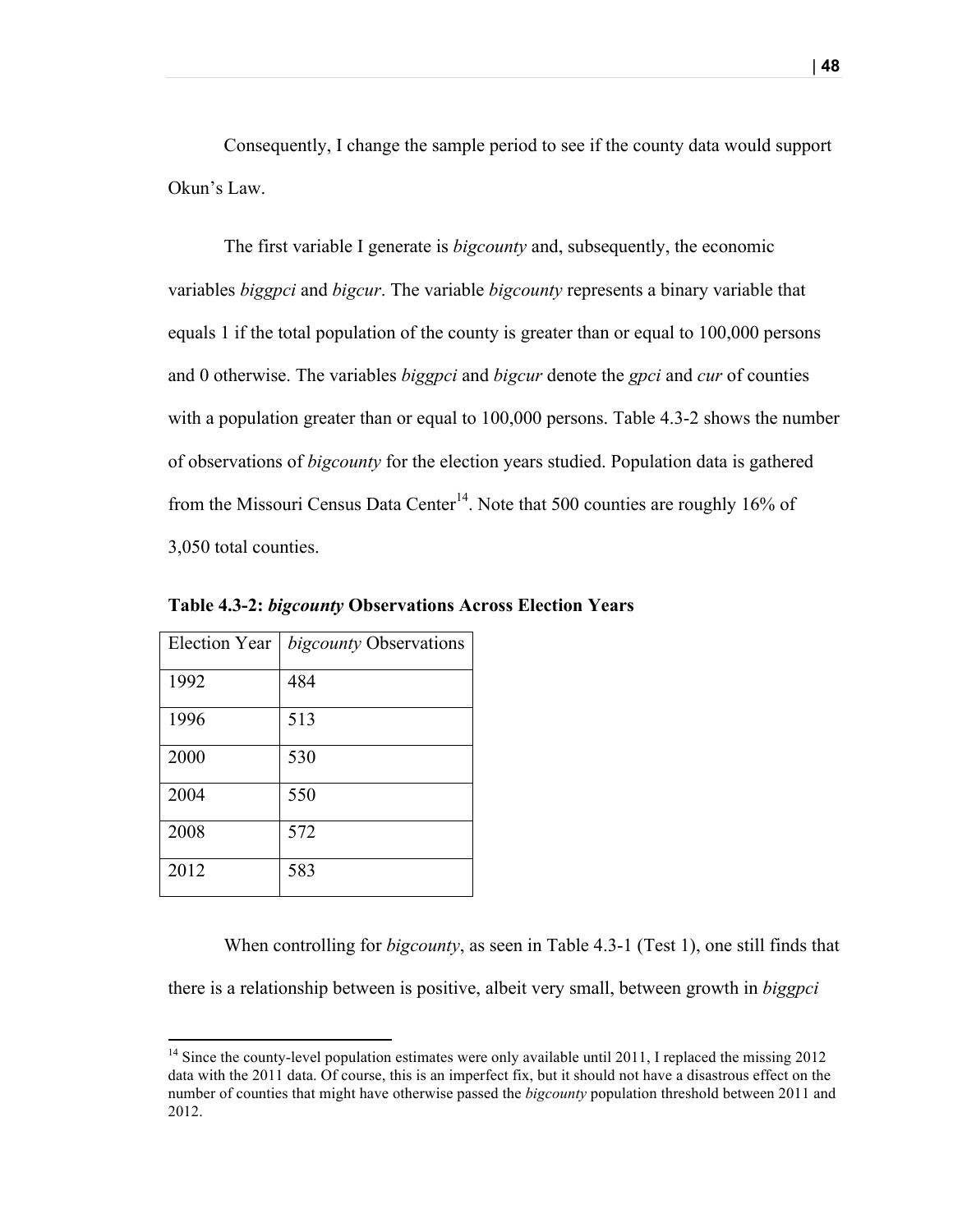and *bigcur* for the election years from 1992-2000. This is because, as seen in Graph 4.3- 3, there are some outliers in the data set that experienced growth in real per capita of less than -10 percentage points.



**Graph 4.3-3:** *biggpci* **vs.** *bigcur* **for the 1992-2000 Election Years**

These results indicate that Okun's Law does not hold true for counties with a population of greater than or equal to 100,000 because extraordinary outliers affect the regression results.

Because of the above results, I also created two variables that specifically took out outliers in both *gpci* and *cur*, regardless of population size. The variable *adjgpci* denotes *gpci* of greater than -10% and smaller than 10%. The variable *adjcur* denotes *cur* of greater than -5% and smaller than 5%. Graph 4.3-4 and Table 4.3-1 (Test 3) show that, when extraordinary outliers are taken out, Okun's Law fits with county-level data.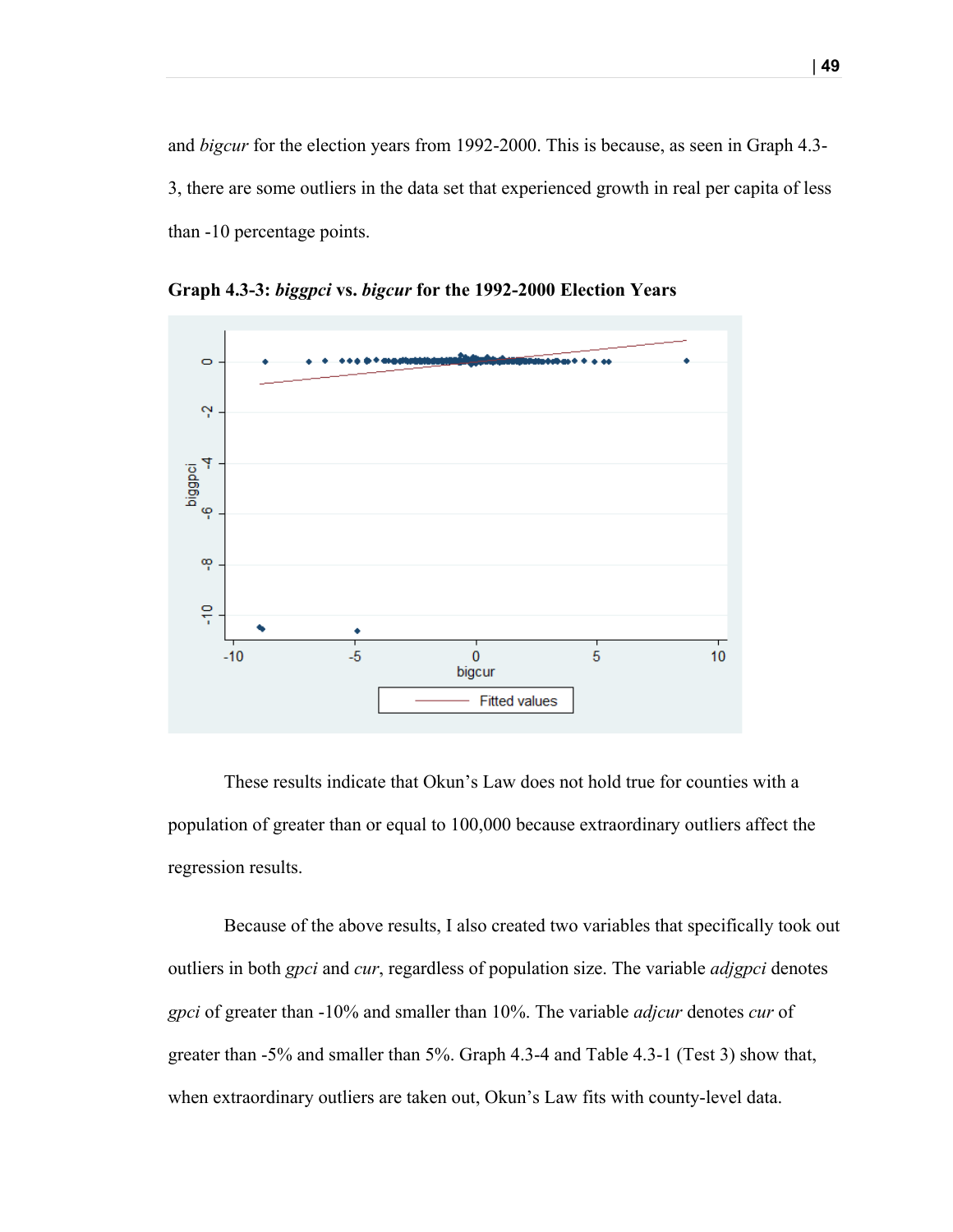

**Graph 4.3-4:** *adjgpci* **vs.** *adjcur* **for the Election Years 1992-2000**

When controlling for specific outliers, regardless of county population size, as seen in Table 4.3-1 and Graph 4.3-4, one finds that the relationship between growth in *adjgpci* and *adjcur* is negative for the elections year between 1992-2000. These results are in line with Okun's Law, and, subsequently, prove that it holds true when one takes out extraordinary county outliers.

Results for how Okun's Law holds for the election years 2004-2012 and 1992- 2012 can be found in Appendix Figures E-K.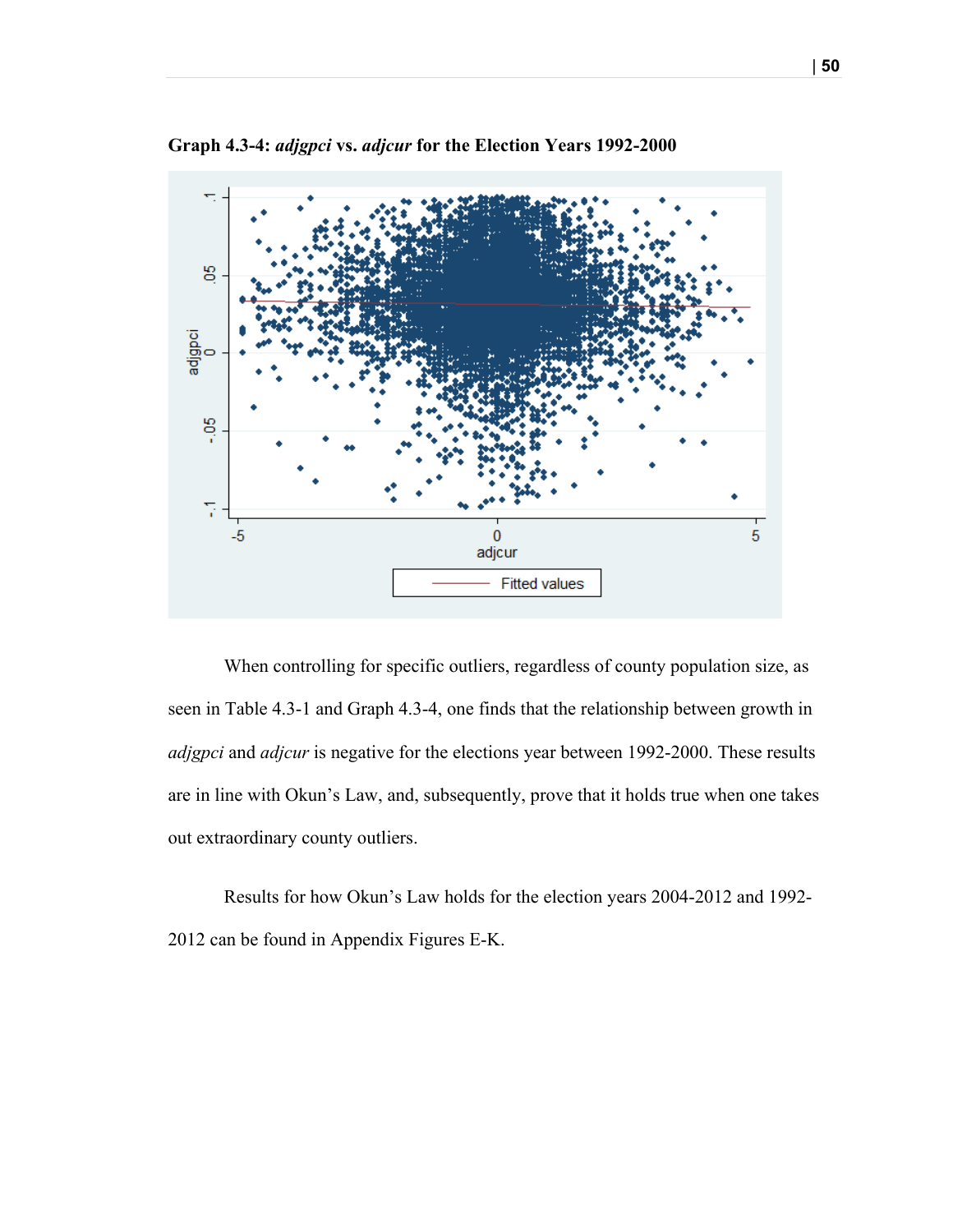# **4.4 1992-2000 ELECTIONS RESULTS WHILE CONTROLLING FOR OUTLIERS**

Using the adjusted variables that are consistent with Okun's law, *adjgpci* and *adjcur*, I run the same model as in the first set of results for the 1992-2000 to see how they compare. While the original model does control for entity fixed-effects, taking out outliers allows one to truly see if, and to what extent, it controls for all the extraordinary outliers that make the unadjusted county level data run contrary to Okun's Law.

| <b>VARIABLES</b>               | Real Per Capita Income Growth (%) Unemployment Rate Change |          |
|--------------------------------|------------------------------------------------------------|----------|
|                                |                                                            |          |
| Incumbent                      | 3.369***                                                   |          |
|                                | (0.945)                                                    |          |
| Econ*Incumbent                 | $-0.139$                                                   | 0.0404   |
|                                | (1.474)                                                    | (0.0337) |
| Constant                       | $50.02***$                                                 | 46.79*** |
|                                | (0.227)                                                    | (0.0508) |
|                                |                                                            |          |
| Observations                   | 8,530                                                      | 9,052    |
| $R^2$                          | 0.807                                                      | 0.809    |
| Number of Counties 3,023       |                                                            | 3,048    |
| Standard errors in parentheses |                                                            |          |

**Table 4.4-1: Adjusted County Level Economic Voting for the 1992-2000 Elections**

\*\*\* p<0.01, \*\* p<0.05, \* p<0.1

As seen above in Table 4.4-1, after adjusting for extraordinary outliers, the results are very similar to those in Table 4.1-1 for the 1992-2000 elections with respect to both which variables are statistically significant are the signs for each coefficient. Most of the coefficients are virtually unchanged when compared to those in the previous regressions result. Note that adjusting for outliers removes only 25 counties for the real per capita personal income growth model, and none for the unemployment rate change model.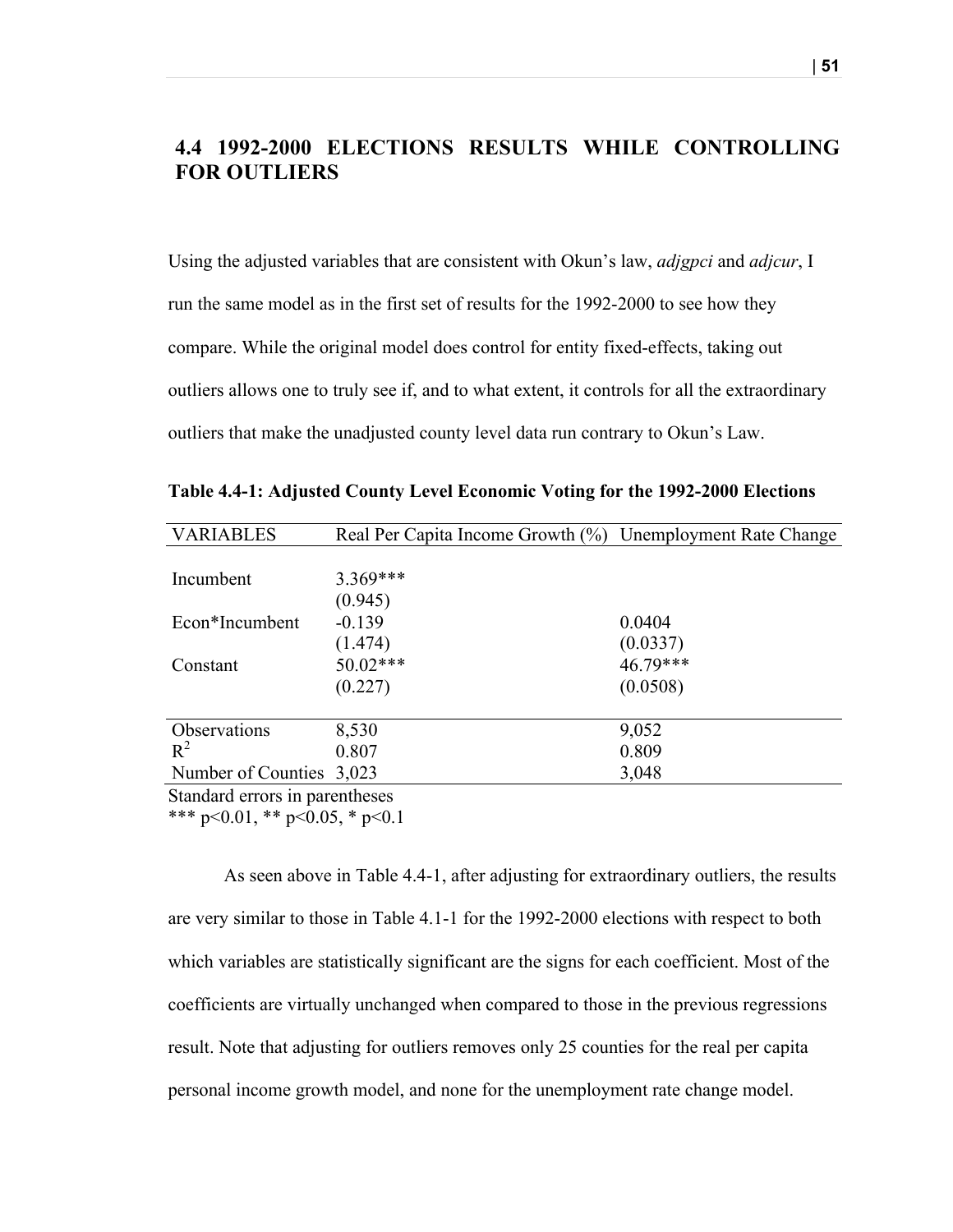There are, however, fewer observations in both models, meaning that some counties experienced extraordinary growth in per capita personal income or unemployment rate change during certain election year(s). Removing outliers has no noticeable effect on the regression models'  $R^2$  value, indicating that the model continues to account for around 81% in the variation in Democratic vote share.

|                  | Black (Non-Hispanic) |              | Female         |              |
|------------------|----------------------|--------------|----------------|--------------|
| <b>VARIABLES</b> | Real Per             | Unemployment | Real Per       | Unemployment |
|                  | Capita               | Rate Change  | Capita         | Rate Change  |
|                  | Income               |              | Income         |              |
|                  | Growth $(\% )$       |              | Growth $(\% )$ |              |
|                  |                      |              |                |              |
| Incumbent        | 3.505***             |              | 3.493***       |              |
|                  | (1.064)              |              | (1.088)        |              |
| % Demographic    | $0.708***$           | $0.663***$   | $0.280***$     | $0.258***$   |
| Group            | (0.0508)             | (0.0494)     | (0.0651)       | (0.0600)     |
| Econ * Incumbent | $-2.676*$            | 0.0324       | $-87.01***$    | 0.366        |
|                  | (0.820)              | (0.0398)     | (25.55)        | (0.763)      |
| Econ * Incumbent | $0.587***$           | $-0.000333$  | $1.717***$     | $-0.00636$   |
| * % Demographic  | (0.0720)             | (0.00180)    | (0.506)        | (0.0151)     |
| Group            |                      |              |                |              |
| Constant         | 43.38***             | $40.26***$   | $34.60***$     | 31.29***     |
|                  | (0.475)              | (0.422)      | (3.308)        | (3.032)      |
|                  |                      |              |                |              |
| Observations     | 8,458                | 8,978        | 8,458          | 8,978        |
| $R^2$            | 0.817                | 0.815        | 0.809          | 0.810        |
| Number of        | 2,998                | 3,023        | 2,998          | 3,023        |
| Counties         |                      |              |                |              |

**Table 4.4-2: Adjusted County Level Economic Voting by Demographic Group for the 1992-2000 Elections**

Standard errors in parentheses

\*\*\* p<0.01, \*\* p<0.05, \* p<0.1

The second set of results in Table 4.4-2 are similar to those in the results from the previous model in Table 4.1-2. One noteworthy difference is that the coefficient for *Econ\*Incumbent* for the real per capita personal income growth model for females more than doubles and becomes statistically significant at the 1% level instead of the 5% level.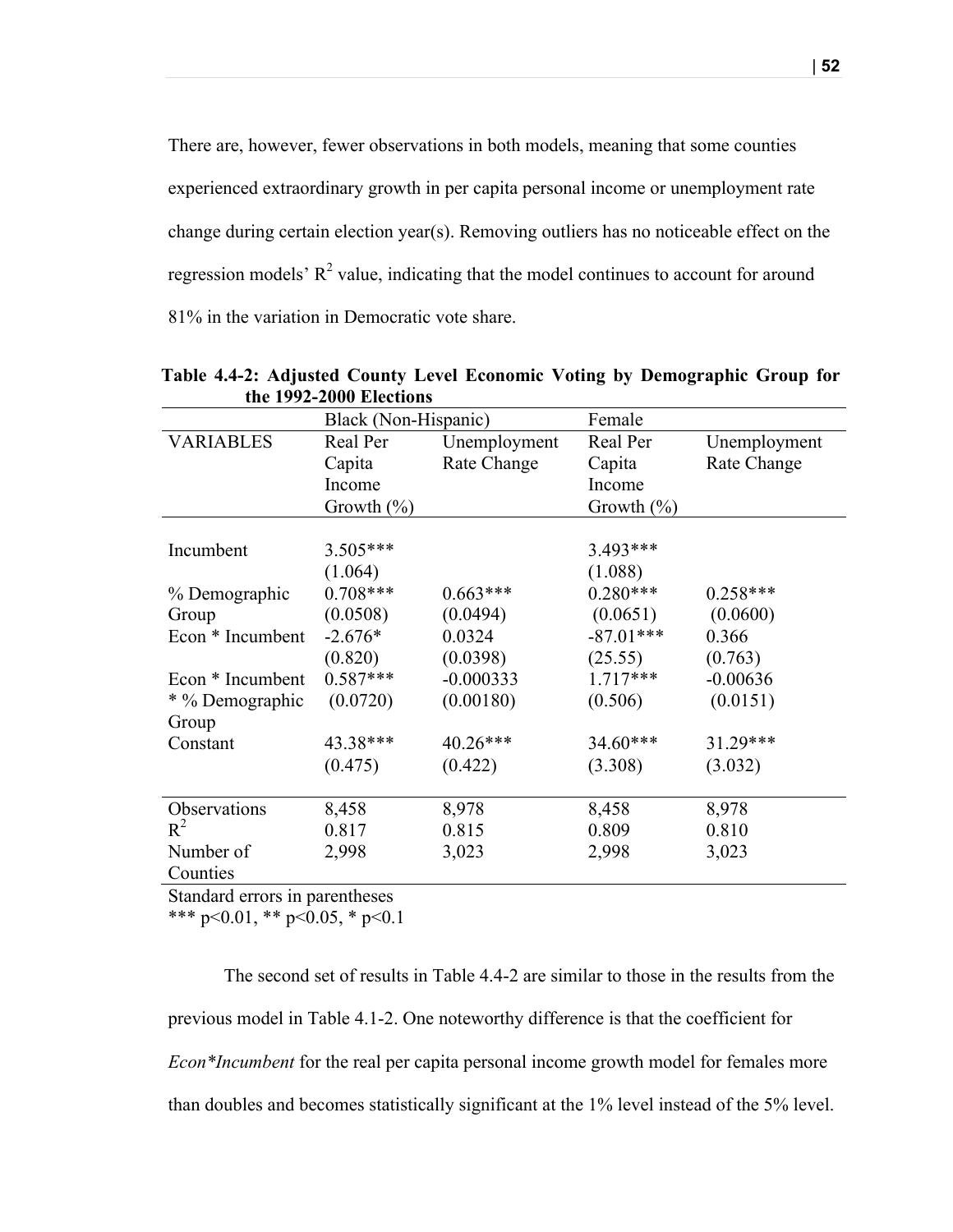There is a similar effect on the coefficient for *Econ\*Incumbent\*% Demographic Group*. When one controls for outliers, counties will higher proportions of female residents will have an even greater change in voting behavior as a result of growth in real per capita personal income. The change in number of counties is found to be the same as in the adjusted economic-only model. The number of observations, however, does decrease when compared to the adjusted economic-only model in Table 4.4-1. This is most likely due to a smaller number of observations for the demographic data. Note that taking out outliers does not have a noticeable effect on the models' regression  $R^2$  value, indicating that the model continues to account for around 81% in the variation in Democratic vote share.

Taken together, one finds that, unless one is looking at the responsiveness of the presidential vote share in counties with higher proportions of females to growth in real per capita personal income, removing outliers does not have a noticeable effect on the results of the original model.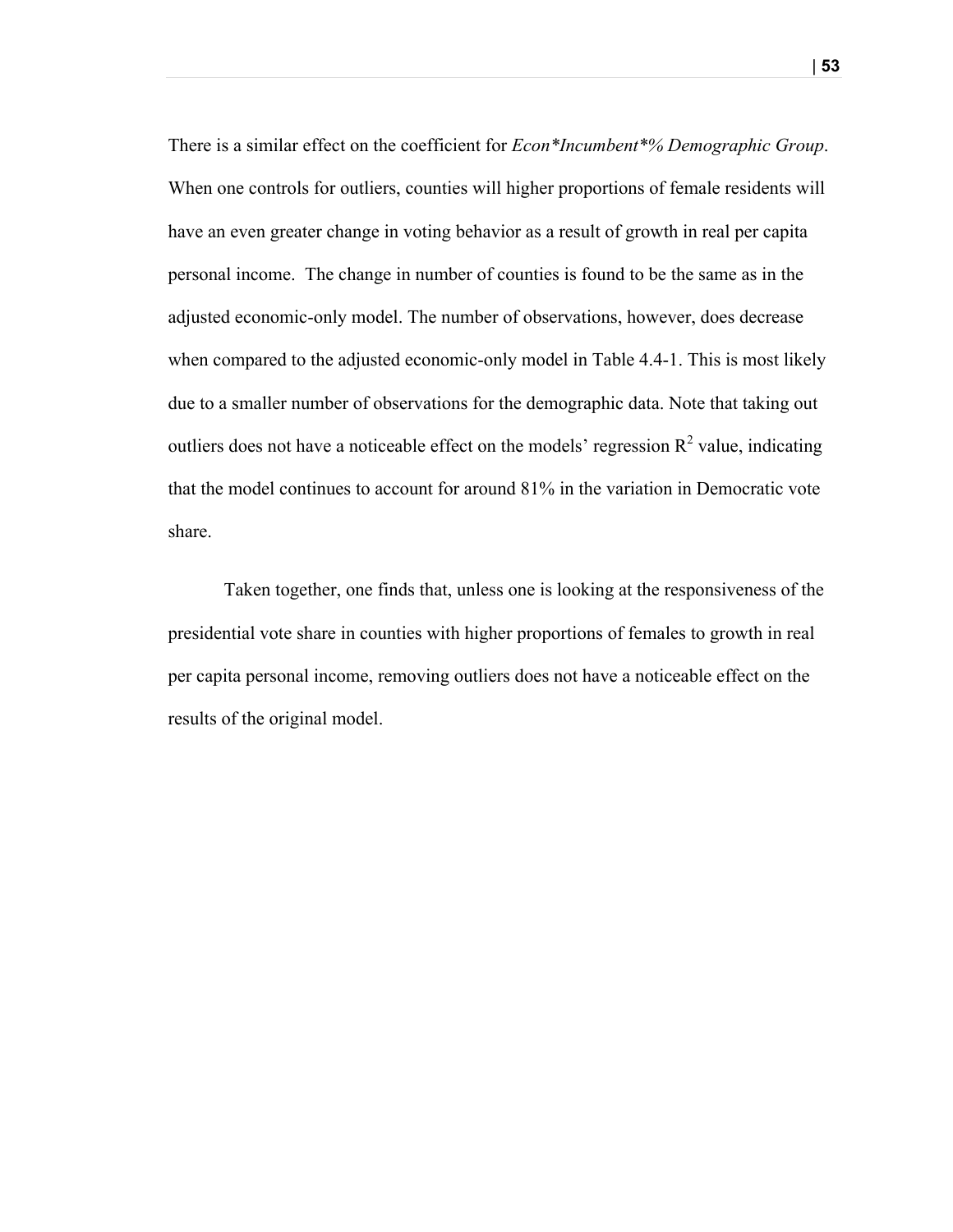# **5. CONCLUSION**

The goal of this thesis was to study if local economic conditions affect county level presidential voting. Building off the work of Eisenberg and Ketcham (2004), I used an entity fixed effects regression model to look at the effects of county level economic conditions on Democratic Party county level vote share in the election years of 1992- 2000 and 2004-2012. In my results, I observed that neither growth in real per capita personal income nor unemployment rate change over the past has a statistically significant effect on county level voting. These findings run contrary to the results of Eisenberg and Ketcham (2004), which found that unemployment rate change over the past year had a statistically significant effect on voting for the election years of 1992- 2000.

I also adjusted the same model to study economic voting at the county level by demographic group. Like Eisenberg and Ketcham, I observed that counties, for both the 1992-2000 and 2004-2012 elections, with a higher proportion of black (non-Hispanic) residents will have a greater responsiveness in voting behavior to changes in the growth of real per capita personal income. In the 2004-2012, I also found that counties with higher proportions of black (non-Hispanic) residents would display a greater responsiveness in voting behavior to county level unemployment rate change. I discovered that counties, for both the 1992-2000 elections, with a higher proportion of female residents will have a greater responsiveness in voting behavior to changes in the growth of real per capita personal income. In the 2004-2012, I found that counties with higher proportions of female residents will have a greater responsiveness in voting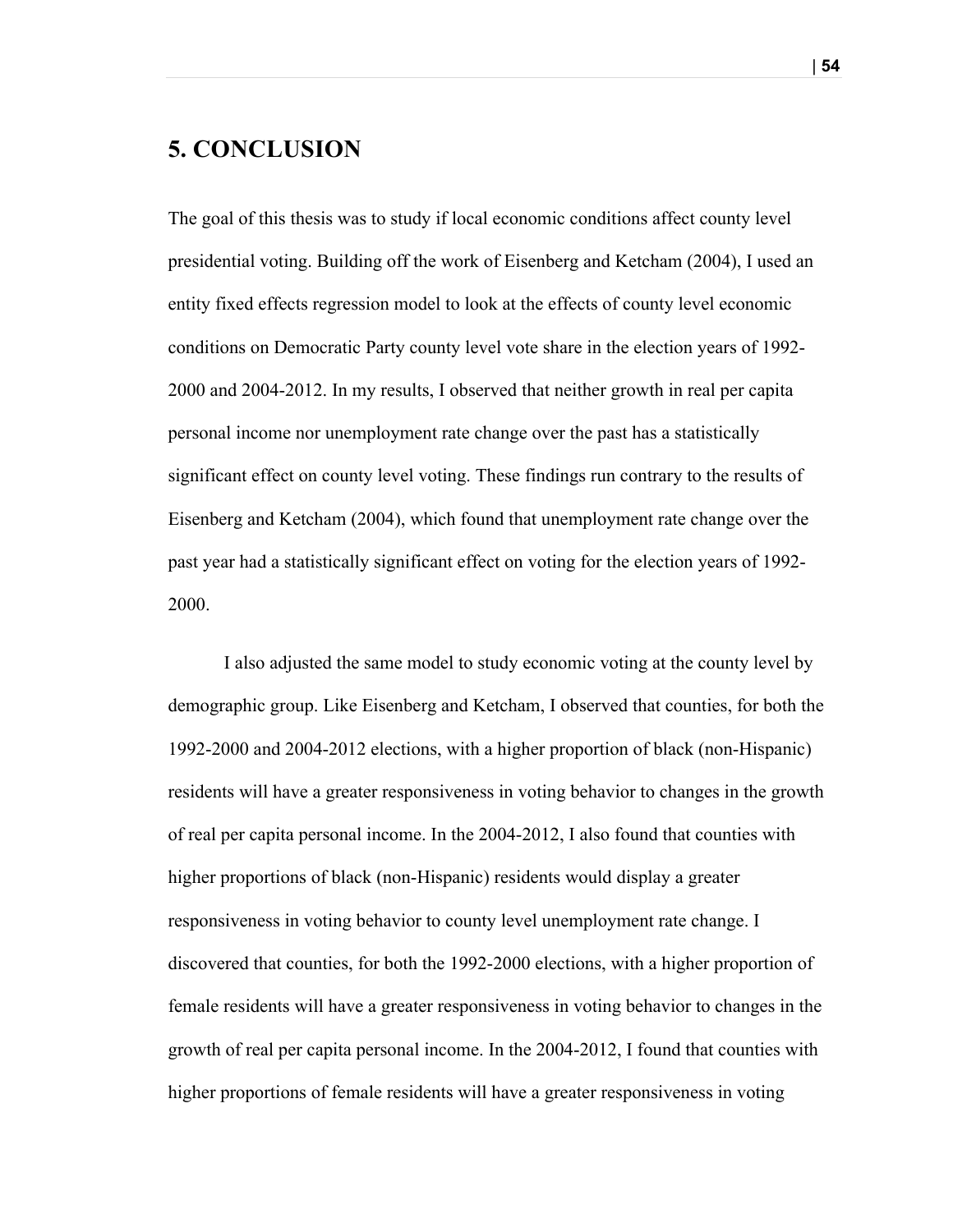behavior to changes in the unemployment rate. It is unclear why, unlike Eisenberg and Ketcham (2004), I observed economic voting by demographic group to be affected at a statistically significant level by unemployment rate change in the 2004-2012 elections. Clearly, there must have been some change in counties for these elections that caused the signs and statistical significances to change. But without further research, it is difficult to say exactly what caused this changed.

Finally, I adjusted my data to remove outliers in county level economic conditions that cause the data to give results contrary to Okun's Law for the election years of 1992- 2000. However, once adjusted, the only change to be an increase in the responsiveness in voting behavior to changes in the growth of real per capita personal income for females. So, for the most part, the original model controls for the majority of outliers for the county level economic conditions.

All in all, these results indicate that the local economy does *not* matter in US elections. Nevertheless, the extent to which demographic groups react to changes in economic conditions does have a significant effect on voting at the county level. I would recommend that further research be done to replicate the results of Eisenberg and Ketcham (2004) that compared the economic effects of national, state, and county level conditions on county level voting to investigate which level of analysis has the greatest impact vis-à-vis the others. Future studies should also consider the voting gaps not just between genders, but also within genders according to marital status and age. This area of research is especially topical considering the correlation present between gender and age distribution. Additionally, county level economic variables, such as housing prices,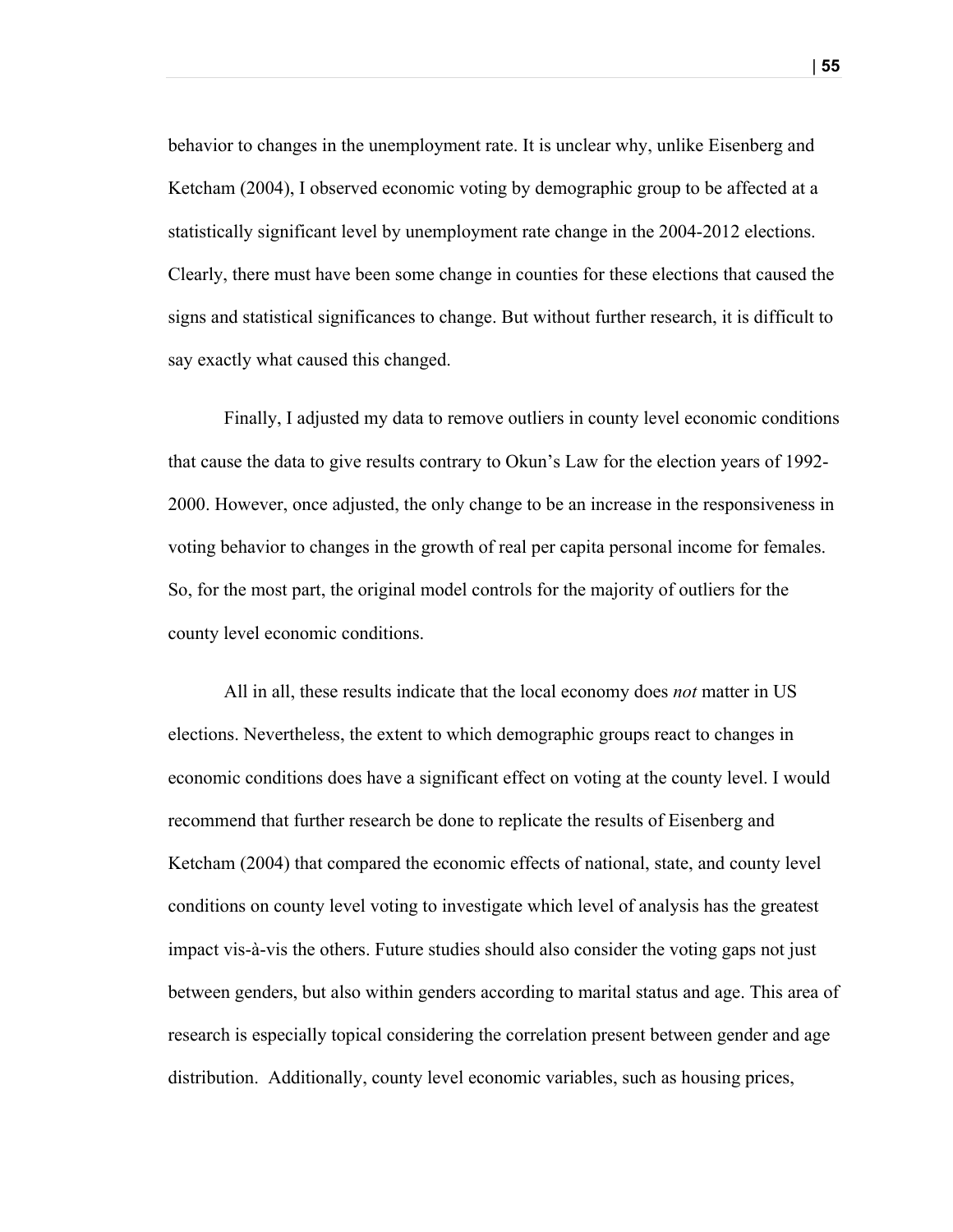would provide an interesting addition for future county level presidential voting research. However, as of now, it seems as if, at the county level, it's "the demography, stupid."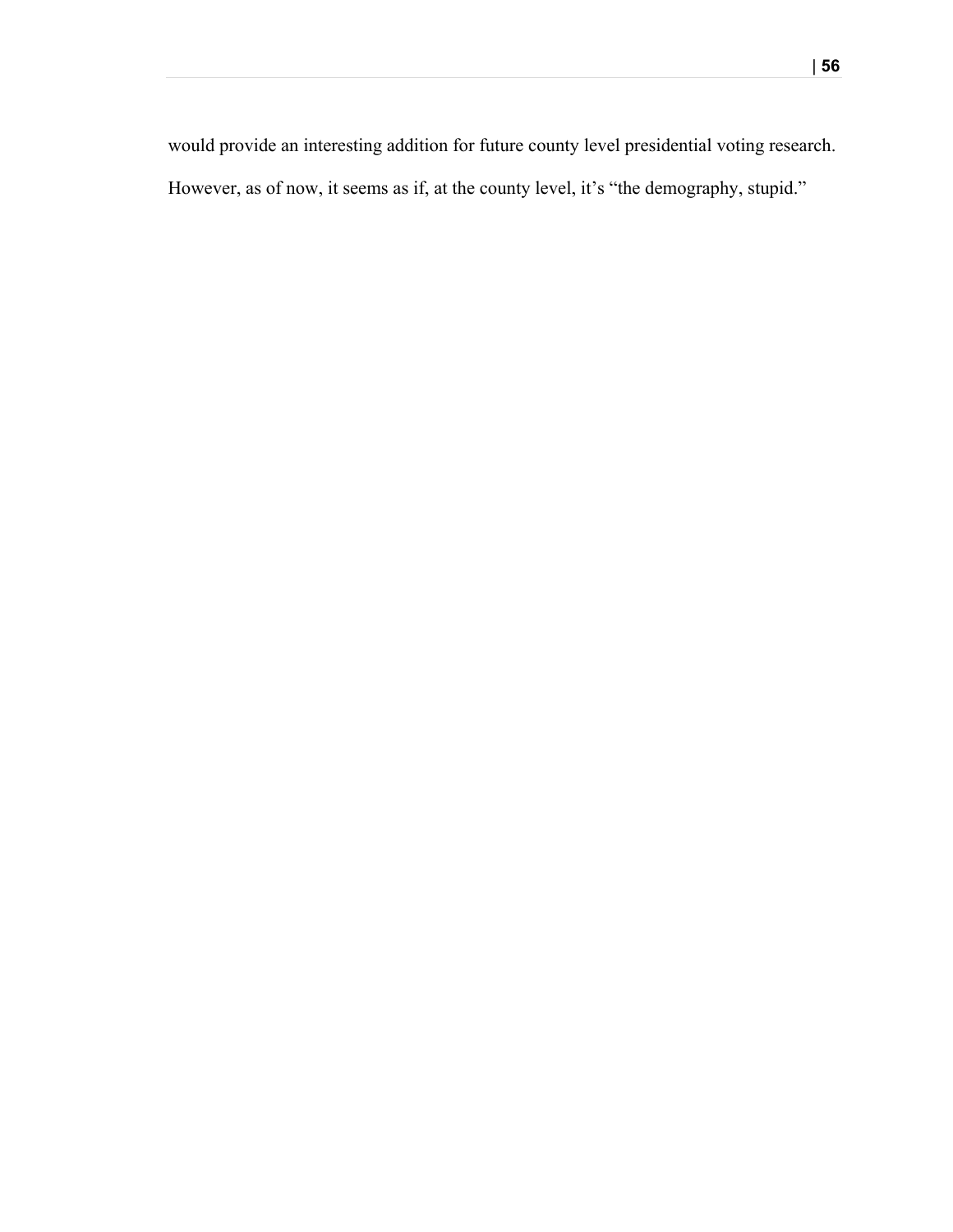# **APPENDIX**

# **Figure A: Summary Statistics for 1992-2000 Elections**

| Variable   | <b>Observations</b> | Mean           | Std. Dev.                | Min                      | <b>Max</b>     |
|------------|---------------------|----------------|--------------------------|--------------------------|----------------|
| psv        | 9147                | 46.74          | 12.40                    | 6.88                     | 89.3           |
| cur        | 9345                | $-0.05$        | 1.36                     | $-13.9$                  | 12.7           |
| gpci       | 9345                | 0.04           | .05                      | $-0.85$                  | 0.39           |
| pctblacknh | 9250                | 8.69           | 14.44                    | $\mathbf{0}$             | 86.6           |
| pctfemale  | 9250                | 50.66          | 1.84                     | 3.7                      | 57.5           |
| total      | 9250                | 86176          | 283454                   | 64                       | 9542578        |
| bigcounty  | 6756                | $\overline{a}$ | $\overline{\phantom{a}}$ | $\overline{\phantom{a}}$ | $\blacksquare$ |
| biggpci    | 1584                | 0.03           | 0.02                     | $-0.1$                   | 0.26           |
| bigcur     | 1584                | $-0.04$        | 1.17                     | $-8.7$                   | 8.7            |
| adjgpci    | 8728                | .03            | .03                      | $-.10$                   | .10            |
| adjcur     | 9249                | $-0.03$        | 1.17                     | $-4.9$                   | 4.9            |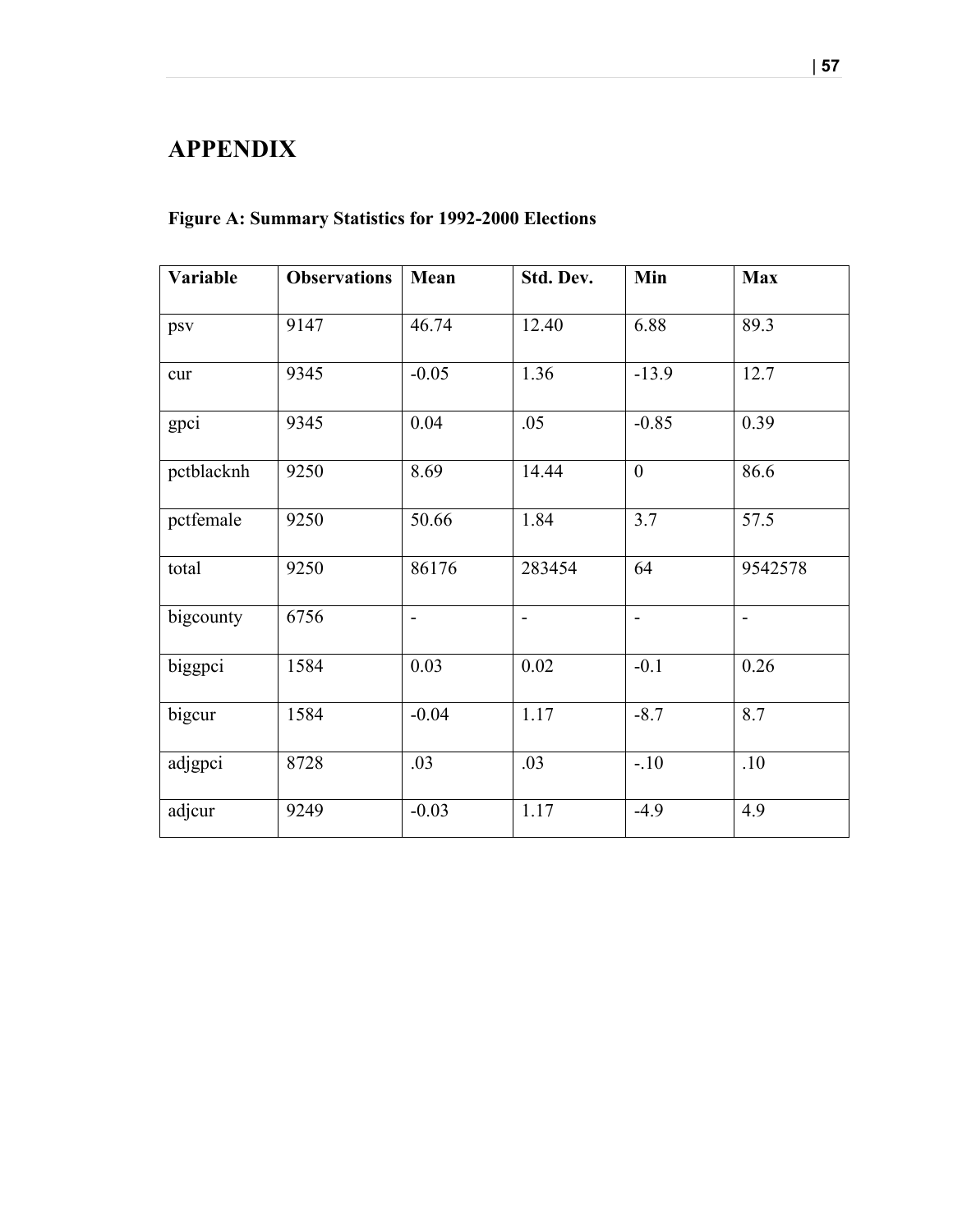| Variable   | <b>Observations</b> | Mean                     | Std. Dev.      | Min          | <b>Max</b>     |
|------------|---------------------|--------------------------|----------------|--------------|----------------|
| psv        | 9148                | 39.97                    | 13.93          | 3.47         | 93.98          |
| cur        | 9325                | $-0.08$                  | 1.04           | $-4.3$       | 8.3            |
| gpci       | 9325                | 0.03                     | 0.05           | $-0.48$      | 0.54           |
| pctblacknh | 9230                | 9.11                     | 14.34          | $\mathbf{0}$ | 85.7           |
| pctfemale  | 9230                | 50.19                    | 2.10           | 25.1         | 57.7           |
| total      | 9320                | 96908                    | 312938         | 40           | 9885201        |
| bigcounty  | 6806                | $\overline{\phantom{a}}$ | $\blacksquare$ |              | $\blacksquare$ |
| biggpci    | 1760                | 0.02                     | 0.03           | $-0.15$      | 0.27           |
| bigcur     | 1760                | $-.01$                   | 1.09           | $-4.3$       | 6.2            |
| adjgpci    | 8695                | 0.02                     | 0.03           | $-0.10$      | 0.10           |
| adjcur     | 9320                | $-0.09$                  | 1.02           | $-4.3$       | 4.6            |

# **Figure B: Summary Statistics for 2004-2012 Elections**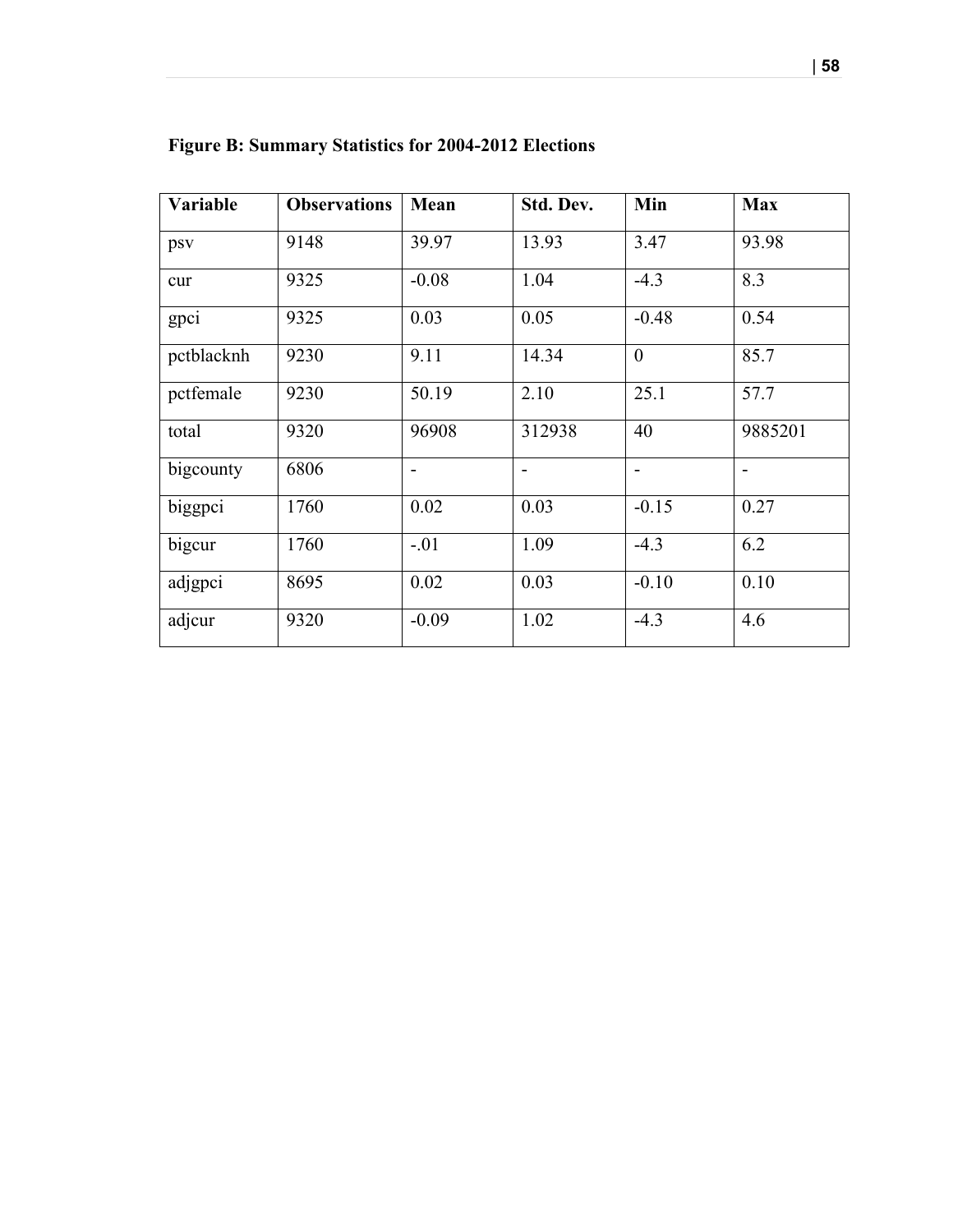# **Figure C: Variable Abbreviation Definitions**

| Variable    | <b>Definition</b>                                                                       |
|-------------|-----------------------------------------------------------------------------------------|
| <b>Name</b> |                                                                                         |
| psv         | National two-party vote share for the Democratic Party                                  |
| cur         | Unemployment rate change over the past year                                             |
| gpci        | Growth in real per capita personal income over the past year                            |
| incumbent   | Incumbent party: 1 if Democrat, -1 if Repbulican                                        |
| pctblacknh  | Black non-Hispanics as a percentage of the total population                             |
| pctfemale   | Females as a percentage of the total population                                         |
| total       | Total population                                                                        |
| bigcounty   | County with population greater than or equal to 100,000 persons                         |
| biggpci     | gpci restricted to counties with population greater than or equal to<br>$100,00$ person |
| bigcur      | cur restricted to counties with population greater than or equal to<br>$100,00$ person  |
| adjcur      | cur if $\leq 5$ or $\geq -5$                                                            |
| adjgpci     | gpci if $\le$ -10 or $\ge$ - -10                                                        |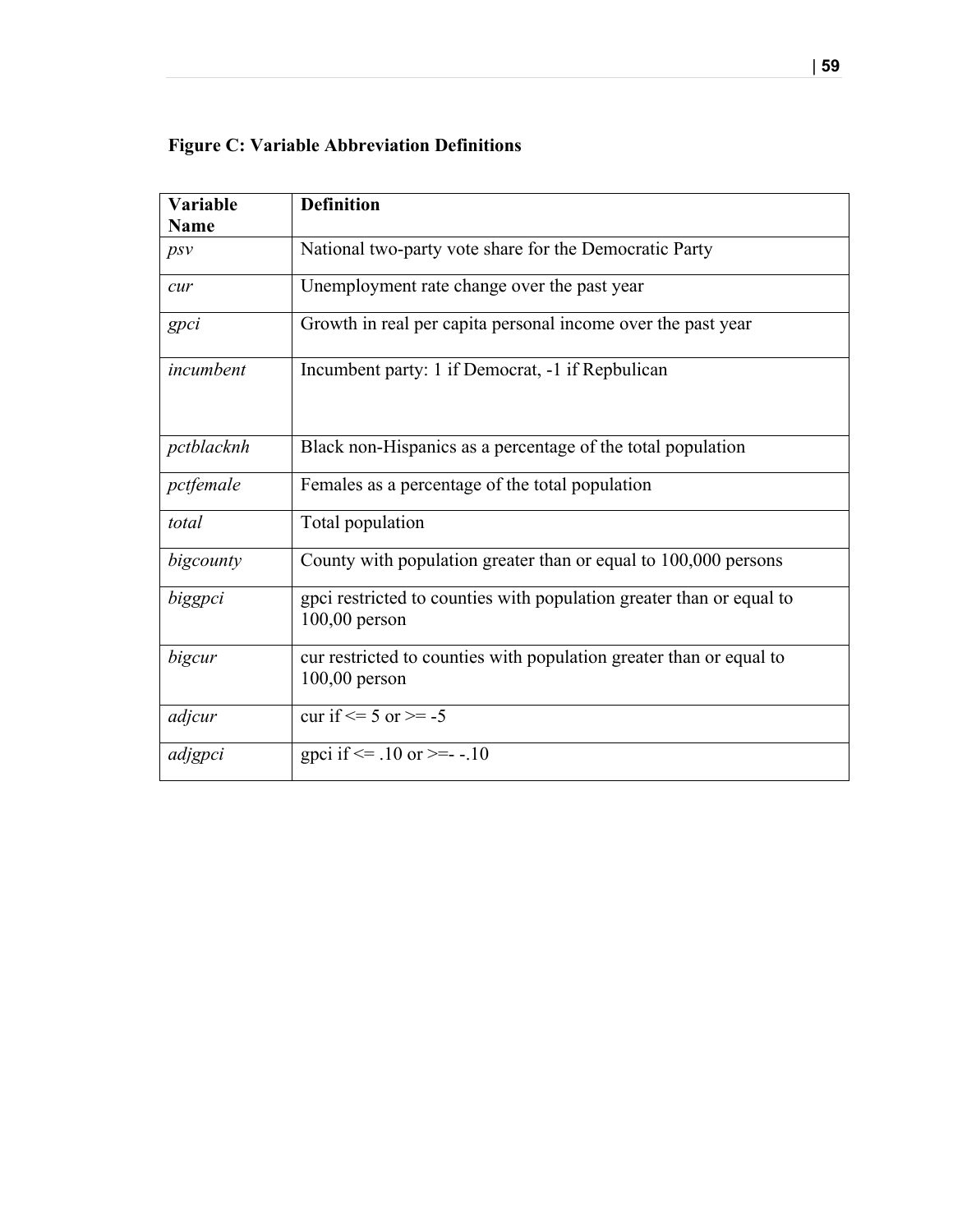|                                 | Figure D: Output of Regressions Testing Okun's Law at the County Level for the |  |
|---------------------------------|--------------------------------------------------------------------------------|--|
| <b>Election Years 1992-2012</b> |                                                                                |  |

|                                | (1)         | (2)            | 3)             |  |  |  |  |
|--------------------------------|-------------|----------------|----------------|--|--|--|--|
| <b>VARIABLES</b>               | gpci        | biggpci        | adjgpci        |  |  |  |  |
|                                |             |                |                |  |  |  |  |
| cur                            | $-0.000183$ |                |                |  |  |  |  |
|                                | (0.000503)  |                |                |  |  |  |  |
| bigcur                         |             | $-0.00592$ *** |                |  |  |  |  |
|                                |             | (0.000528)     |                |  |  |  |  |
| adjcur                         |             |                | $-0.000952***$ |  |  |  |  |
|                                |             |                | (0.000314)     |  |  |  |  |
| Constant                       | $0.0272***$ | $0.0151***$    | $0.0218***$    |  |  |  |  |
|                                | (0.000521)  | (0.000573)     | (0.000326)     |  |  |  |  |
| Observations                   | 9,423       | 1,789          | 8,788          |  |  |  |  |
| R-squared                      | 0.000       | 0.066          | 0.001          |  |  |  |  |
| Standard errors in parentheses |             |                |                |  |  |  |  |
| المستورث والمناسب والمرابطة    |             |                |                |  |  |  |  |

\*\*\* p<0.01, \*\* p<0.05, \* p<0.1

**Figure E:** *gpci* **vs** *cur* **for the Election Years 2004-2012**

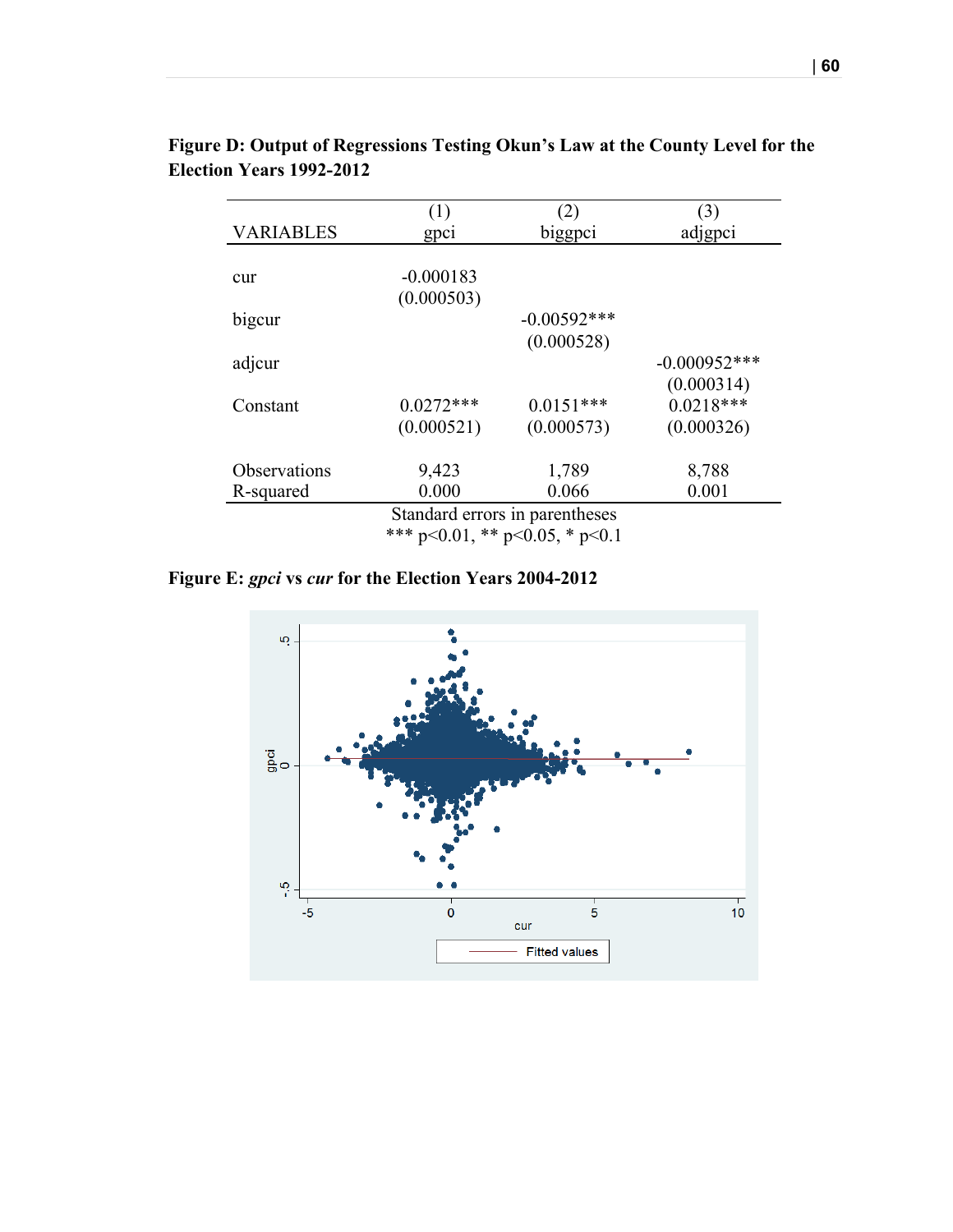



**Figure G:** *adjgpci* **vs.** *adjcur* **for the Election Years 2004-2012**

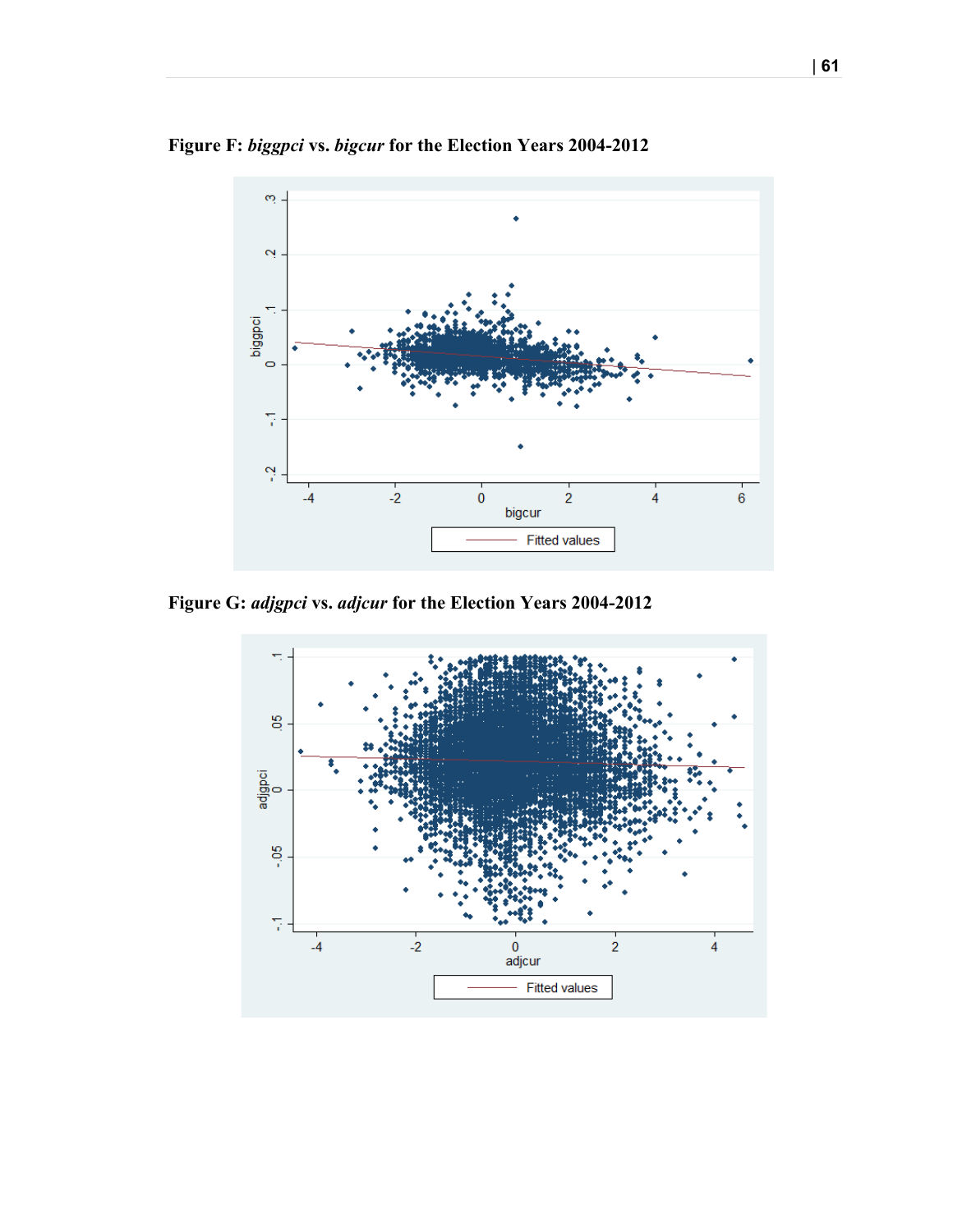|                                | (1)         | (2)         | (3)            |  |  |  |  |
|--------------------------------|-------------|-------------|----------------|--|--|--|--|
| <b>VARIABLES</b>               | gpci        | biggpci     | adjgpci        |  |  |  |  |
|                                |             |             |                |  |  |  |  |
| cur                            | $0.0427***$ |             |                |  |  |  |  |
|                                | (0.00182)   |             |                |  |  |  |  |
| bigcur                         |             | $0.0490***$ |                |  |  |  |  |
|                                |             | (0.00462)   |                |  |  |  |  |
| adjcur                         |             |             | $-0.000519***$ |  |  |  |  |
|                                |             |             | (0.000201)     |  |  |  |  |
| Constant                       | $0.0264***$ | $0.0145***$ | $0.0266***$    |  |  |  |  |
|                                | (0.00225)   | (0.00532)   | (0.000224)     |  |  |  |  |
| Observations                   | 18,867      | 3,401       | 17,503         |  |  |  |  |
| R-squared                      | 0.028       | 0.032       | 0.000          |  |  |  |  |
| Standard errors in parentheses |             |             |                |  |  |  |  |
|                                |             |             |                |  |  |  |  |

# **Figure H: Output of Regressions Testing Okun's Law at the County Level for the Election Years 1992-2012**

\*\*\* p<0.01, \*\* p<0.05, \* p<0.1

# **Figure I:** *gpci* **vs.** *cur* **for the Election Years 1992-2012**

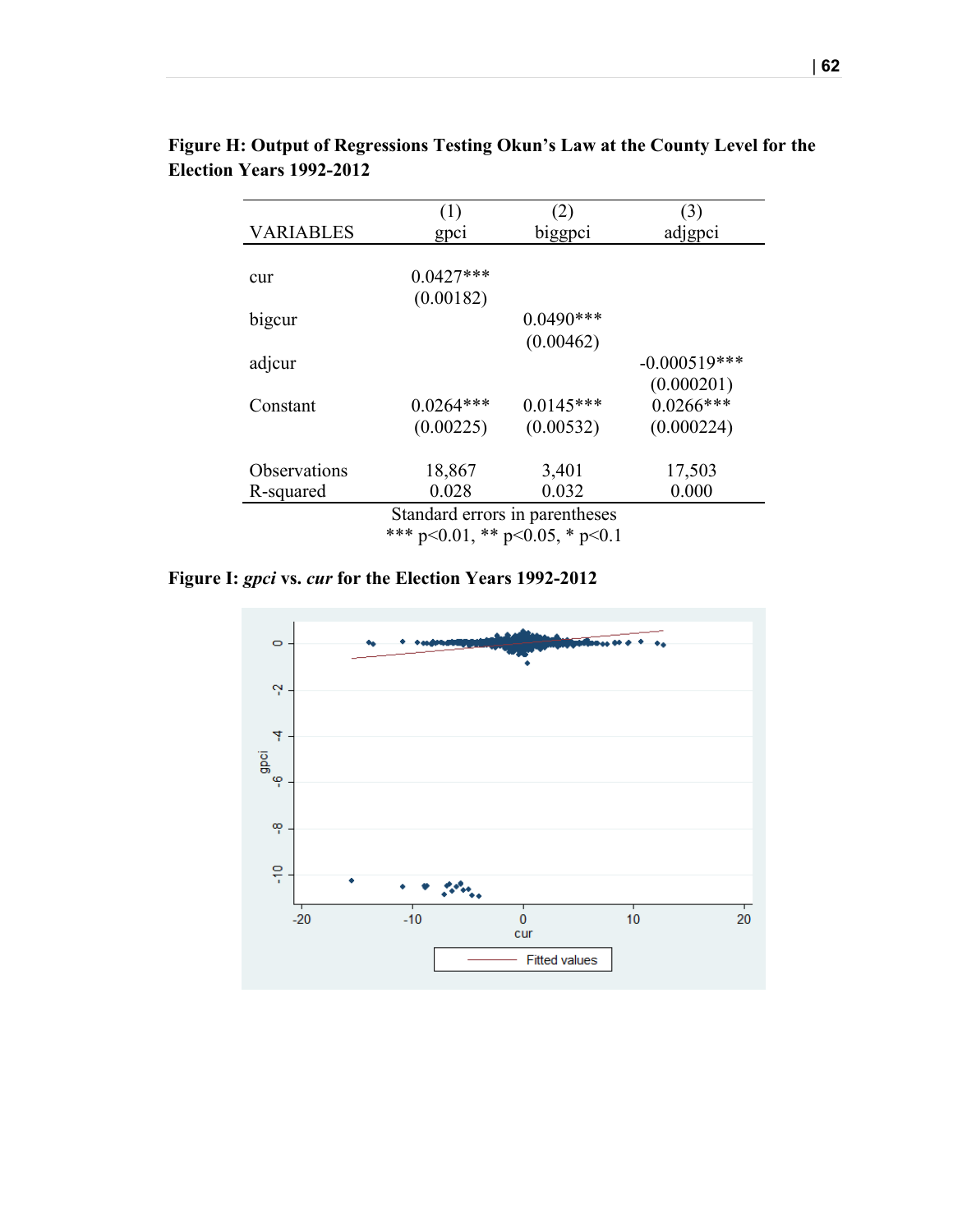

**Figure J: biggpci vs. bigcur for the Election Years 1992-2012**

**Figure K:** *adjgpci* **vs.** *adjcur* **for the Election Years 1992-2012**

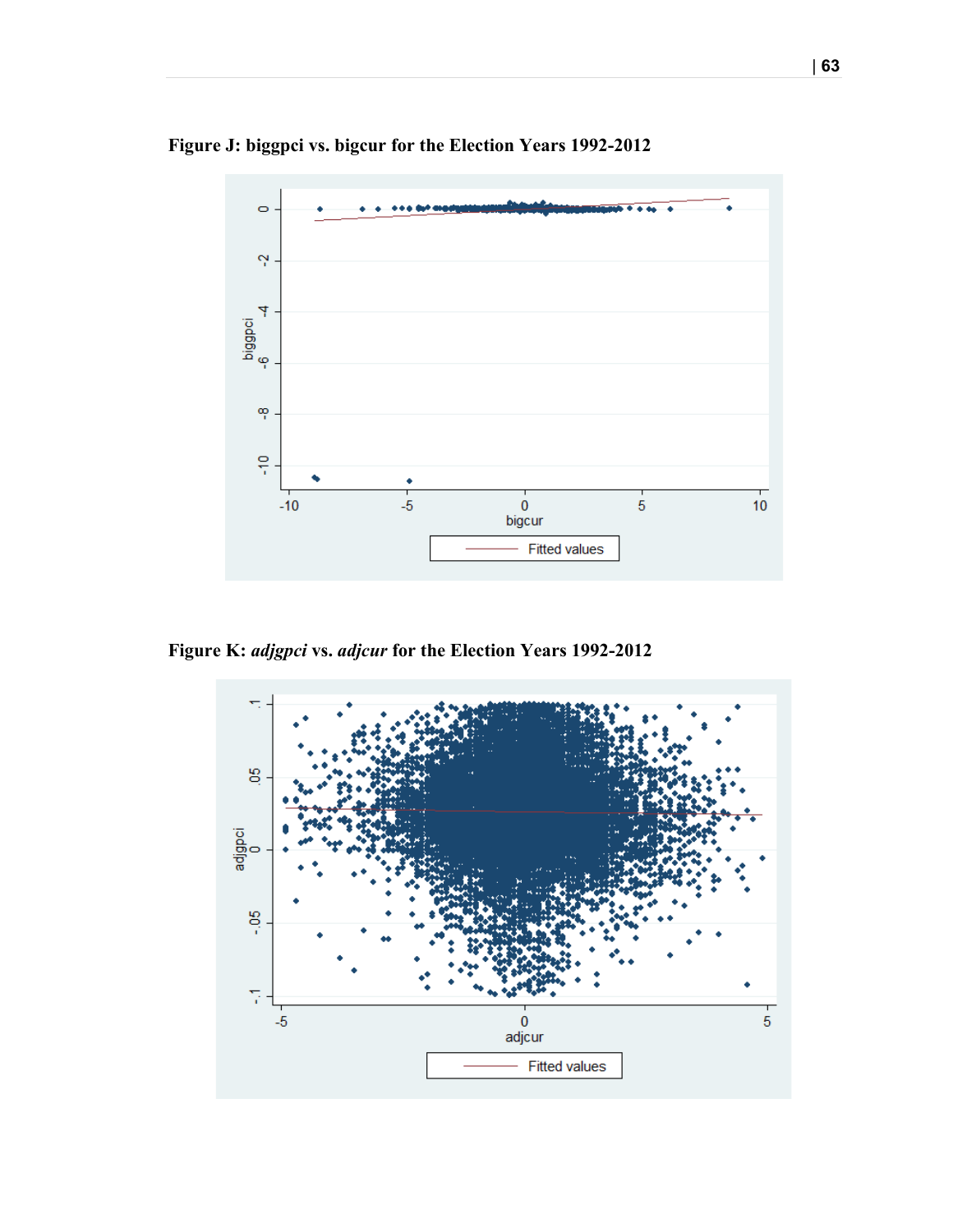| Albermarle          | Alleghany     | Augusta      | Bedford         | Bedford city  | Bristol city |
|---------------------|---------------|--------------|-----------------|---------------|--------------|
| Buena Vista         | Campbell      | Carroll      | Charlottesville | Clifton Forge | Colonial     |
| city                |               |              |                 | city          | Heights city |
| Covington city      | Danville      | Dinwiddie    | Emporia city    | Fairfax       | Fairfax city |
|                     | city          |              |                 |               |              |
| <b>Falls Church</b> | Franklin city | Frederick    | Fredericksburg  | Galax city    | Greensville  |
| city                |               |              | city            |               |              |
| Harrisonburg        | Henry         | Hopewell     | James City      | Lexington     | Lynchburg    |
| city                |               | city         |                 | city          | city         |
| Manassas Park       | Manassas      | Martinsville | Montgomery      | Norton city   | Petersburg   |
| city                | city          | city         |                 |               | city         |
| Pittsylvania        | Poquoson      | Prince       | Prince William  | Radford city  | Roanoke      |
|                     | city          | George       |                 |               |              |
| Rockbridge          | Rockingham    | Salem city   | South Boston    | Southampton   | Spotsylvania |
|                     |               |              | city            |               |              |
| Staunton city       | Washington    | Waynesboro   | Williamsburg    | Winchester    | Wise         |
|                     |               | city         | city            | city          |              |
| York                | Abbeville     |              |                 |               |              |
|                     | (SC)          |              |                 |               |              |

**Figure L: List of Missing Counties/County Equivalents (VA unless otherwise noted)**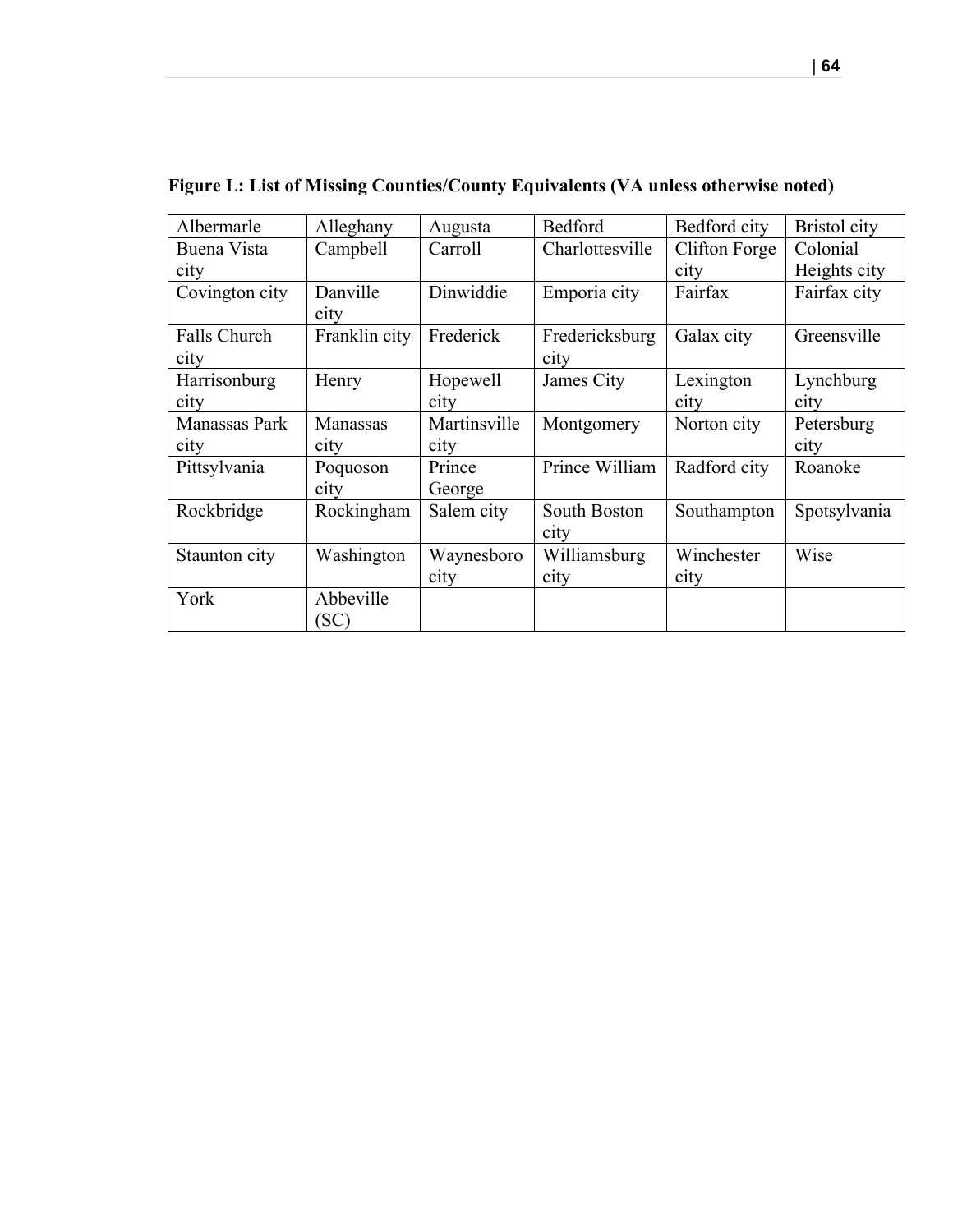# **BIBLIOGRAPHY**

Abramowitz, Alan. "Fasten Your Seat Belts: Polarization, Weak Economy Forecast Very Close Election." University of Virginia Center for Politics. July 12, 2012. Accessed March 26, 2015. http://www.centerforpolitics.org/crystalball/articles/abramowitzpolarizationmodel /.

- Abrams, Burton A., and James L. Butkiewicz. "The influence of state-level economic conditions on the 1992 US presidential election." *Public Choice* 85, no. 1-2 (1995): 1-10. http://link.springer.com/article/10.1007/BF01047898
- Ansolabehere, Steven, Marc Meredith, and Erik Snowberg. "Mecro-Economic Voting: Local Information and Micro-Perceptions of the Macro-Economy." Economic & Politics. June 5, 2014. Accessed April 22, 2015. http://onlinelibrary.wiley.com/doi/10.1111/ecpo.12040/full
- Blackley, Paul R., and Edward M. Shepard. "A statistical analysis of the effect of statelevel economic conditions on the 1992 presidential election." *Public Finance Review* 22, no. 3 (1994): 366-382. http://pfr.sagepub.com/content/22/3/366.full.pdf+html
- Branwen, Gwern. "Was Nate Silver the Most Accurate 2012 Election Pundit? CFAR." CFAR. November 8, 2012. Accessed April 22, 2015. http://rationality.org/2012/11/09/was-nate-silver-the-most-accurate-2012-electionpundit/.

Bureau of Economic Analysis "Regional Economic Accounts." BEA. Accessed November 18, 2014. http://www.bea.gov/regional/.

- Center for American Women and Politics. "The Gender Gap: Party Identification and Presidential Performance Ratings." Center for American Women and Politics. June, 2014. Accessed March 14, 2015. http://www.cawp.rutgers.edu/fast\_facts/voters/documents/GGPrtyID.pdf.
- Center for American Women and Politics. "Gender Differences in Voter Turnout." Center for American Women and Politics. June, 2014. Accessed April 25, 2015. http://www.cawp.rutgers.edu/fast\_facts/voters/documents/genderdiff.pdf.
- Council of Economic Advisors. "Nine Facts About American Families and Work." WhiteHouse.gov. June 1, 2014. Accessed April 18, 2015. https://www.whitehouse.gov/sites/default/files/docs/nine\_facts\_about\_family\_and work real final.pdf
- Daly, Mary C., John Fernald, Oscar Jorda, and Fernanda Nechio. "Interpreting Deviations from Okun's Law." Economic Research. April 21, 2014. Accessed April 15, 2015. Fair, Ray. "Presidential and Congressional Vote-Share Equations: November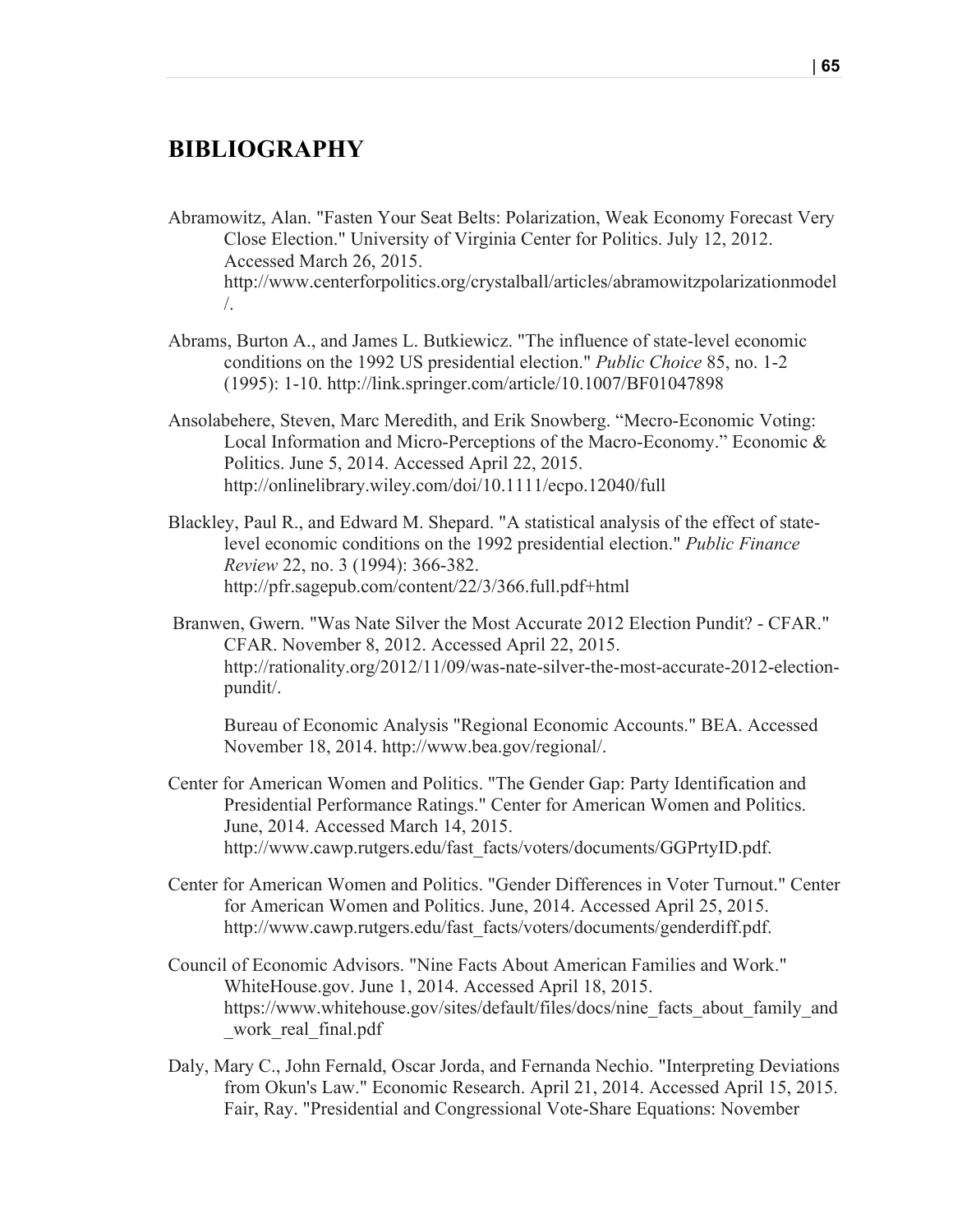2014 Update." November 11, 2014. Accessed March 1, 2015. http://fairmodel.econ.yale.edu/RAYFAIR/PDF/2014B.pdf

- Galoozis, Caleb. "It's the Economy, Stupid." The Institute of Politics at Harvard University. Accessed April 18, 2015. http://www.iop.harvard.edu/it's-economystupid-2.
- "Gross Domestic Product: Implicit Price Deflator." FRED. Accessed March 5, 2015. https://research.stlouisfed.org/fred2/series/GDPDEF/.
- Hibbs, Douglas A. "Political Parties and Macroeconomic Policy." American Political Science Review 71, no. 4 (1977): 1467-487. Accessed March 29, 2015. http://www.people.fas.harvard.edu/~iversen/PDFfiles/Hibbs1977.pdf.
- Hibbs, Douglas A., R. Douglas Rivers, and Nicholas Vasilatos. "The Dynamics of Political Support for American Presidents Among Occupational and Partisan Groups." American Journal of Political Science 26, no. 2 (1982): 312-32.
- Kramer, Gerald H. "Short-term fluctuations in US voting behavior, 1896– 1964."*American Political Science Review* 65, no. 01 (1971): 131-143.
- Lacombe, Donald J., and Timothy M. Shaughnessy. "Accounting for spatial error correlation in the 2004 presidential popular vote." *Public Finance Review* 35, no. 4 (2007): 480-499.
- Leighley, Jan E. The Oxford Handbook of American Elections and Political Behavior. New York, NY: Oxford University Press, 2010.
- "Local Area Unemployment Statistics Home Page." U.S. Bureau of Labor Statistics. Accessed April 18, 2015. http://www.bls.gov/lau/.
- Matalin, Mary, and James Carville. All's Fair: Love, War, and Running for President. New York City, New York: Random House, 1994.
- Miller, Julie. "City and County of Broomfield, Colorado." City and County of Broomfield, Colorado. Accessed April 15, 2015. "Population Estimates by Age." Population Estimates by Age - Missouri Census Data Center. October 1, 2012. Accessed March 26, 2015. http://mcdc.missouri.edu/websas/test/estimates\_by\_age.shtml
- Missouri Census Data Center "Population Estimates by Age." Population Estimates by Age. 2012. Accessed April 18, 2015. http://mcdc.missouri.edu/websas/test/estimates by age.shtml.
- MSNBC "Presidential Election Results." Msnbc.com. December 2, 2012. Accessed April 24, 2015. http://elections.nbcnews.com/ns/politics/2012/all/president/#.VTmy7CFVikp.